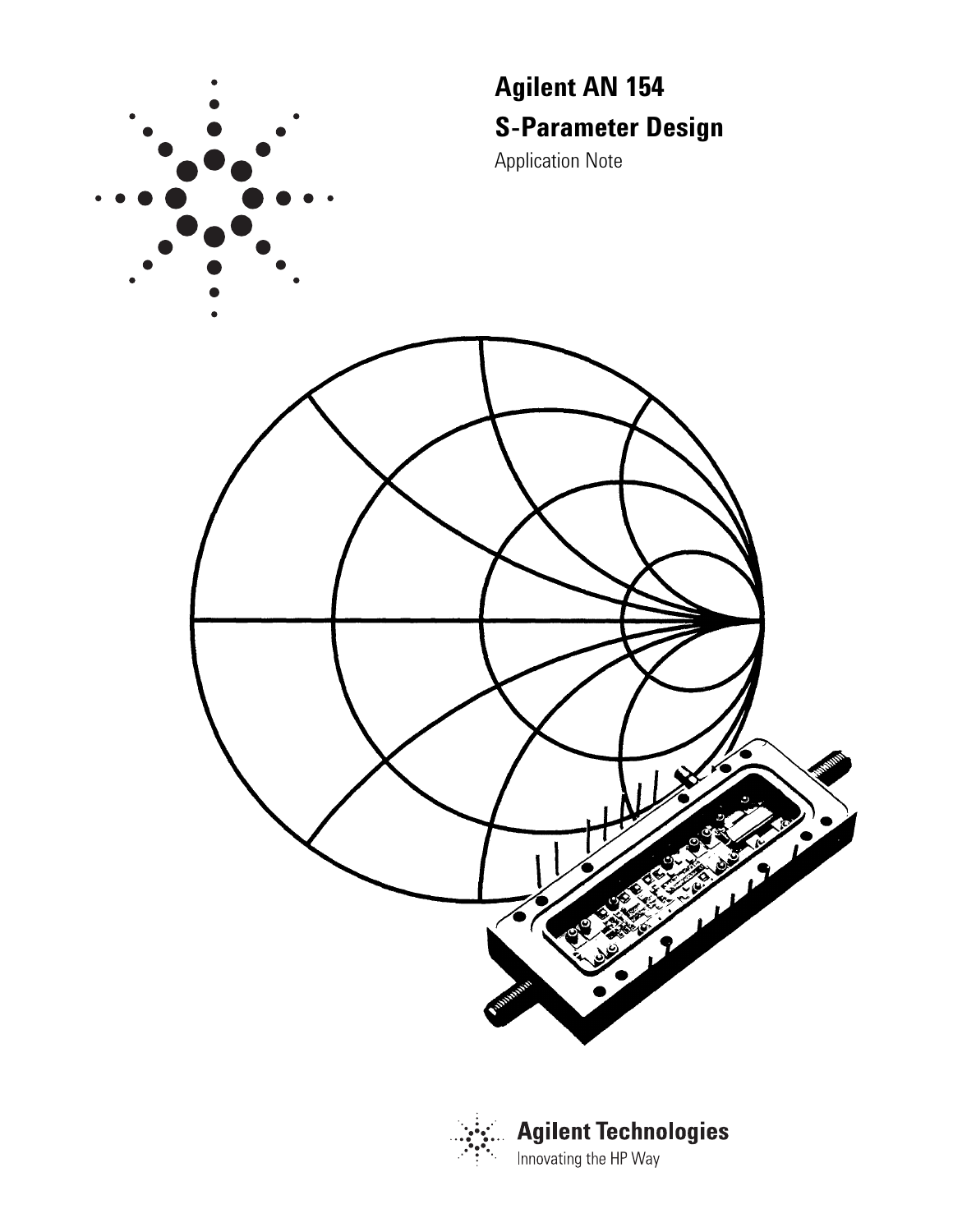# **Introduction**

The need for new high-frequency, solid-state circuit design techniques has been recognized both by microwave engineers and circuit designers. These engineers are being asked to design solid state circuits that will operate at higher and higher frequencies.

The development of microwave transistors and Agilent Technologies' network analysis instrumentation systems that permit complete network characterization in the microwave frequency range have greatly assisted these engineers in their work.

The Agilent Microwave Division's lab staff has developed a high frequency circuit design seminar to assist their counterparts in R&D labs throughout the world. This seminar has been presented in a number of locations in the United States and Europe.

From the experience gained in presenting this original seminar, we have developed a four-part video tape, *S-Parameter Design Seminar.* While the technology of high frequency circuit design is ever changing, the concepts upon which this technology has been built are relatively invariant.

The content of the *S-Parameter Design Seminar* is as follows:

## **A. S-Parameter Design Techniques–Part I**

(Part No. 90i030A586, VHS; 90030D586, 3 /4")

1. *Basic Microwave Review–Part I*

This portion of the seminar contains a review of:

- a. Transmission line theory
- b. S-parameters
- c. The Smith Chart
- d. The frequency response of RL-RC-RLC circuits
- 2. *Basic Microwave Review–Part II*

This portion extends the basic concepts to:

- a. Scattering-Transfer or T-parameters
- b. Signal flow graphs
- c. Voltage and power gain relationships
- d. Stability considerations

# **B. S-Parameter Design Techniques Part II** (Part No. 90030A600, VHS; 90030D600, 3 /4")

- 1. *S-Parameter Measurements* In this portion, the characteristics of microwave transistors and the network analyzer instrumentation system used to measure these characteristics are explained.
- 2. *High Frequency Amplifier Design* The theory of Constant Gain and Constant Noise Figure Circles is developed in this portion of the seminar. This theory is then applied in the design of three actual amplifier circuits.

The style of this application note is somewhat informal since it is a verbatim transcript of these video tape programs.

Much of the material contained in the seminar, and in this application note, has been developed in greater detail in standard electrical engineering textbooks, or in other Agilent application notes.

The value of this application note rests in its bringing together the high frequency circuit design concepts used today in R&D labs throughout the world.

We are confident that Application Note 154 and the video taped *S-Parameter Design Seminar* will assist you as you continue to develop new high frequency circuit designs.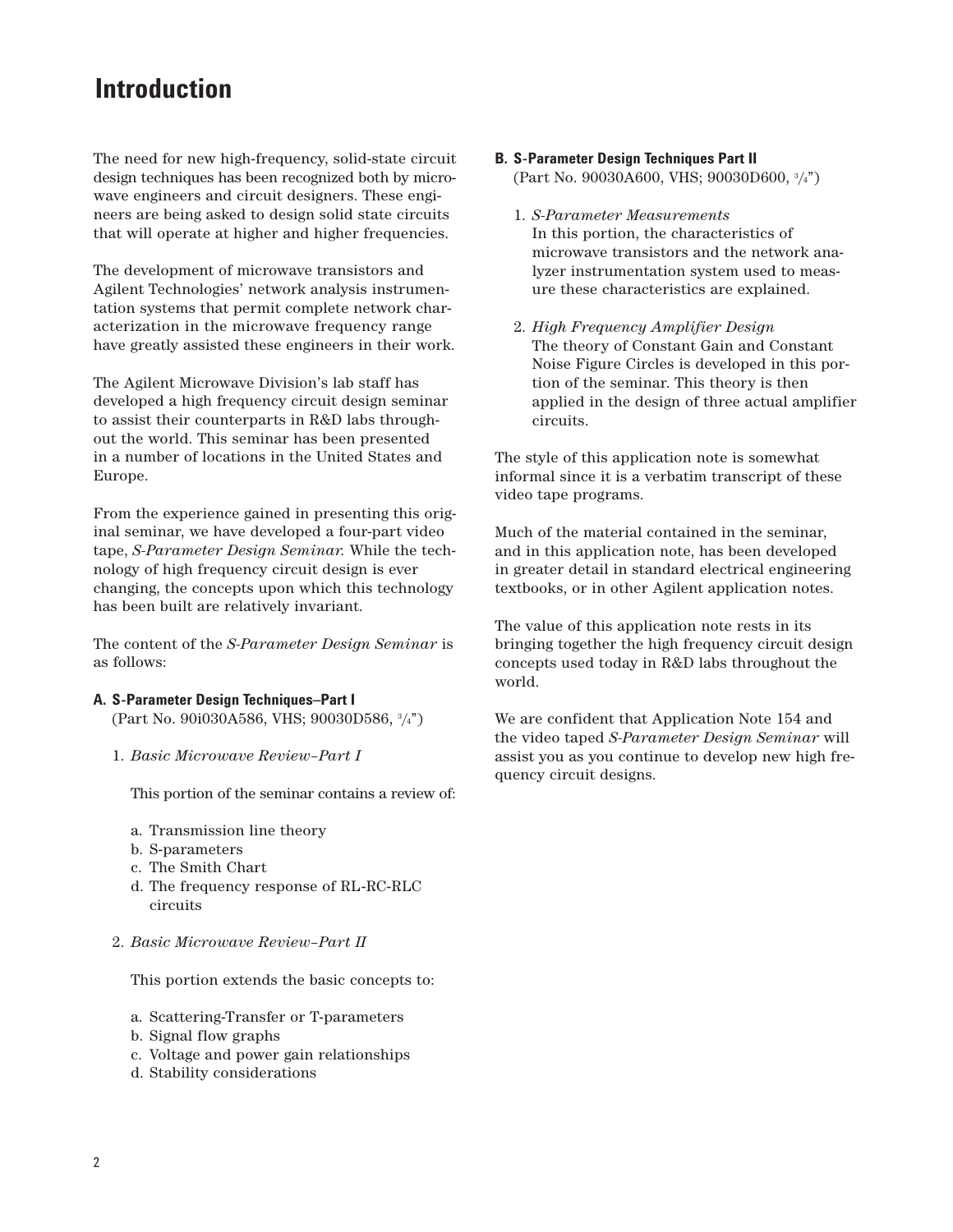# **Chapter 1. Basic Microwave Review I**

## **Introduction**

This first portion of Agilent Technologies' S-Parameter Design Seminar introduces some fundamental concepts we will use in the analysis and design of high frequency networks.

These concepts are most useful at those frequencies where distributed, rather than lumped, parameters must be considered. We will discuss: (1) scattering or S-parameters, (2) voltage and power gain relationships, (3) stability criteria for two-port networks in terms of these S-parameters; and we will review (4) the Smith Chart.

## **Network Characterization**

S-parameters are basically a means for characterizing n-port networks. By reviewing some traditional network analysis methods we'll understand why an additional method of network characterization is necessary at higher frequencies.



#### **Figure 1**

A two-port device (Fig. 1) can be described by a number of parameter sets. We're all familiar with the H-, Y-, and Z-parameter sets (Fig. 2). All of these network parameters relate total voltages and total currents at each of the two ports. These are the network variables.

| H-Parameters                                                   | Y-Parameters                                                   |  |  |  |
|----------------------------------------------------------------|----------------------------------------------------------------|--|--|--|
| $V_1 = h_{11}I_1 + h_{12}V_2$<br>$I_2 = h_{21}I_1 + h_{22}V_2$ | $I_1 = y_{11}V_1 + y_{12}V_2$<br>$I_2 = y_{21}V_1 + y_{22}V_2$ |  |  |  |
| Z-Parameters                                                   |                                                                |  |  |  |
| $V_1 = z_{11}I_1 + z_{12}I_2$                                  |                                                                |  |  |  |

$$
V_1 = Z_{11}I_1 + Z_{12}I_2
$$
  

$$
V_2 = Z_{21}I_1 + Z_{22}I_2
$$



The only difference in the parameter sets is the choice of independent and dependent variables. The parameters are the constants used to relate these variables.

To see how parameter sets of this type can be determined through measurement, let's focus on the H-parameters.  $H_{11}$  is determined by setting  $V_2$ equal to zero—applying a short circuit to the output port of the network.  $H_{11}$  is then the ratio of  $V_1$  to  $I_1$ —the input impedance of the resulting network.  $H_{12}$  is determined by measuring the ratio of  $V_1$  to  $V_2$ —the reverse voltage gain-with the input port open circuited (Fig. 3). The important thing to note here is that both open and short circuits are essential for making these measurements.

$$
h_{11} = \frac{V_1}{I_1}\Big|_{v_2 = t}
$$
  

$$
h_{12} = \frac{V_1}{V_2}\Big|_{v_1 = 0}
$$

## **Figure 3**

Moving to higher and higher frequencies, some problems arise:

1. Equipment is not readily available to measure total voltage and total current at the ports of the network.

2. Short and open circuits are difficult to achieve over a broad band of frequencies.

3. Active devices, such as transistors and tunnel diodes, very often will not be short or open circuit stable.

Some method of characterization is necessary to overcome these problems. The logical variables to use at these frequencies are **traveling waves** rather than total voltages and currents.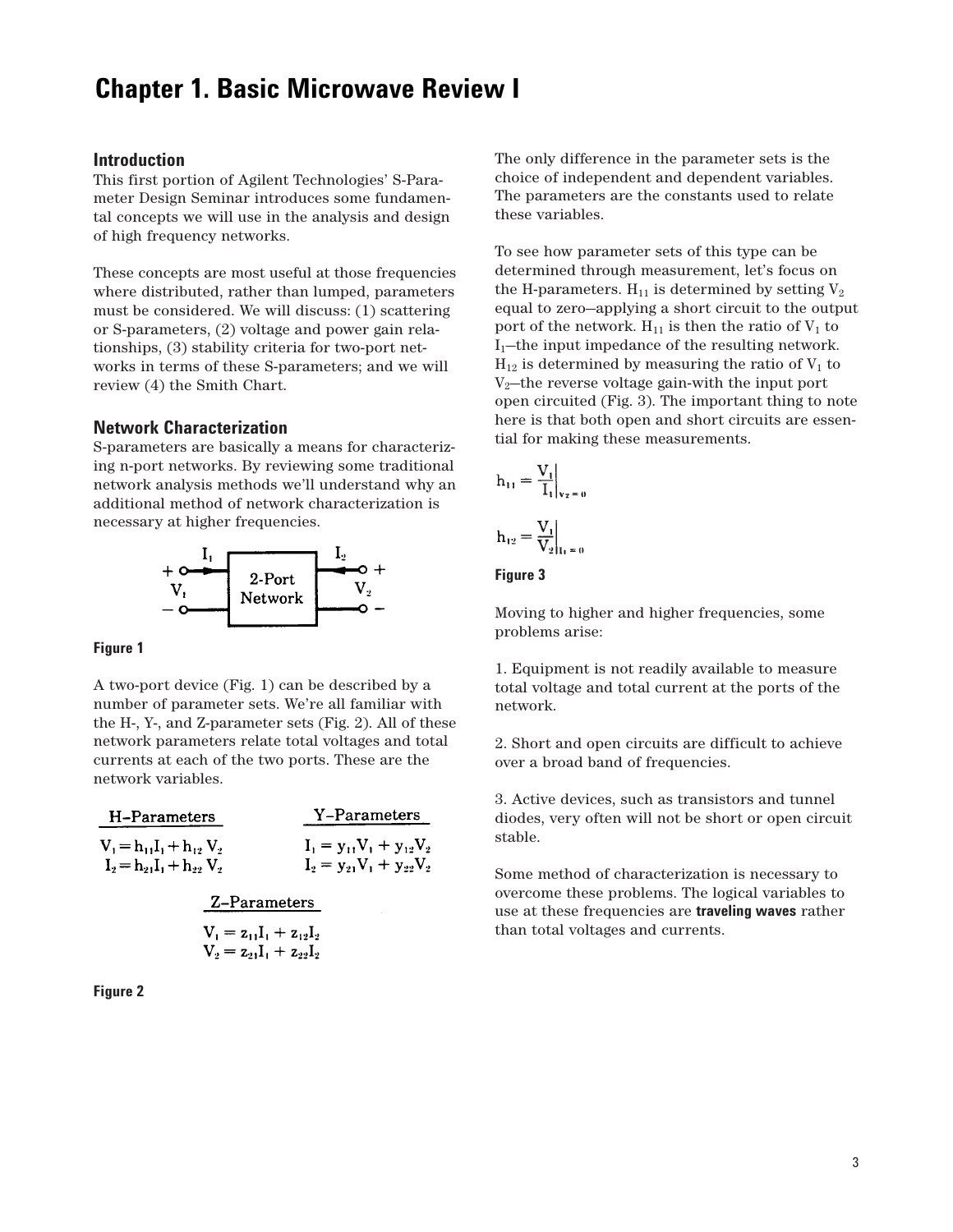## **Transmission Lines**

Let's now investigate the properties of traveling waves. High frequency systems have a source of power. A portion of this power is delivered to a load by means of transmission lines (Fig. 4).



## **Figure 4**

Voltage, current, and power can be considered to be in the form of waves traveling in both directions along this transmission line. A portion of the waves incident on the load will be reflected. It then becomes incident on the source, and in turn rereflects from the source (if  $Z_s \neq Z_o$ ), resulting in a standing wave on the line.

If this transmission line is uniform in cross section, it can be thought of as having an equivalent series impedance and equivalent shunt admittance per unit length (Fig. 5).



#### **Figure 5.**

A lossless line would simply have a series inductance and a shunt capacitance. The characteristic impedance of the lossless line,  $Z_0$ , is defined as  $Z_0$  =  $\sqrt{L/C}$ . At microwave frequencies, most transmission lines have a 50-ohm characteristic impedance. Other lines of 75-, 90-, and 300-ohm impedance are often used.

Although the general techniques developed in this seminar may be applied for any characteristic impedance, we will be using lossless 50-ohm transmission lines.

We've seen that the incident and reflected voltages on a transmission line result in a standing voltage wave on the line.

The value of this total **voltage** at a given point along the length of the transmission line is the sum of the incident and reflected waves at that point (Fig. 6a).

a) 
$$
V_t = E_{inc} + E_{refl.}
$$
  
b) 
$$
I_t = \frac{E_{inc} - E_{refl.}}{Z_{ci.}}
$$

#### **Figure 6**

The total **current** on the line is the **difference** between the incident and reflected voltage waves divided by the characteristic impedance of the line (Fig. 6b).

Another very useful relationship is the reflection coefficient, Γ. This is a measure of the quality of the impedance match between the load and the characteristic impedance of the line. The reflection coefficient is a complex quantity having a magnitude, rho, and an angle, theta (Fig. 7a). The better the match between the load and the characteristic impedance of the line, the smaller the reflected voltage wave and the smaller the reflection coefficient.

a) 
$$
\Gamma = \rho \angle \Theta
$$

$$
= \frac{E_{\text{ren}}}{E_{\text{inc}}} \\
b) \qquad \Gamma = \frac{Z_{L} - Z_{o}}{Z_{L} + Z_{o}} \\
= \frac{Y_{o} - Y_{L}}{Y_{o} + Y_{L}}
$$

**Figure 7**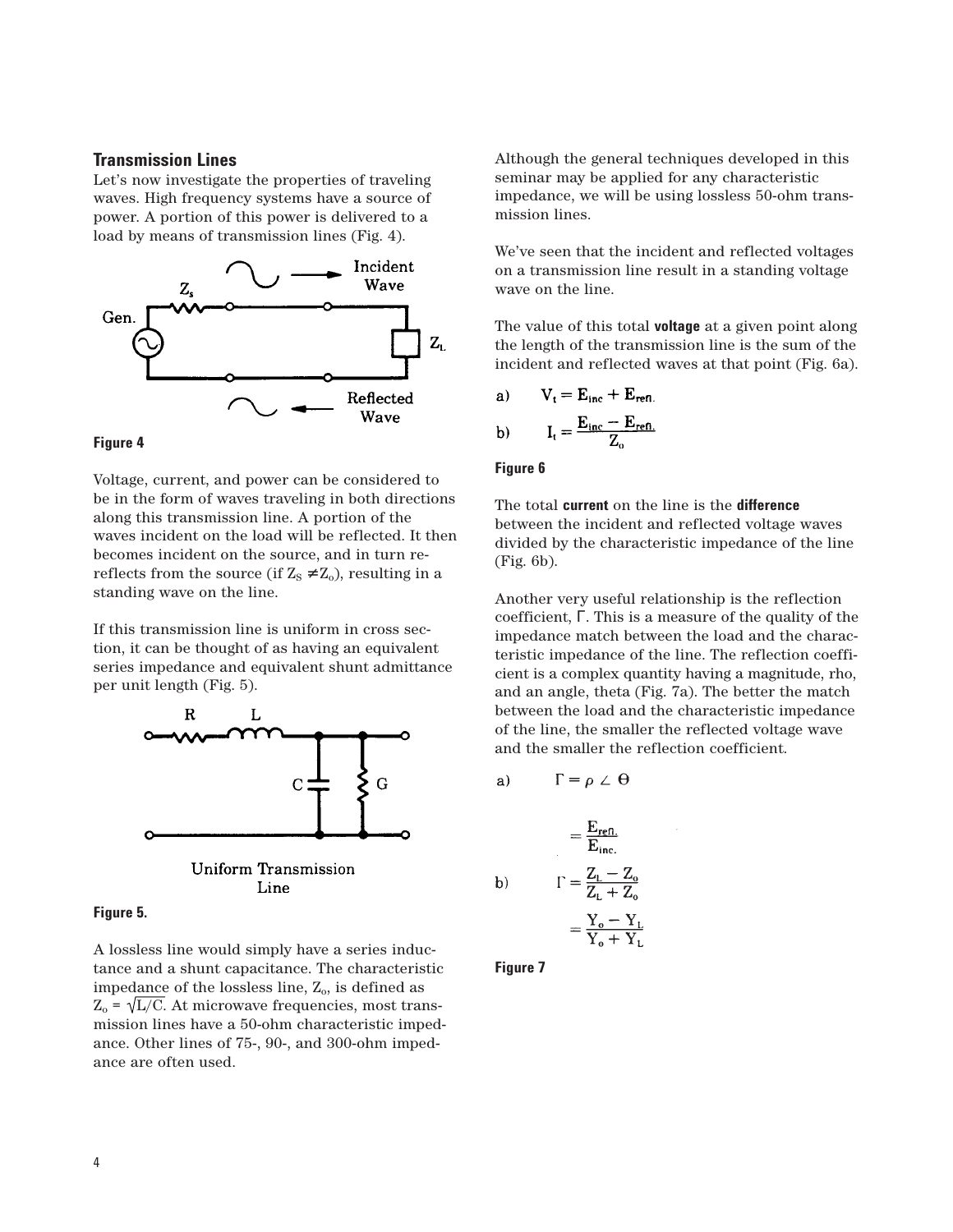This can be seen more clearly if we express the reflection coefficient in terms of load impedance or load admittance. The reflection coefficient can be made equal to zero by selecting a load,  $Z_L$ , equal to the characteristic impedance of the line (Fig. 7b).

To facilitate computations, we will often want to normalize impedances to the characteristic impedance of the transmission line. Expressed in terms of the reflection coefficient, the normalized impedance has this form (Fig. 8).

$$
z_{N} = \frac{Z_{L}}{Z_{o}}
$$

$$
= \frac{1 + \Gamma}{1 - \Gamma}
$$



# **S-Parameters**

Having briefly reviewed the properties of transmission lines, let's insert a two-port network into the line (Fig. 9). We now have additional traveling waves that are interrelated. Looking at  $E_{r2}$ , we see that it is made up of that portion of  $E_{i2}$  reflected from the output port of the network as well as that portion of  $Ei_1$  that is transmitted through the network. Each of the other waves are similarly made up of a combination of two waves.





It should be possible to relate these four traveling waves by some parameter set. While the derivation of this parameter set will be made for two-port networks, it is applicable for n-ports as well. Let's start with the H-parameter set (Fig. 10).

H-Parameters

$$
V_1 = h_{11}I_1 + h_{12}V_2
$$
  
\n
$$
I_2 = h_{21}I_1 + h_{22}V_2
$$
  
\nFigure 10

$$
V_1 = E_{11} + E_{r1} \t V_2 = E_{12} + E_{r2}
$$

$$
I_1 = \frac{E_{11} - E_{r1}}{Z_0} \t I_2 = \frac{E_{12} - E_{r2}}{Z_0}
$$

## **Figure 11**

By substituting the expressions for total voltage and total current (Fig. 11) on a transmission line into this parameter set, we can rearrange these equations such that the incident traveling voltage waves are the independent variables; and the reflected traveling voltage waves are the dependent variables (Fig. 12).

$$
E_{r1} = f_{11} \text{ (h)} E_{i1} + f_{12} \text{ (h)} E_{i2}
$$

$$
E_{r2} = f_{21} \text{ (h)} E_{i1} + f_{22} \text{ (h)} E_{i2}
$$

## **Figure 12**

The functions  $f_{11}$ ,  $f_{21}$  and  $f_{12}$ ,  $f_{22}$  represent a new set of network parameters relating traveling voltage waves rather than total voltages and total currents. In this case these functions are expressed in terms of H-parameters. They could have been derived from any other parameter set.

It is appropriate that we call this new parameter set "scattering parameters," since they relate those waves scattered or reflected from the network to those waves incident upon the network. These scattering parameters will commonly be referred to as S-parameters.

Let's go one step further. If we divide both sides of these equations by  $\sqrt{Z_0}$ , the characteristic impedance of the transmission line, the relationship will not change. It will, however, give us a change in variables (Fig. 13). Let's now define the new variables:

$$
a_1 = \frac{E_{11}}{\sqrt{Z_0}} \qquad a_2 = \frac{E_{12}}{\sqrt{Z_0}}
$$
  

$$
b_1 = \frac{E_{r1}}{\sqrt{Z_0}} \qquad b_2 = \frac{E_{r2}}{\sqrt{Z_0}}
$$

**Figure 13**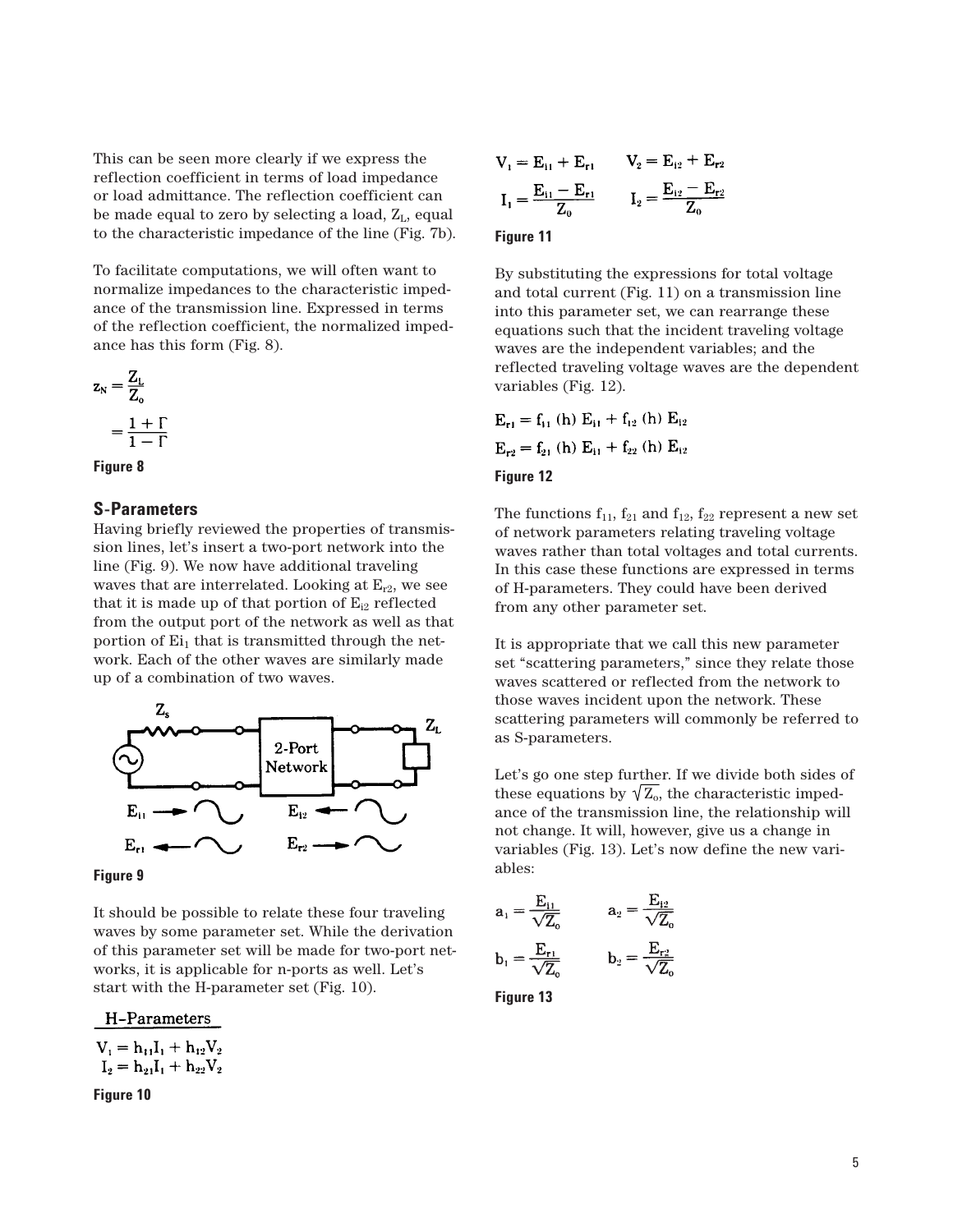Notice that the square of the magnitude of these new variables has the dimension of power.  $|a_1|^2$ can then be thought of as the incident power on port one;  $|b_1|^2$  as power reflected from port one. These new waves can be called traveling power waves rather than traveling voltage waves. Throughout this seminar, we will simply refer to these waves as **traveling** waves.

Looking at the new set of equations in a little more detail, we see that the S-parameters relate these four waves in this fashion (Fig. 14):

$$
b_1 = S_{11} a_1 + S_{12} a_2
$$
  

$$
b_2 = S_{21} a_1 + S_{22} a_2
$$

## **Figure 14**

#### **S-Parameter Measurement**

We saw how the H-parameters are measured. Let's now see how we go about measuring the S-parameters. For  $S_{11}$ , we terminate the output port of the network and measure the ratio  $b_1$  to  $a_1$  (Fig. 15). Terminating the output port in an impedance equal to the characteristic impedance of the transmission line is equivalent to setting  $a_2 = 0$ , because a traveling wave incident on this load will be totally absorbed.  $S_{11}$  is the input reflection coefficient of the network. Under the same conditions, we can measure  $S_{21}$ , the forward transmission through the network. This is the ratio of  $b_2$  to  $a_1$  (Fig. 16). This could either be the gain of an amplifier or the attenuation of a passive network.

$$
S_{11} = \frac{b_1}{a_1} \bigg|_{a_2 = 0}
$$

**Figure 15**

$$
S_{21}=\frac{b_2}{a_1}\bigg\vert_{a_2=0}
$$

**Figure 16**

By terminating the input side of the network, we set  $a_1 = 0$ . S<sub>22</sub>, the output reflection coefficient, and  $S_{12}$ , the reverse transmission coefficient, can then be measured (Fig. 17).

$$
S_{22} = \frac{b_2}{a_2} \bigg|_{a_1 = 0}
$$
  

$$
S_{12} = \frac{b_1}{a_2} \bigg|_{a_1 = 0}
$$

#### **Figure 17**

A question often arises about the terminations used when measuring the S-parameters. Because the transmission line is terminated in the characteristic impedance of the line, does the network port have to be matched to that impedance as well? The answer is no!

To see why, let's look once again at the network enmeshed in the transmission line (Fig. 18). If the load impedance is equal to the characteristic impedance of the line, any wave traveling toward the load would be totally absorbed by the load. It would not reflect back to the network. This sets  $a_2 = 0$ . This condition is completely independent from the network's output impedance.



**Figure 18**

## **Multiple-Port Networks**

So far we have just discussed two-port networks. These concepts can be expanded to multiple-port networks. To characterize a three-port network, for example, nine parameters would be required (Fig. 19).  $S_{11}$ , the input reflection coefficient at port one, is measured by terminating the second and third ports with an impedance equal to the characteristic impedance of the line at these ports. This again ensures that  $a_2 = a_3 = 0$ . We could go through the remaining S-parameters and measure them in a similar way, once the other two ports are properly terminated.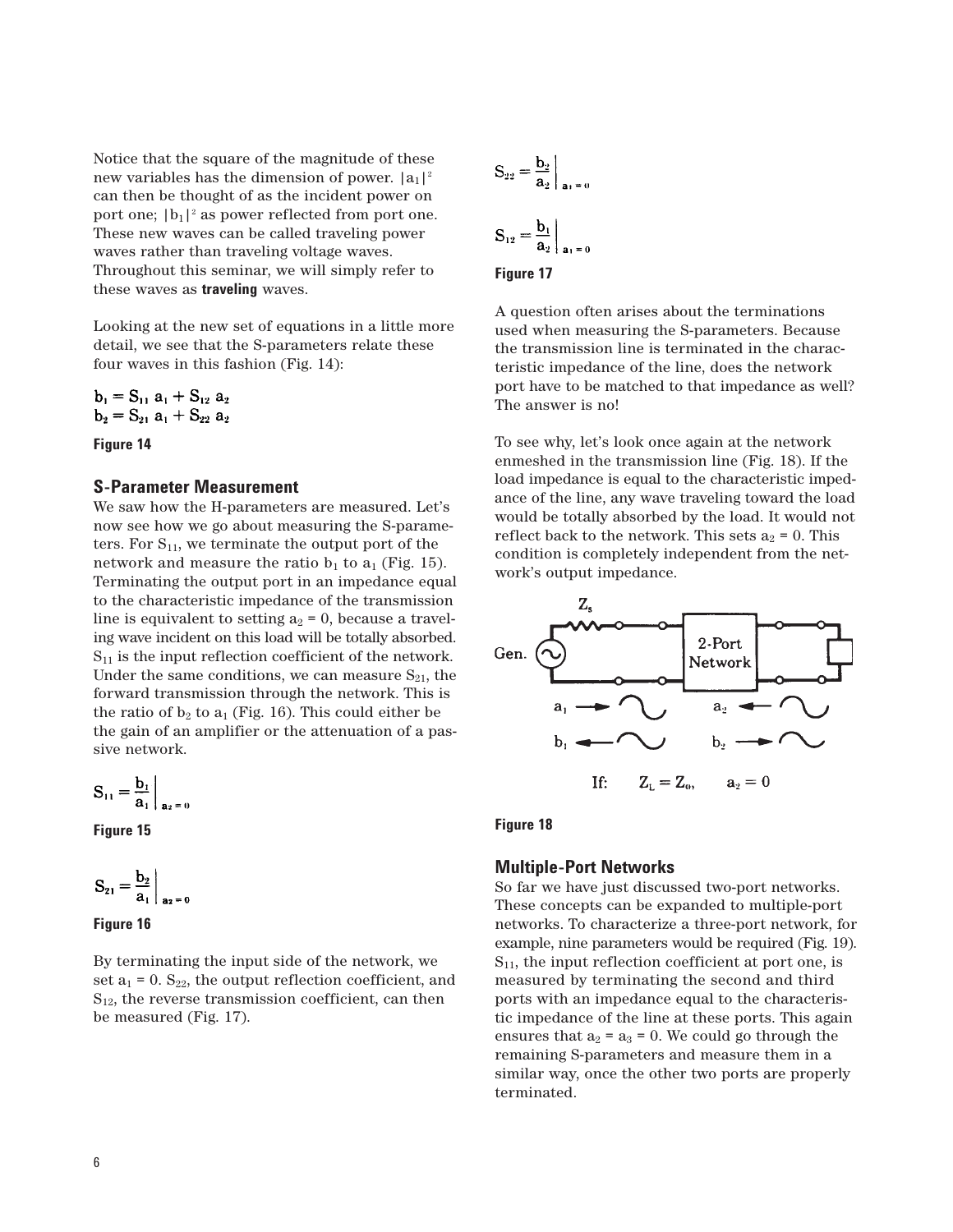

## **Figure 19**

What is true for two- and three-port networks is similarly true for n-port networks (Fig. 20). The number of measurements required for characterizing these more complex networks goes up as the square of the number of ports. The concept and method of parameter measurement, however, is the same.

| b.<br>b, | $S_{21}$          | $S_{11} S_{12}$<br>$S_{22}$ | $S_{1N}$<br>$S_{2N}$ | a,<br>a۰       |  |
|----------|-------------------|-----------------------------|----------------------|----------------|--|
|          |                   |                             |                      |                |  |
|          |                   |                             |                      |                |  |
|          |                   |                             |                      |                |  |
|          | $\mathbf{S_{N1}}$ | $S_{N2}$                    | $S_{NN}$             | a <sub>N</sub> |  |

# **Figure 20**

Let's quickly review what we've done up to this point. We started off with a familiar network parameter set relating total voltages and total currents at the ports of the network. We then reviewed some transmission line concepts. Applying these concepts, we derived a new set of parameters for a two-port network relating the incident and reflected traveling waves at the network ports.

## **The Use of S-Parameters**

To gain further insight into the use of S-parameters, let's see how some typical networks can be represented in terms of S-parameters.

A **reciprocal network** is defined as having identical transmission characteristics from port one to port two or from port two to port one (Fig. 21). This implies that the S-parameter matrix is equal to its transpose. In the case of a two-port network,  $S_{12} = S_{21}$ .



#### **Figure 21**

A **lossless network** does not dissipate any power. The power incident on the network must be equal to the power reflected, or  $\Sigma |a_n|^2 = \Sigma |b_n|^2$  (Fig. 22). In the case of a two-port,  $|a_1|^2 + |a_2|^2 = |b_1|^2 +$  $|b_2|^2$ . This implies that the S-matrix is unitary as defined here. Where: I is the identity matrix and S\* is the complex conjugate of the transpose of S. This is generally referred to as the hermetian conjugate of S. Typically, we will be using lossless networks when we want to place matching networks between amplifier stages.



# **Figure 22**

For a **lossy network,** the net power reflected is less than the net incident power (Fig. 23). The difference is the power dissipated in the network. This implies that the statement  $I - S^* S$  is positive definite, or the eigen-values for this matrix are in the left half plane so that the impulse response of the network is made up of decaying exponentials.



**Figure 23**

#### 7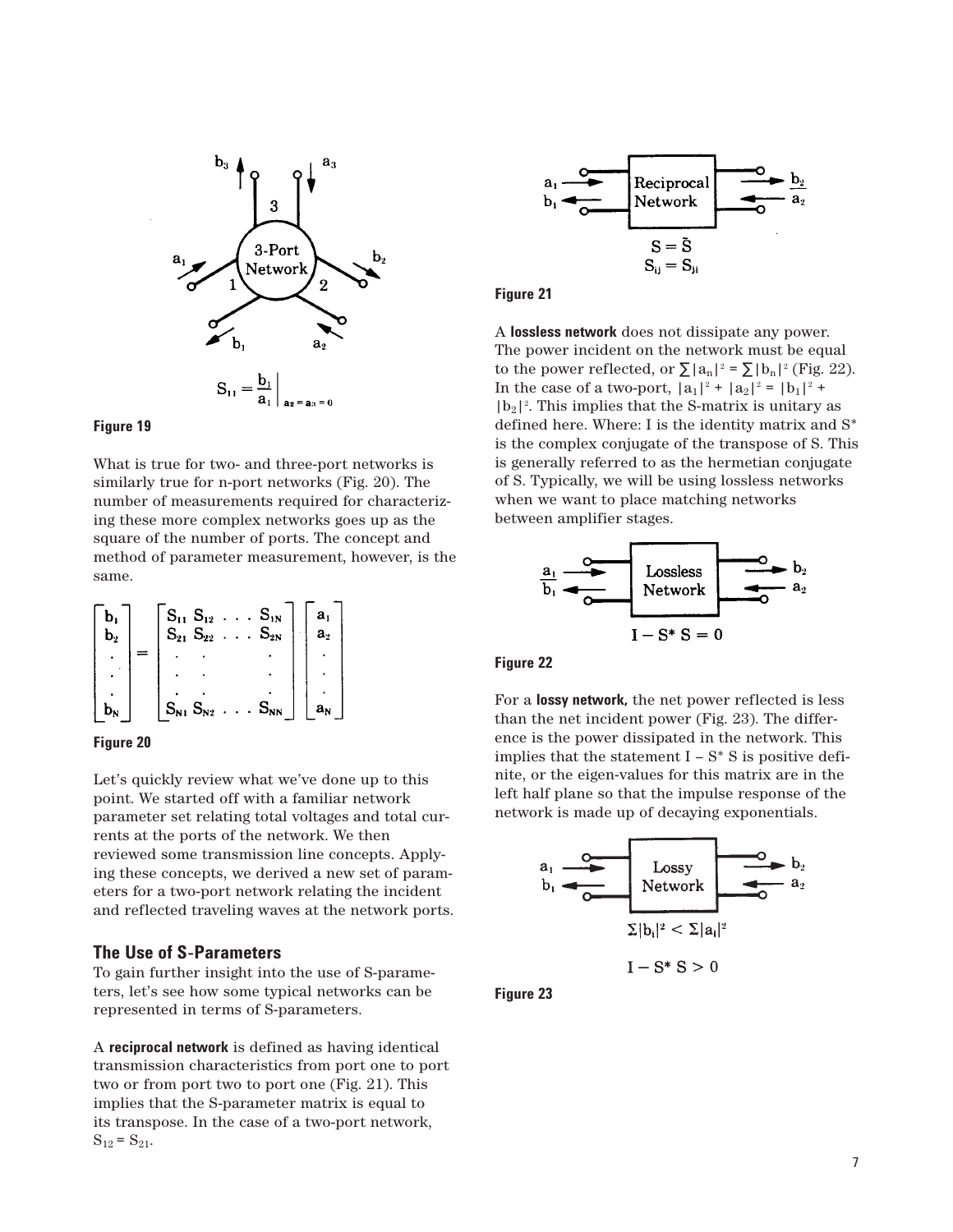# **Change in Reference Plane**

Another useful relationship is the equation for changing reference planes. We often need this in the measurement of transistors and other active devices where, due to device size, it is impractical to attach RF connectors to the actual device terminals.

Imbedding the device in the transmission line structure, we can then measure the S-parameters at these two planes (Fig. 24). We've added a length of line,  $\phi_1$ , to port one of the device and another length,  $\phi_2$ , to port two.



#### **Figure 24**

The S-parameter matrix, S', measured at these two planes is related to the S-parameter matrix of the device, S, by this expression. We've simply pre-multiplied and post-multiplied the device's S-parameter matrix by the diagonal matrix, Φ.

To see what's happening here, let's carry through the multiplication of the  $S_{11}$  term. It will be multiplied by e  $-j\phi_1$  twice, since  $a_1$  travels through this length of line,  $\phi_1$ , and gets reflected and then travels through it again (Fig. 25). The transmission term,  $S'_{21}$ , would have this form, since the input wave,  $a_1$ , travels through  $\phi_1$  and the transmitted wave,  $b_2$ , through  $\phi_2$ . From the measured S-parameters, S', we can then determine the S-parameters of the device, S, with this relationship (Fig. 26).

 $S'_{11} = S_{11} e^{-j2\phi_1}$  $S'_{21} = S_{21} e^{-j(\phi_1 + \phi_2)}$ **Figure 25**  $S = \Phi^{-1} S' \Phi^{-1}$ **Figure 26**

## **Analysis of Networks Using S-Parameters**

Let's now look at a simple example which will demonstrate how S-parameters can be determined analytically.





Using a shunt admittance, we see the incident and reflected waves at the two ports (Fig. 27). We first normalize the admittance and terminate the network in the normalized characteristic admittance of the system (Fig. 28a). This sets  $a_2 = 0$ . S<sub>11</sub>, the input reflection coefficient of the terminated network, is then: (Fig. 28b).

To calculate  $S_{21}$ , let's recall that the total voltage at the input of a shunt element,  $a_1 + b_1$ , is equal to the total voltage at the output,  $a_2 + b_2$  (Fig. 28c). Because the network is symmetrical and reciprocal,  $S_{22} = S_{11}$ and  $S_{12} = S_{21}$ . We have then determined the four Sparameters for a shunt element.

a)

b) 
$$
S_{11} = \frac{1 - y_T}{1 + y_T} = \frac{-y}{y + 2}
$$

c) 
$$
S_{21} = \frac{b_2}{a_1} \Big|_{a_2 = 0} = \frac{a_1 + b_1}{a_1} \Big|_{a_2 = 0} = 1 - \frac{y}{y + 2}
$$

**Figure 28**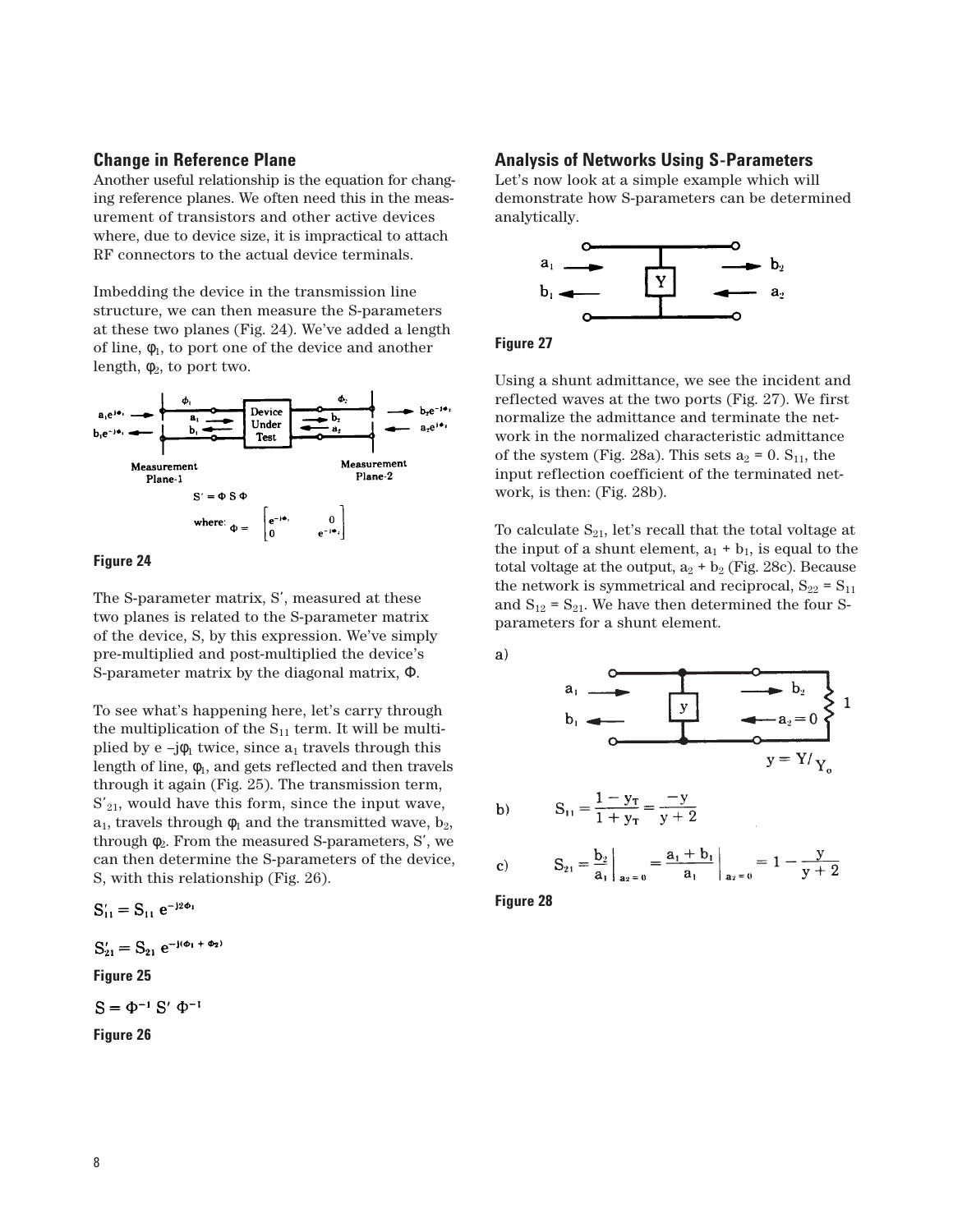## **The Smith Chart**

Another basic tool used extensively in amplifier design will now be reviewed. Back in the thirties, Phillip Smith, a Bell Lab engineer, devised a graphical method for solving the oft-repeated equations appearing in microwave theory. Equations like the one for reflection coefficient,  $\Gamma = (Z - 1)/(Z + 1)$ . Since all the values in this equation are complex numbers, the tedious task of solving this expression could be reduced by using Smith's graphical technique. The Smith Chart was a natural name for this technique.

This chart is essentially a mapping between two planes—the Z (or impedance) plane and the  $\Gamma$  (or reflection coefficient) plane. We're all familiar with the impedance plane—a rectangular coordinate plane having a real and an imaginary axis. Any impedance can be plotted in this plane. For this discussion, we'll normalize the impedance plane to the characteristic impedance (Fig. 29).







#### **Figure 29**

Let's pick out a few values in this normalized plane and see how they map into the  $\Gamma$  plane. Let  $z = 1$ . In a 50-ohm system, this means  $Z = 50$  ohms. For this value,  $|\Gamma| = 0$ , the center of the  $\Gamma$  plane.

We now let z be purely imaginary  $(i.e., z = jx$  where x is allowed to vary from minus infinity to plus infinity). Since  $\Gamma = (\mathbf{x} - 1)/(\mathbf{x} + 1)$ ,  $|\Gamma| = 1$  and its phase angle varies from 0 to 360°. This traces out a circle in the  $\Gamma$  plane (Fig. 29). For positive reactance, jx positive, the impedance maps into the upper half circle. For negative reactance, the impedance maps into the lower half circle. The upper region is inductive and the lower region is capacitive.

Now let's look at some other impedance values. A constant resistance line, going through the point  $z = 1$  on the real axis, maps into a circle in the  $\Gamma$ plane. The upper semicircle represents an impedance of  $1 + i$ x, which is inductive; the lower semicircle, an impedance of  $1 - i x$  or capacitive (Fig. 30).



**Figure 30**

The constant reactance line,  $r + j1$ , also maps into the  $\Gamma$  plane as a circle. As we approach the imaginary axis in the impedance plane, Γ approaches the unit radius circle. As we cross the imaginary axis, the constant reactance circle in the  $\Gamma$  plane goes outside the unit radius circle.

If we now go back and look at z real, we see at  $z = -1$ ,  $\Gamma = \infty$ . When z is real and less than one, we move out toward the unit radius circle in the Γ plane. When the real part of z goes negative, Γ continues along this circle of infinite radius. The entire region outside the unit radius circle represents impedances with negative real parts. We will use this fact later when working with transistors and other active devices, which often have negative real impedances.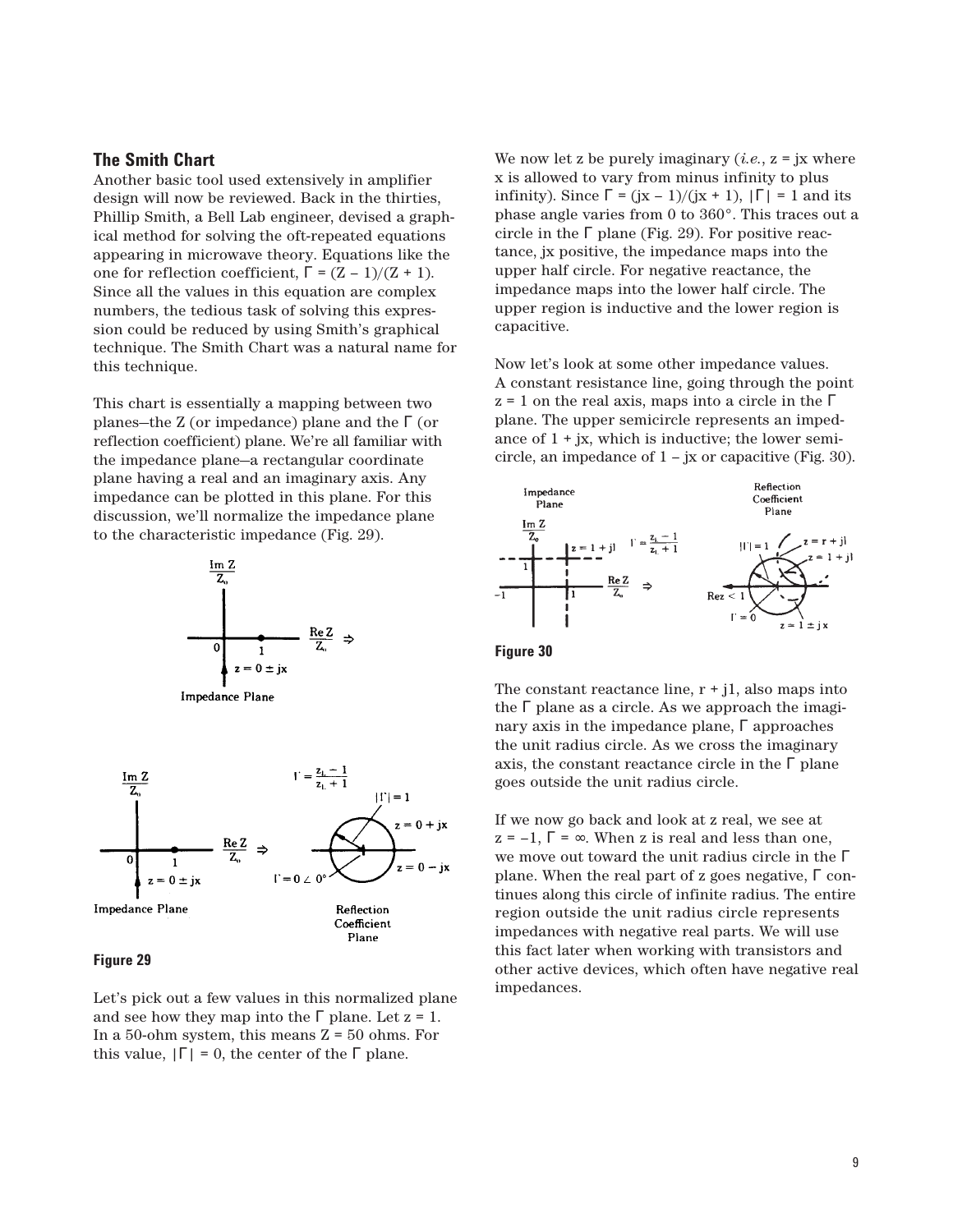In the impedance plane, constant resistance and constant reactance lines intersect. They also cross in the  $\Gamma$  plane. There is a one-to-one correspondence between points in the impedance plane and points in the Γ plane.

The Smith Chart can be completed by continuing to draw other constant resistance and reactance circles (Fig. 31).





## **Applications of the Smith Chart**

Let's now try a few examples with the Smith Chart to illustrate its usefulness.

**1. Conversion of impedance to admittance:** Converting a normalized impedance of  $1 + i1$  to an admittance can be accomplished quite easily. Let's first plot the point representing the value of z on the Smith Chart (Fig. 32). From these relationships, we see that while the magnitude of admittance is the reciprocal of the magnitude of impedance, the magnitude of  $\Gamma$  is the same-but its phase angle is changed by 180°. On the Smith Chart, the Γ vector would rotate through 180°. This point could then be read off as an admittance.



## **Figure 32**

We can approach this impedance to admittance conversion in another way. Rather than rotate the Γ vector by 180°, we could rotate the Smith Chart by 180° (Fig. 33). We can call the rotated chart an admittance chart and the original an impedance chart. Now we can convert any impedance to admittance, or vice versa, directly.



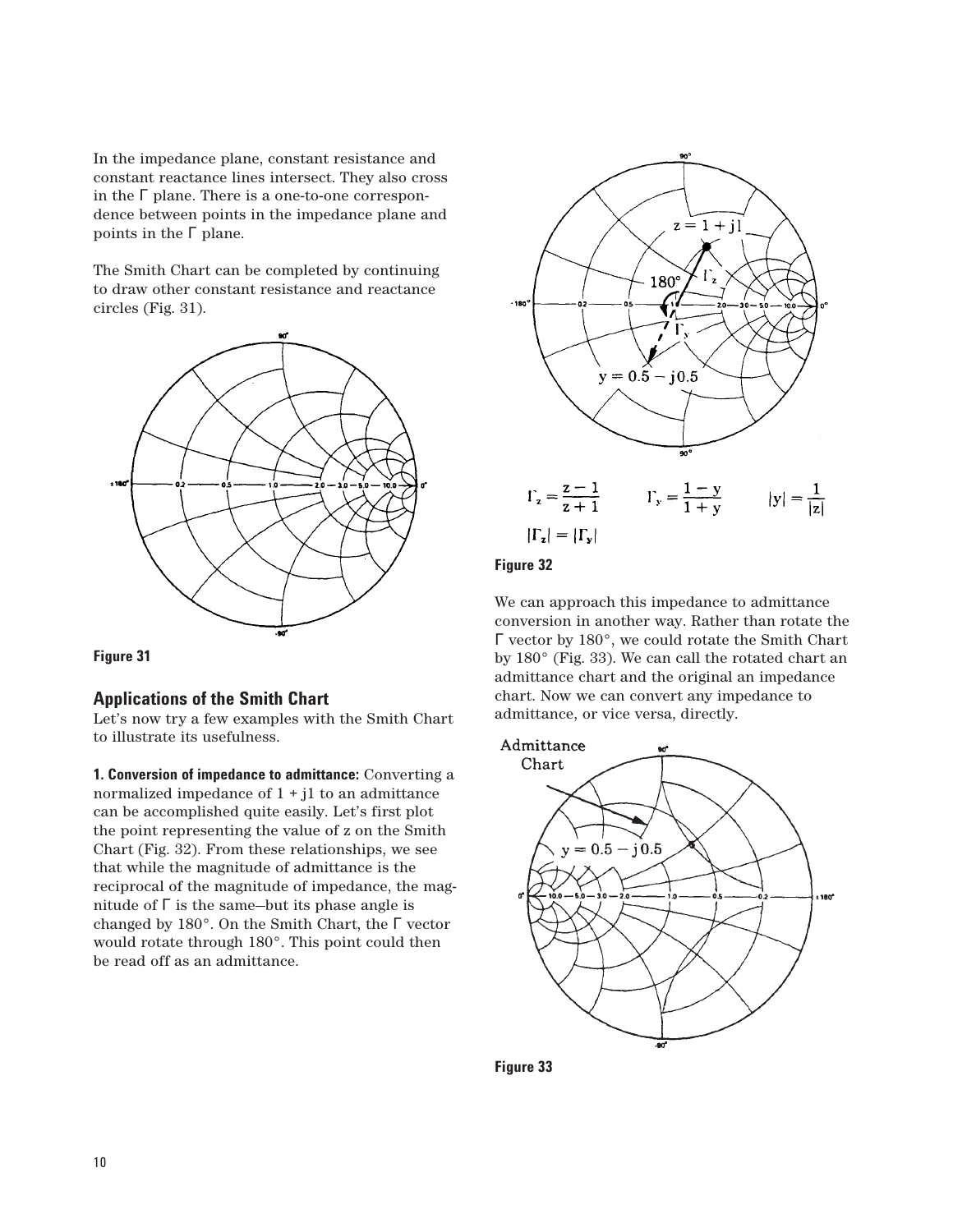**2. Impedances with negative real parts:** Let's now take a look at impedances with negative real parts. Here again is a conventional Smith Chart defined by the boundary of the unit radius circle. If we have an impedance that is inductive with a negative real part, it would map into the  $\Gamma$  plane outside the chart (Fig. 34). One way to bring this point back onto the chart would be to plot the reciprocal of  $\Gamma,$ rather than Γ itself. This would be inconvenient because the phase angle would not be preserved. What was a map of an inductive impedance appears to be capacitive.





If we plot the reciprocal of the complex conjugate of Γ, however, the phase angle is preserved. This value lies along the same line as the original Γ. Typically in the Agilent Technologies transistor data sheets, impedances of this type are plotted this way.

There are also compressed Smith Charts available that include the unit radius chart plus a great deal of the negative impedance region. This chart has a radius that corresponds to a reflection coefficient whose magnitude is 3.16 (Fig. 35).



## **Figure 35**

In the rest of this seminar, we will see how easily we can convert measured reflection coefficient data to impedance information by slipping a Smith Chart overlay over the Agilent Technologies network analyzer polar display.

**3. Frequency response of networks:** One final point needs to be covered in this brief review of the Smith Chart, and that is the frequency response for a given network. Let's look at a network having an impedance,  $z = 0.4 + jx$  (Fig. 36). As we increase the frequency of the input signal, the impedance plot for the network moves clockwise along a constant resistance circle whose value is 0.4. This generally clockwise movement with increasing frequency is typical of impedance plots on the Smith Chart for passive networks. This is essentially Foster's Reactance Theorem.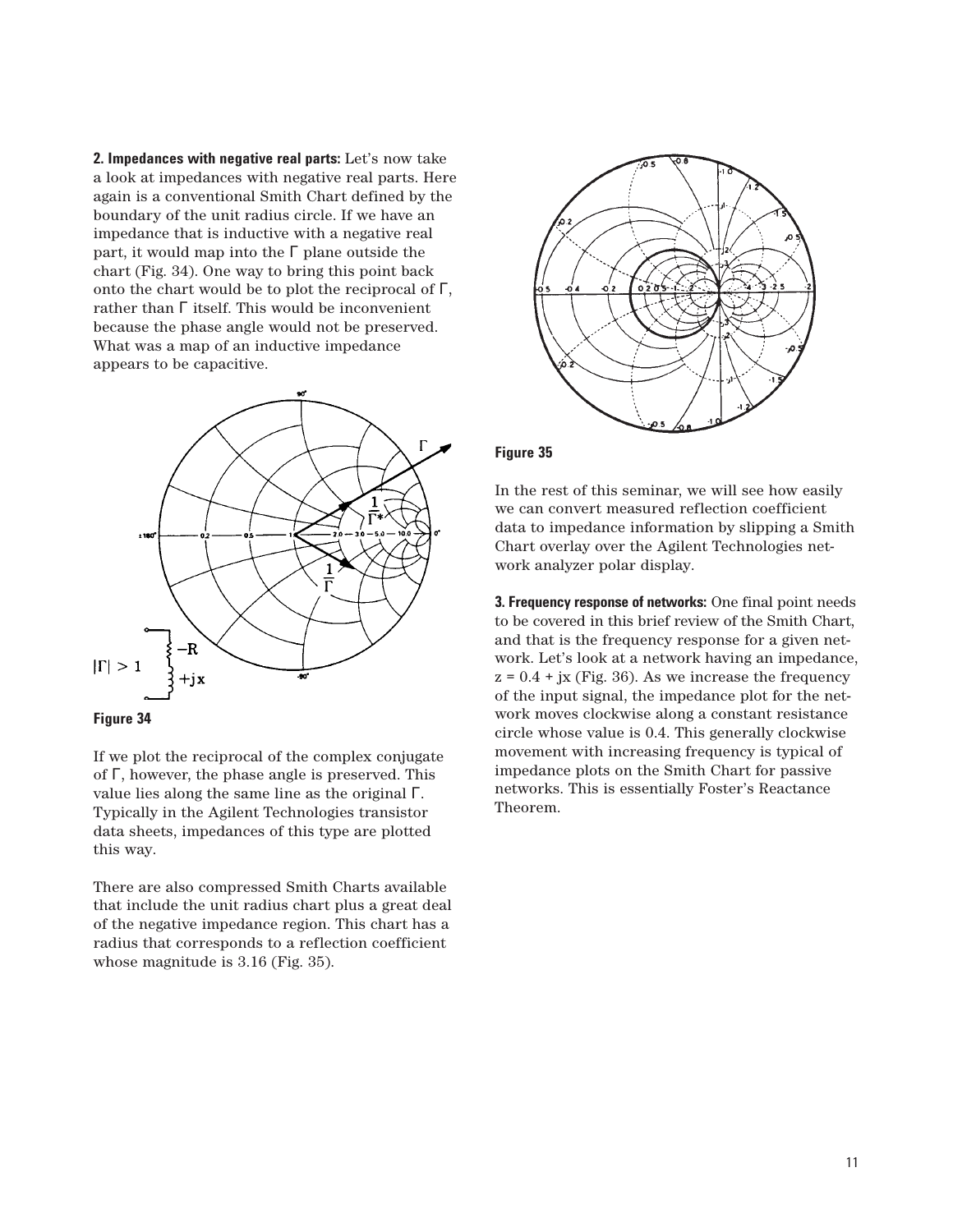

## **Figure 36**

If we now look at another circuit having a real part of 0.2 and an imaginary part that is capacitive, the impedance plot again moves in a clockwise direction with an increase in frequency.

Another circuit that is often encountered is the tank circuit. Here again, the Smith Chart is useful for plotting the frequency response (Fig. 37). For this circuit at zero frequency, the inductor is a short circuit. We start our plot at the point,  $z = 0$ . As the frequency increases, the inductive reactance predominates. We move in a clockwise direction. At resonance, the impedance is purely real, having the value of the resistor. If the resistor had a higher value, the cross-over point at resonance would be farther to the right on the Smith Chart. As the frequency continues to increase, the response moves clockwise into the capacitive region of the Smith Chart until we reach infinite frequency, where the impedance is again zero.



In theory, this complete response for a tank circuit would be a circle. In practice, since we do not generally have elements that are pure capacitors or pure inductors over the entire frequency range, we would see other little loops in here that indicate other resonances. These could be due to parasitic inductance in the capacitor or parasitic capacitance in the inductor. The diameter of these circles is somewhat indicative of the Q of the circuit. If we had an ideal tank circuit, the response would be the outer circle on the Smith Chart. This would indicate an infinite Q.

Agilent Technologies Application Note 117-1 describes other possible techniques for measuring the Q of cavities and YIG spheres using the Smith Chart. One of these techniques uses the fact that with a tank circuit, the real part of the circuit equals the reactive part at the half-power points. Let's draw two arcs connecting these points on the Smith Chart (Fig. 38). The centers for these arcs are at  $\pm$ j1. The radius of the arcs is  $\sqrt{2}$ .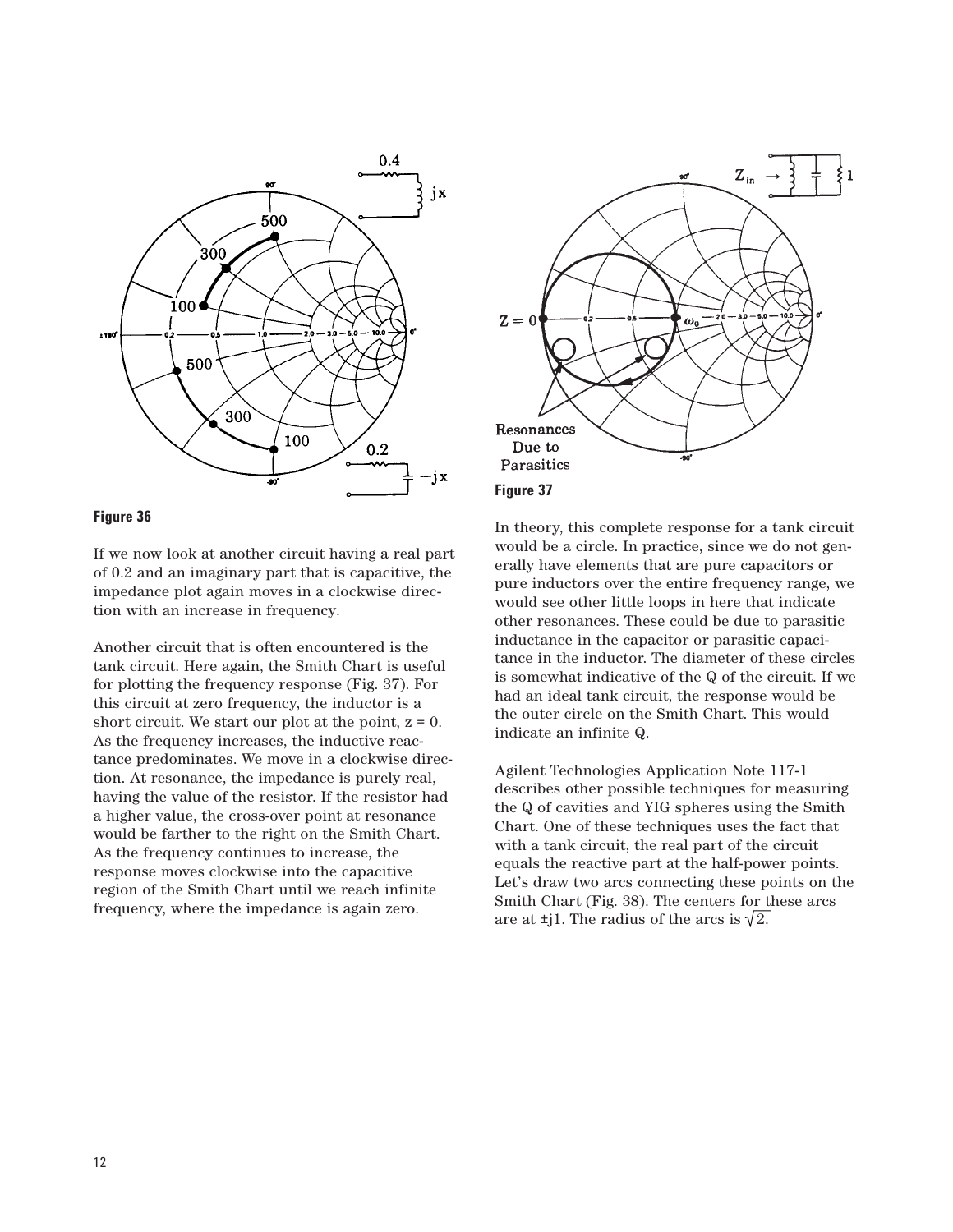

# **Figure 38**

We then increase the frequency and record its value where the response lies on the upper arc. Continuing to increase the frequency, we record the resonant frequency and the frequency where the response lies on the lower arc. The formula for the  $Q$  of the circuit is simply  $f_0$ , the resonant frequency, divided by the difference in frequency between the upper and lower half-power points.  $Q = f_0/\Delta f$ .

## **Summary**

Let's quickly review what we've seen with the Smith Chart. It is a mapping of the impedance plane and the reflection coefficient or Γ plane. We discovered that impedances with positive real parts map inside the unit radius circle on the Smith Chart. Impedances with negative real parts map outside this unit radius circle. Impedances having positive real parts and inductive reactance map into the upper half of the Smith Chart. Those with capacitive reactance map into the lower half.

In the next part of this S-Parameter Design Seminar, we will continue our discussion of network analysis using S-parameters and flow graph techniques.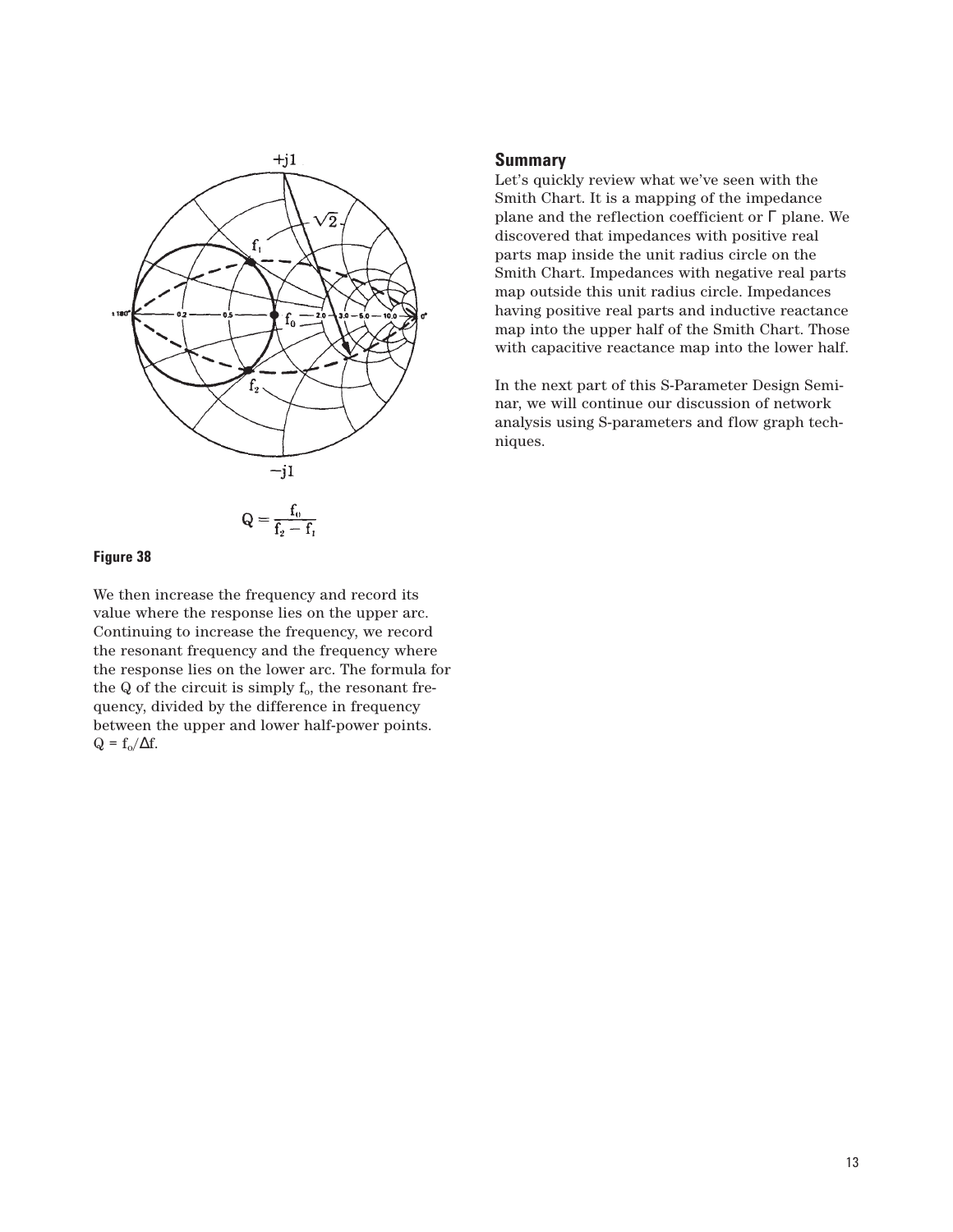# **Chapter 2. Basic Microwave Review II**

This second portion of Agilent Technologies' Basic Microwave Review will introduce some additional concepts that are used in high frequency amplifier design.

## **Scattering Transfer Parameters**

Let's now proceed to a set of network parameters used when cascading networks. We recall that we developed the S-parameters by defining the reflected waves as dependent variables, and incident waves as independent variables (Fig. 39a). We now want to rearrange these equations such that the input waves  $a_1$  and  $b_1$  are the dependent variables and the output waves  $a_2$  and  $b_2$  the independent variables. We'll call this new parameter set scattering transfer parameters or T-parameters (Fig. 39b).



The T-parameters can be developed by manipulating the S-parameter equations into the appropriate form. Notice that the denominator of each of these terms is  $S_{21}$  (Fig. 40).

$$
\begin{bmatrix}\nT_{11} T_{12} \\
T_{21} T_{22}\n\end{bmatrix} = \begin{bmatrix}\n-\frac{S_{11} S_{22} - S_{12} S_{21} S_{11}}{S_{21}} \\
-\frac{S_{22}}{S_{21}} & \frac{1}{S_{21}} \\
-\frac{S_{22}}{S_{21}} & \frac{1}{S_{21}}\n\end{bmatrix}
$$
\n
$$
\begin{bmatrix}\nS_{11} S_{12} \\
S_{21} S_{22}\n\end{bmatrix} = \begin{bmatrix}\n\frac{T_{12}}{T_{22}} & \frac{T_{11} T_{22} - T_{12} T_{21}}{T_{22}} \\
\frac{1}{T_{22}} & -\frac{T_{21}}{T_{22}}\n\end{bmatrix}
$$

## **Figure 40**

We can also find the S-parameters as a function of the T-parameters.

While we defined the T-parameters in a particular way, we could have defined them such that the **output** waves are the dependent variables and the **input** waves are the independent variables. This alternate definition can result in some problems when designing with active unilateral devices (Fig. 41).

$$
T_{\text{A}}] = \begin{bmatrix} \frac{S_{12} S_{21} - S_{11} S_{22} S_{22}}{S_{12}} \\ -\frac{S_{11}}{S_{12}} & \frac{1}{S_{12}} \end{bmatrix}
$$

**Figure 41**

Using the alternate definition for the transfer parameters, the denominator in each of these terms is  $S_{12}$  rather than  $S_{21}$  as we saw earlier.

Working with amplifiers, we often assume the device to be unilateral, or  $S_{12}$  = 0. This would cause this alternate T-parameter set to go to infinity.

Both of these definitions for T-parameters can be encountered in practice. In general, we prefer to define the T-parameters with the output waves as the dependent variables, and the input waves as the independent variables.

We use this new set of transfer parameters when we want to cascade networks—two stages of an amplifier, or an amplifier with a matching network for example (Fig. 42a). From measured S-parameter data, we can define the T-parameters for the two networks. Since the output waves of the first network are identical to the input waves of the second network, we can now simply multiply the two T-parameter matrices and arrive at a set of equations for the overall network (Fig. 42b).



**Figure 42**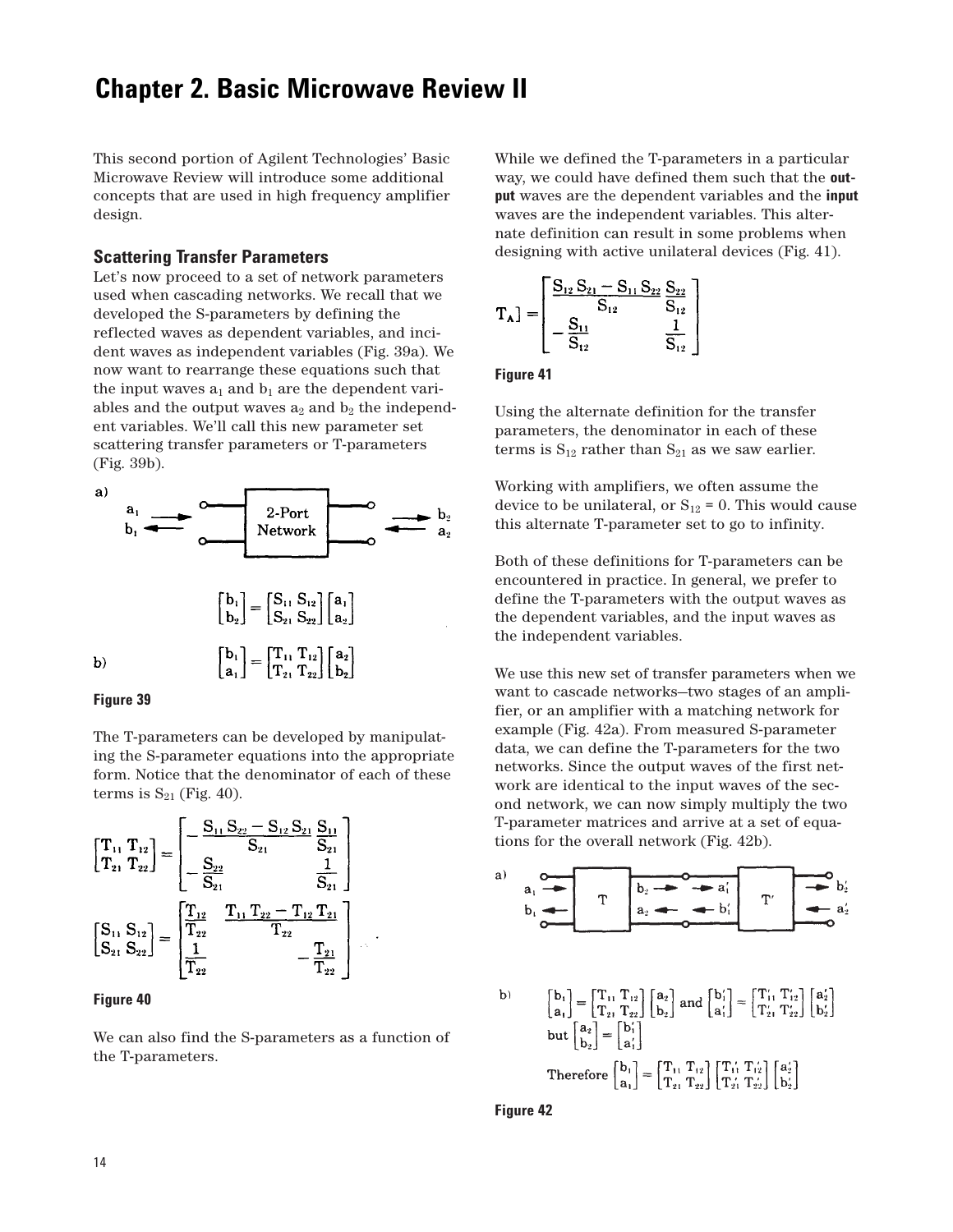Since matrix multiplication is, in general, not commutative, these T-parameter matrices must be multiplied in the proper order. When cascading networks, we'll have to multiply the matrices in the same order as the networks are connected. Using the alternate definition for T-parameters previously described, this matrix multiplication must be done in reverse order.

This transfer parameter set becomes very useful when using computer-aided design techniques where matrix multiplication is an easy task.

## **Signal Flow Graphs**

If we design manually, however, we can use still another technique—signal flow graphs—to follow incident and reflected waves through the networks. This is a comparatively new technique for microwave network analysis.

## **A. Rules**

We'll follow certain rules when we build up a network flow graph.

1. Each variable,  $a_1$ ,  $a_2$ ,  $b_1$ , and  $b_2$  will be designated as a node.

2. Each of the S-parameters will be a branch.

3. Branches enter dependent variable nodes, and emanate from the independent variable nodes.

4. In our S-parameter equations, the reflected waves  $b_1$  and  $b_2$  are the dependent variables and the incident waves  $a_1$  and  $a_2$  are the independent variables.

5. Each node is equal to the sum of the branches entering it.

Let's now apply these rules to the two S-parameter equations (Fig. 43a). The first equation has three nodes:  $b_1$ ,  $a_1$ , and  $a_2$ .  $b_1$  is a dependent node and is connected to  $a_1$  through the branch  $S_{11}$  and to node  $a_2$  through the branch  $S_{12}$ . The second equation is constructed similarly. We can now overlay these to have a complete flow graph for a two-port network (Fig. 43b).



 $b)$ 

Complete Flow Graph for 2-Port



#### **Figure 43**

The relationship between the traveling waves is now easily seen. We have  $a_1$  incident on the network. Part of it transmits through the network to become part of  $b_2$ . Part of it is reflected to become part of  $b_1$ . Meanwhile, the  $a_2$  wave entering port two is transmitted through the network to become part of  $b_1$  as well as being reflected from port two as part of  $b_2$ . By merely following the arrows, we can tell what's going on in the network.

This technique will be all the more useful as we cascade networks or add feedback paths.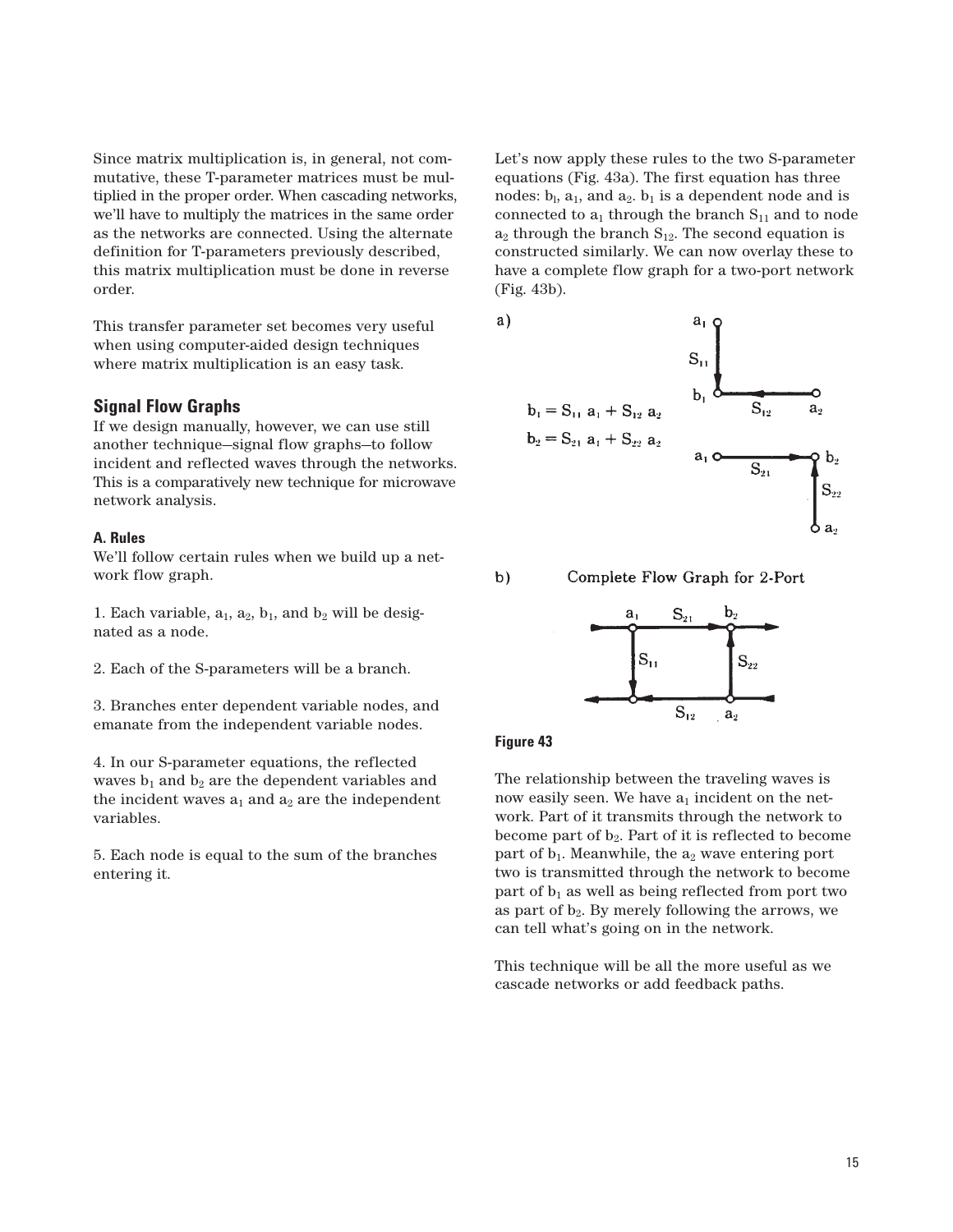#### **B. Application of Flow Graphs**

Let's now look at several typical networks we will encounter in amplifier designs. A **generator** with some internal voltage source and an internal impedance will have a wave emanating from it. The flow graph for the generator introduces a new term,  $b_S$  (Fig. 44). It's defined by the impedance of the generator. The units in this equation look peculiar, but we have to remember that we originally normalized the traveling waves to  $\sqrt{Z_0}$ . The magnitude of  $b_s$  squared then has the dimension of power.



#### **Figure 44**

For a **load,** the flow graph is simply  $\Gamma_{\text{L}}$ , the complex reflection coefficient of the load (Fig. 45).





When the load is connected to the generator, we see a wave emanating from the generator incident on the load, and a wave reflected back to the generator from the load (Fig. 46).



```
Figure 46
```
To demonstrate the utility of flow graphs, let's embed a two-port network between a source and a load. Combining the examples we have seen, we can now draw a flow graph for the system (Fig. 47).



**Figure 47**

We can now apply the rule known as Mason's rule (or as it is often called, the non-touching loop rule) to solve for the value of any node in this network. Before applying the rule, however, we must first define several additional terms.

A **first order loop** is defined as the product of the branches encountered in a journey starting from a node and moving in the direction of the arrows back to that original node. To illustrate this, let's start at node  $a_1$ . One first order loop is  $S_{11}\Gamma_S$ . Another first order loop is  $S_{21}\Gamma_{L}S_{12}\Gamma_{S}$ . If we now start at node  $a_2$ , we find a third first order loop,  $S_{22}\Gamma_{L}$ . Any of the other loops we encounter is one of these three first order loops.

A **second order loop** is defined as the product of any two non-touching first order loops. Of the three first order loops just found, only  $S_{11}\Gamma_S$  and  $S_{22}\Gamma_L$  do not touch in any way. The product of these two loops establishes the second order loop for this network. More complicated networks, involving feedback paths for example, might have several second order loops.

A **third order loop** is the product of any three nontouching first order loops. This example does not have any third order loops, but again, more complicated networks would have third order loops and even higher order loops.

Let's now suppose that we are interested in the value of  $b<sub>l</sub>$ . In this example,  $b<sub>S</sub>$  is the only independent variable because its value will determine the value of each of the other variables in the network.  $B_1$ , therefore, will be a function of  $b_S$ . To determine  $b_1$ , we first have to identify the paths leading from  $b<sub>S</sub>$  to  $b<sub>1</sub>$ . Following the arrows, we see two paths-(1)  $S_{11}$  and (2)  $S_{21} \Gamma_{L} S_{12}$ .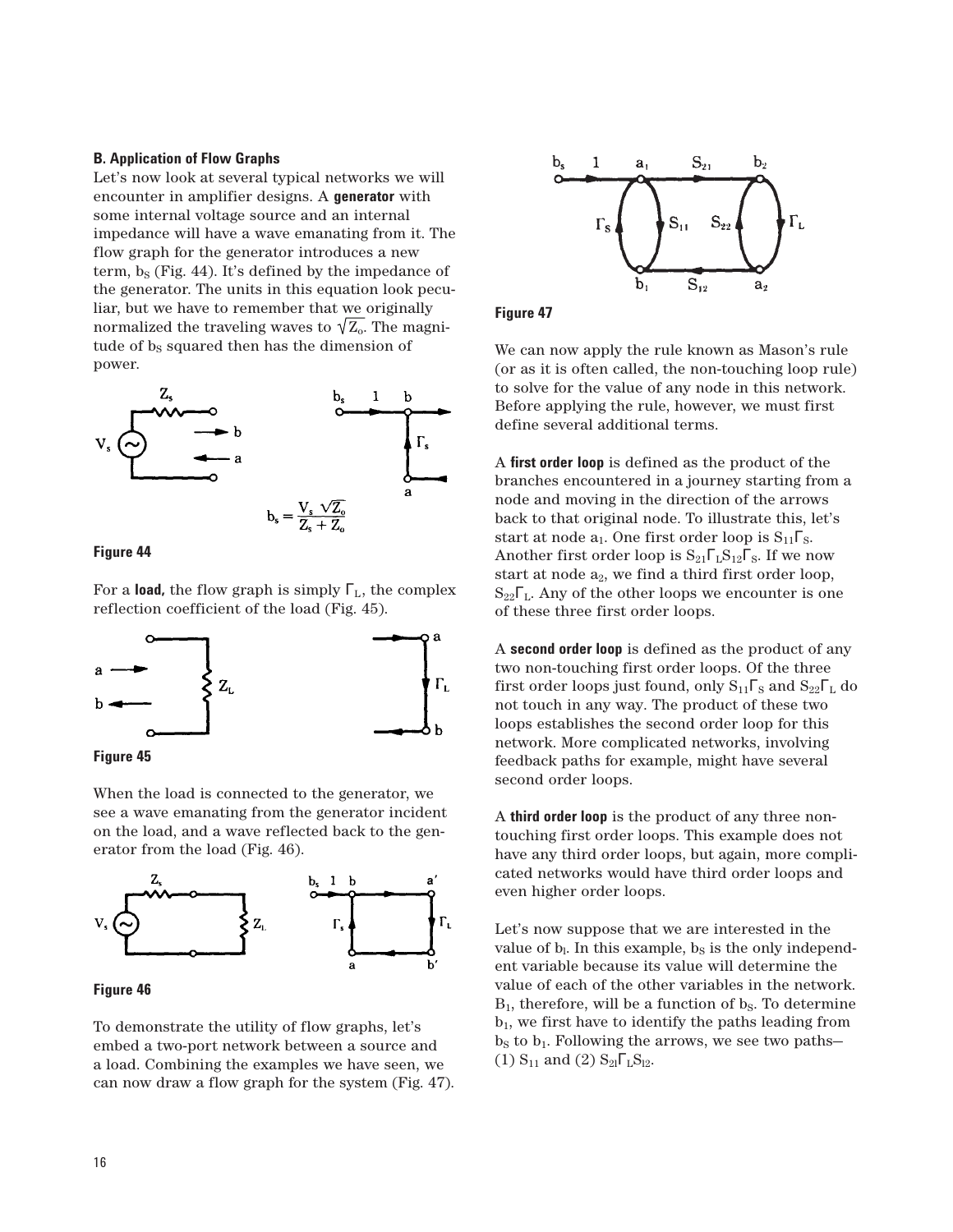The next step is to find the non-touching loops with respect to the paths just found. Here, the path  $S_{11}$  and the first order loop,  $S_{22}\Gamma_{\text{L}}$  have no nodes or branches in common. With this condition met, we can call  $S_{22}\Gamma_{\text{L}}$  a non-touching loop with respect to the path  $S_{11}$ .

The other path,  $S_{21}\Gamma_{L}S_{12}$ , touches all of the network's first order loops, hence there are no nontouching loops with respect to this path. Again, in more complex networks, there would be higher order non-touching loops.

Let's now look at the non-touching loop rule itself (Fig. 48). This equation appears to be rather ominous at first glance, but once we go through it term by term, it will be less awesome. This rule determines the ratio of two variables, a dependent to an independent variable. (In our example, we are interested in the ratio  $b_1$  to  $b_S$ .)

$$
T = \frac{P_1[1 - \Sigma L(1)^{(1)} + \Sigma L(2)^{(1)} - \dots] + P_2[1 - \Sigma L(1)^{(2)} \dots]}{1 - \Sigma L(1) + \Sigma L(2) - \Sigma L(3) + \dots}
$$

$$
T = \frac{b_1}{b_s}
$$

#### **Figure 48**

 $P_1$ ,  $P_2$ , etc., are the various paths connecting these variables.

This term,  $\sum L(1)^{(1)}$ , is the sum of all first order loops that do not touch the first path between the variables.

This term,  $\sum L(2)^{(1)}$ , is the sum of all second order loops that do not touch that path, and so on down the line.

Now, this term,  $\sum L(1)^{(2)}$ , is the sum of all first order loops that do not touch the second path.

The denominator in this expression is a function of the network geometry. It is simply one minus the sum of all first order loops, plus the sum of all second order loops, minus the third order loops, and so on.

Let's now apply this non-touching loop rule to our network (Fig. 49). The ratio of  $b<sub>l</sub>$ , the dependent variable, to  $b_{\rm S}$ , the independent variable, is equal to the first path,  $S_{1l}$ , multiplied by one minus the non-touching first order loop with respect to this path,  $\Gamma_{L}S_{22}$ .

$$
\frac{b_1}{b_s} = \frac{S_{11}(1-\Gamma_{L}S_{22})+S_{21}\Gamma_{L}S_{12}(1)}{1-(S_{11}\Gamma_{s}+S_{22}\Gamma_{L}+S_{21}\Gamma_{L}S_{12}\Gamma_{s})+S_{11}\Gamma_{s}S_{22}\Gamma_{L}}
$$

#### **Figure 49**

The second path,  $S_{21}\Gamma_{L}S_{12}$ , is simply multiplied by one because there are no non-touching loops with respect to this path.

The denominator is one minus the sum of first order loops plus the second order loop.

This concludes our example. With a little experience drawing flow graphs of complex networks, you can see how this technique will facilitate your network analysis. In fact, using the flow graph technique, we can now derive several expressions for power and gain that are of interest to the circuit designer.

First of all, we need to know the **power delivered to a load.** Remember that the square of the magnitudes of the incident and reflected waves has the dimension of power. The power delivered to a load is then the difference between the incident power and the reflected power,  $P_{del} = |a|^2 - |b|^2$ .

The **power available from a source** is **that** power delivered to a conjugately matched load. This implies that the reflection coefficient of the load is the conjugate of the source reflection coefficient,  $\Gamma_{\rm S}^* = \Gamma_{\rm L}$ .



**Figure 50**

Looking at the flow graph describing these conditions (Fig. 50), we see that the power available from the source is:

 $P_{\text{avs}} = |b|^2 - |a|^2$ 

Using the flow graph techniques previously described, we see that:

$$
b = \frac{b_s}{1 - \Gamma_s \Gamma_s^*} \text{ and } a = \frac{b_s \Gamma_s^*}{1 - \Gamma_s \Gamma_s^*}
$$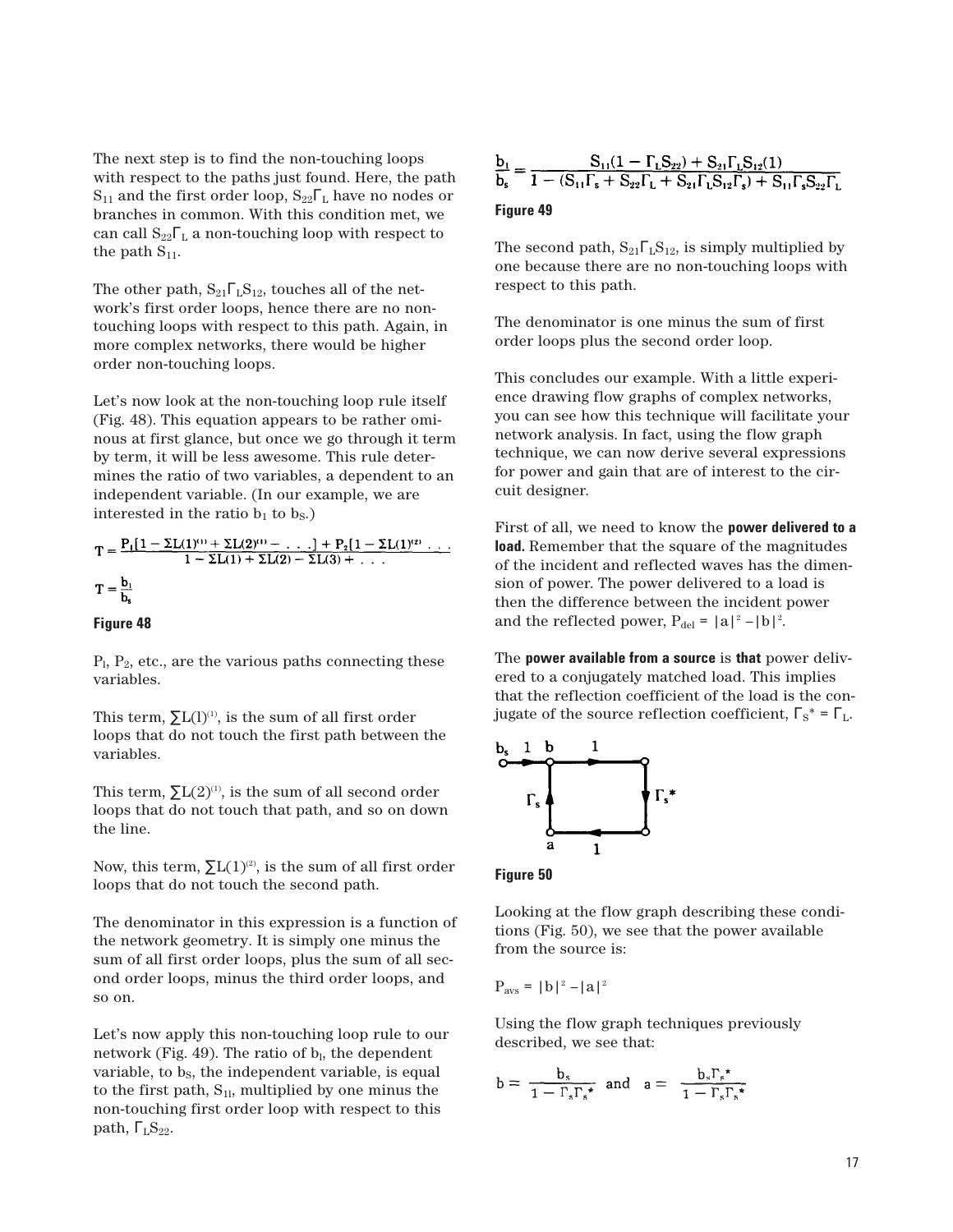The power available from the source reduces to (Fig. 51):

$$
P_{\text{avs}} = \frac{|b_s|^2}{1 - |\Gamma_s|^2}
$$

**Figure 51**

We can also develop voltage and power gain equations that will be useful in our amplifier designs using these flow graph techniques. For a two-port network, the voltage gain is equal to the total voltage at the output divided by the total voltage at the input,

$$
Av = \frac{a_2 + b_2}{a_1 + b_1}
$$

If we divide the numerator and denominator by bs, we can relate each of the dependent variables of the system to the one independent variable (Fig. 52a). Now we have four expressions or four ratios that we can determine from the non-touching loop rule.





We can simplify this derivation by remembering that the denominator in the expression for the non-touching loop rule is a function of the network geometry. It will be the same for each of these ratios, and will cancel out in the end. So we only need to be concerned with the numerators of these ratios.

Let's trace through a couple of these expressions to firm up our understanding of the process (Fig. 52b).  $A_2$  is connected to b<sub>s</sub> through the path  $S_{21}\Gamma_L$ . All first order loops touch this path, so this path is simply multiplied by one.  $b_2$  is connected to  $b_S$ through the path  $S_{21}$ . All first order loops also

touch this path.  $a_1$  is connected to  $b_S$  directly, and there is one non-touching loop,  $S_{22}\Gamma_{L}$ . We have already determined the ratio of  $b_1$  to  $b_s$ , so we can simply write down the numerator of that expression. We have now derived the voltage gain of the two-port network.

The last expression we wish to develop is that for **transducer power gain**. This will be very important in the amplifier design examples contained in the final section of this seminar. Transducer power gain is defined as the power delivered to a load divided by the power available from a source.

$$
G_t = \frac{P_{del}}{P_{avs}}
$$

We have already derived these two expressions.

$$
G_t = \frac{|\mathbf{b}_2|^2 (1 - |\Gamma_L|^2)}{|\mathbf{b}_s|^2 / (1 - |\Gamma_s|^2)}
$$

What remains is to solve the ratio  $b_2$  to  $b_S$  (Fig. 53a). The only path connecting  $b_S$  and  $b_2$  is  $S_{21}$ . There are no non-touching loops with respect to this path. The denominator is the same as in the previous example: one minus the first order loops plus the second order loop. Taking the magnitude of this ratio, squaring, and substituting the result yields the expression for transducer power gain of a twoport network (Fig. 53b).

$$
a)\quad \ \frac{b_2}{b_s}=\frac{S_{21}}{1-S_{11}\Gamma_s-S_{22}\Gamma_L-S_{21}S_{12}\Gamma_L\Gamma_s+S_{11}\Gamma_sS_{22}\Gamma_L}
$$

b) 
$$
G_T = \frac{|S_{21}|^2 (1 - |\Gamma_s|^2)(1 - |\Gamma_L|^2)}{|(1 - S_{11} \Gamma_s)(1 - S_{22} \Gamma_L) - S_{21} S_{12} \Gamma_L \Gamma_s|^2}
$$

## **Figure 53**

Needless to say, this is not a simple relationship, as the terms are generally complex quantities. Calculator or computer routines will greatly facilitate the circuit designer's task.

Later, when designing amplifiers, we will see that we can simplify this expression by assuming that the amplifier is a unilateral device, or  $S_{12} = 0$ . In general, however, this assumption cannot be made, and we will be forced to deal with this expression.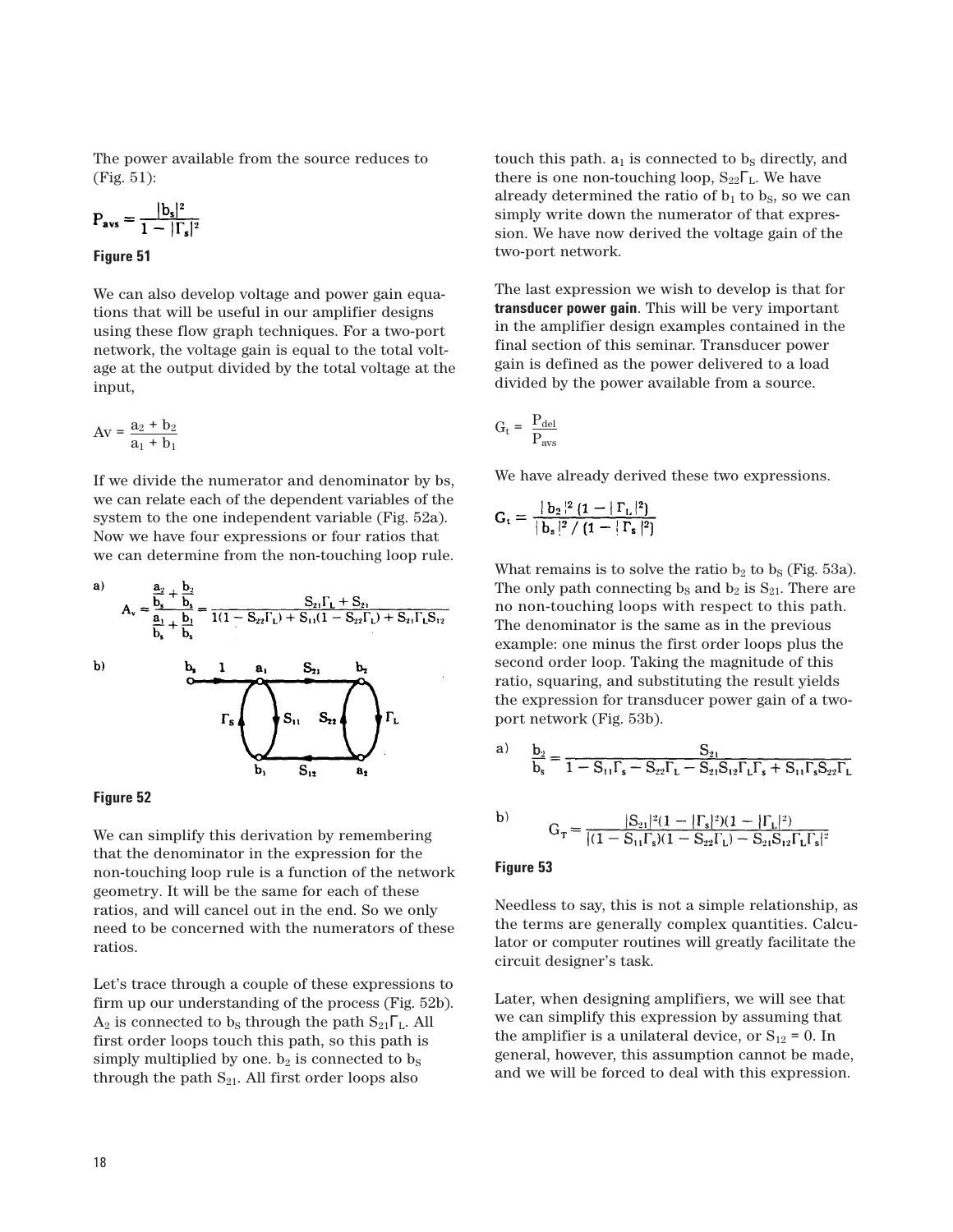One of the things you might want to do is to optimize or maximize the transducer gain of the network. Since the S-parameters at one frequency are constants depending on the device selected and the bias conditions, we have to turn our attention to the source and load reflection coefficients.

## **Stability Considerations**

To maximize the transducer gain, we must conjugately match the input and the output. Before we do this, we will have to look at what might happen to the network in terms of stability—will the amplifier oscillate with certain values of impedance used in the matching process?

There are two traditional expressions used when speaking of stability: conditional and unconditional stability.

A network is **conditionally stable** if the real part of Zin and Zout is greater than zero for **some** positive real source and load impedances at a specific frequency.

A network is **unconditionally stable** if the real part of Zin and Zout is greater than zero for **all** positive real source and load impedances at a specific frequency.

It is important to note that these two conditions apply only at **one** specific frequency. The conditions we will now discuss will have to be investigated at many frequencies to ensure broadband stability. Going back to our Smith Chart discussion, we recall that positive real source and load impedances imply:  $|\Gamma_{\rm S}|$  and  $|\Gamma_{\rm L}| \leq 1$ .



## **Figure 54**

Let's look first at the condition where we want to conjugately match the network to the load and source to achieve maximum transducer gain (Fig. 54). Under these conditions, we can say that the network will be stable if this factor, K, is greater than one (Fig. 55). Conjugately matched conditions mean

that the reflection coefficient of the source,  $\Gamma_{\rm S}$ , is equal to the conjugate of the input reflection coefficient,  $\Gamma_{\text{in}}$ .

$$
\Gamma_{\rm S}=\Gamma_{\rm in}{}^*
$$

 $\Gamma_\mathrm{L}$  is equal to the conjugate of the output reflection coefficient,  $\Gamma_{\text{out}}$ .

$$
\Gamma_{\rm L}=\Gamma_{\rm out}{}^*
$$
\n
$$
K=\frac{1+|S_{11}S_{22}-S_{12}S_{21}|^2-|S_{11}|^2-|S_{22}|^2}{2|S_{12}||S_{21}|}>1
$$

#### **Figure 55**

A **precaution** must be mentioned here. The K factor must not be considered alone. If we were operating under matched conditions in order to achieve maximum gain, we would have to consider the following: (1) What effect would temperature changes or drifting S-parameters of the transistor have on the stability of the amplifier? (2) We would also have to be concerned with the effect on stability as we substitute transistors into the circuit. (3) Would these changing conditions affect the conjugate match or the stability of the amplifier? Therefore, we really need to consider these other conditions in addition to the K factor.

Looking at the input and output reflection coefficient equations, we see a similarity of form (Fig. 56). The only difference is that  $S_{11}$  replaces  $S_{22}$  and  $\Gamma_L$ replaces  $\Gamma_{\rm S}$ .

$$
\Gamma_{\text{in}} = \frac{b_1}{a_1} = S_{11} + \frac{S_{21}S_{12}\Gamma_L}{1 - S_{22}\Gamma_L}
$$

$$
\Gamma_{\text{out}} = \frac{b_2}{a_2} = S_{22} + \frac{S_{21}S_{12}\Gamma_s}{1 - S_{11}\Gamma_s}
$$

#### **Figure 56**

If we set this equation,  $|\Gamma_{in}|$ , equal to one, a boundary would be established. On one side of the boundary, we would expect  $|\Gamma_{\text{in}}|$  <1. On the other side, we would expect  $|\Gamma_{in}| > 1$ .

Let's first find the boundary by solving this expression (Fig. 57). We insert the real and imaginary values for the S-parameters and solve for  $\Gamma_{\rm L}$ .

$$
|\Gamma_{in}| = \left| S_{11} + \frac{S_{21}S_{12}\Gamma_L}{1 - S_{22}\Gamma_L} \right| = 1
$$

**Figure 57**

19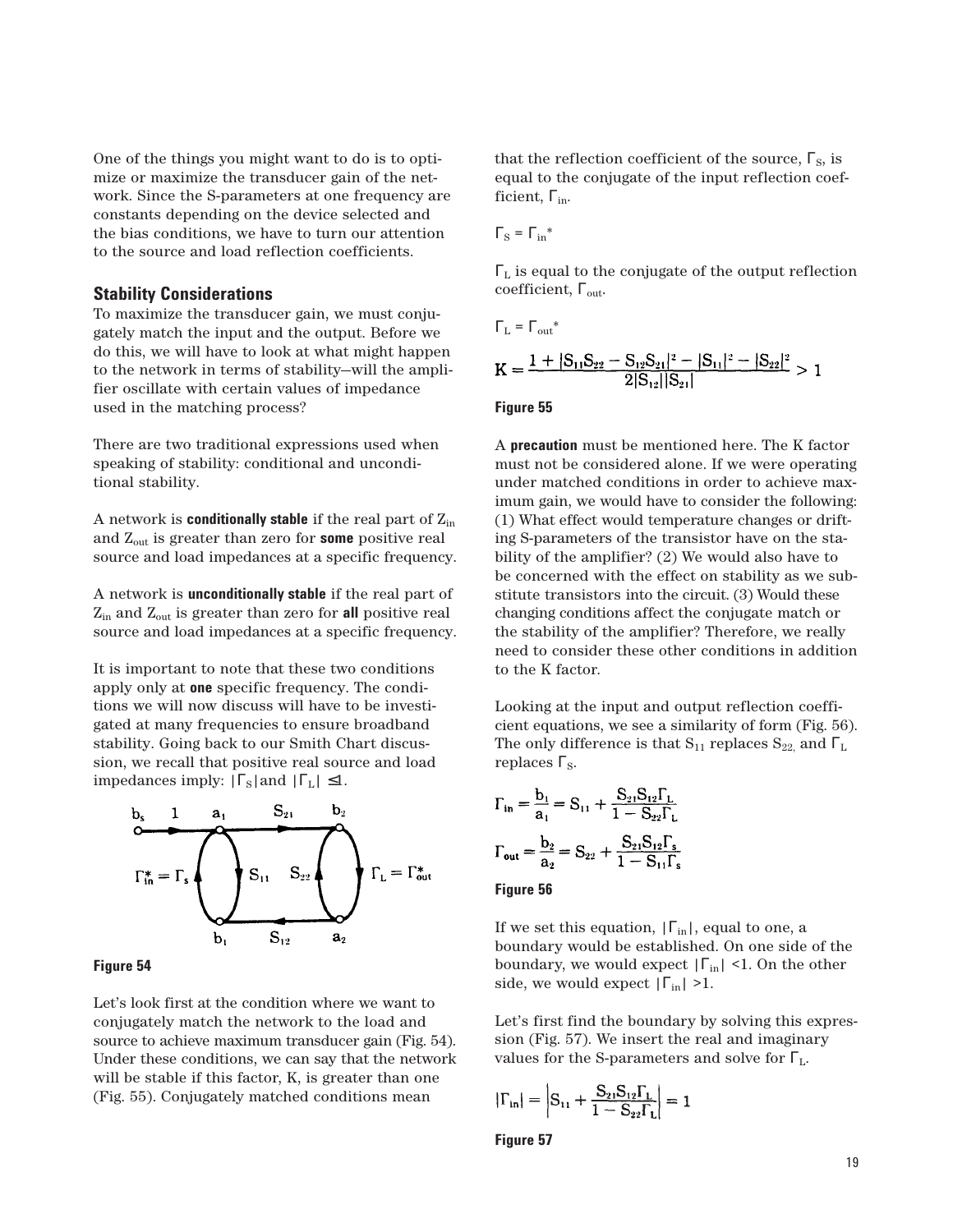The solutions for  $\Gamma$ <sub>L</sub> will lie on a circle. The radius of the circle will be given by this expression as a function of S-parameters (Fig. 58a).

a) 
$$
radius = r_{L} = \left| \frac{S_{12}S_{21}}{|S_{22}|^{2} - |\Delta|^{2}} \right|
$$

 $b)$ 

where: 
$$
\Delta = S_{11}S_{22} - S_{12}S_{21}
$$

center =  $C_L = \frac{(S_{22} - \Delta S_{11}^*)^*}{|S_{22}|^2 - |\Delta|^2}$ 

## **Figure 58**

The center of the circle will have this form (Fig. 58b). Having measured the S-parameters of a two-port device at one frequency, we can calculate these quantities.

If we now plot these values on a Smith Chart, we can determine the locus of all values of  $\Gamma_{\rm L}$  that make  $|\Gamma_{\text{in}}| = 1$ .

This circle then represents the boundary (Fig. 59). The area either inside or outside the circle will represent a stable operating condition.





To determine which area represents this stable operating condition, let's make  $Z_L = 50$  ohms, or  $\Gamma_L = 0$ . This represents the point at the center of the Smith Chart. Under these conditions,  $|\Gamma_{in}| = |S_{11}|$ .

Let's now assume that  $S_{11}$  has been measured and its magnitude is less than one.  $\Gamma_{in}$ 's magnitude is also less than one. This means that this point,  $\Gamma_{\text{L}} = 0$ , represents a stable operating condition. This region (Fig. 60) then represents the stable operating condition for the entire network.



## **Figure 60**

If we select another value of  $\Gamma$ <sub>L</sub> that falls **inside** the stability circle, we would have an input reflection coefficient that would be greater than one, and the network would be potentially unstable.

If we only deal with passive loads, that is, loads having a reflection coefficient less than or equal to one, then we only have to stay away from those  $\Gamma_L$ 's that are in this region (Fig. 61) to ensure stable operation for the amplifier we are designing. Chances are, we should also stay away from impedances in the border region, since the other factors like changing temperature, the aging of the transistors, or the replacement of transistors might cause the center or radius of the stability circle to shift. The impedance of the load could then fall in the expanded unstable region, and we would again be in trouble.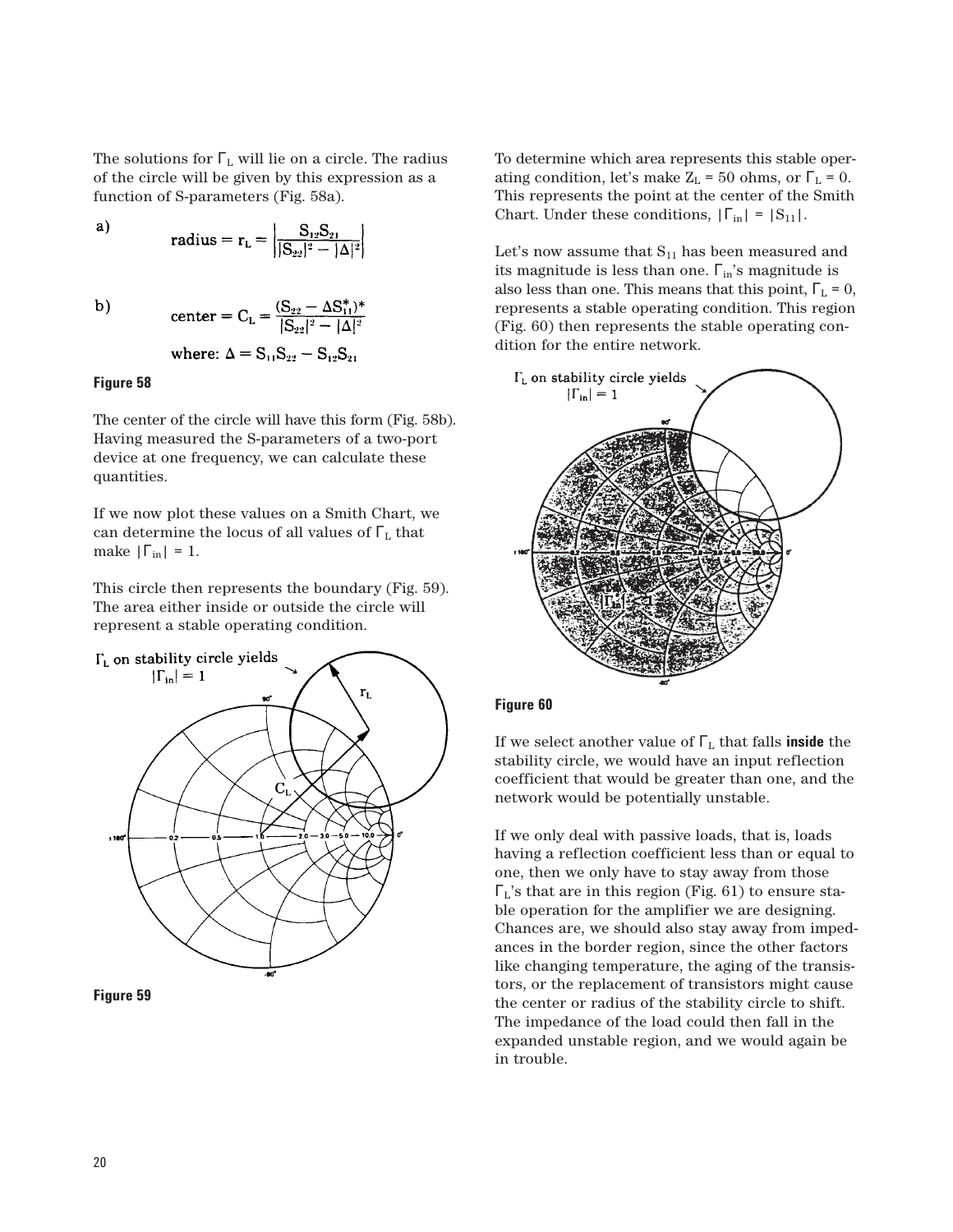



If, on the other hand,  $|S_{11}| > 1$ , with  $Z_L = 50$  Ω, then this area would be the stable region and this region the unstable area (Fig. 62).



#### **Figure 62**

To ensure that we have an **unconditionally stable** condition at a given frequency in our amplifier design, we must be able to place any passive load on the network and drive it with any source impedance without moving into an unstable condition.

From a graphical point of view, we want to be sure that the stability circle falls completely outside the Smith Chart, and we want to make sure that the inside of the stability circle represents the unstable region (Fig. 63). The area outside the stability circle, including the Smith Chart, would then represent the stable operating region.



## **Figure 63**

To satisfy this requirement, we must ensure that the magnitude of the vector,  $C_{L}$ , the distance from the center of the Smith Chart to the center of the stability circle, minus the radius of the stability circle,  $r<sub>L</sub>$ , is greater than one. This means that the closest point on the stability circle would be outside the unit radius circle or Smith Chart.

To ensure that the region inside the Smith Chart represents the stable operating condition, the input or output impedance of the network must have a real part greater than zero when the network is terminated in 50 ohms. For completeness, we must also add the output stability circle to gain a better understanding of this concept. This means that the magnitude of  $S_{11}$  and  $S_{22}$  must be less than one.

One word of **caution** about stability.

S-parameters are typically measured at some particular frequency. The stability circles are drawn for **that** frequency. We can be sure that the amplifier will be stable at that frequency, but will it oscillate at some other frequency either inside or outside the frequency range of the amplifier?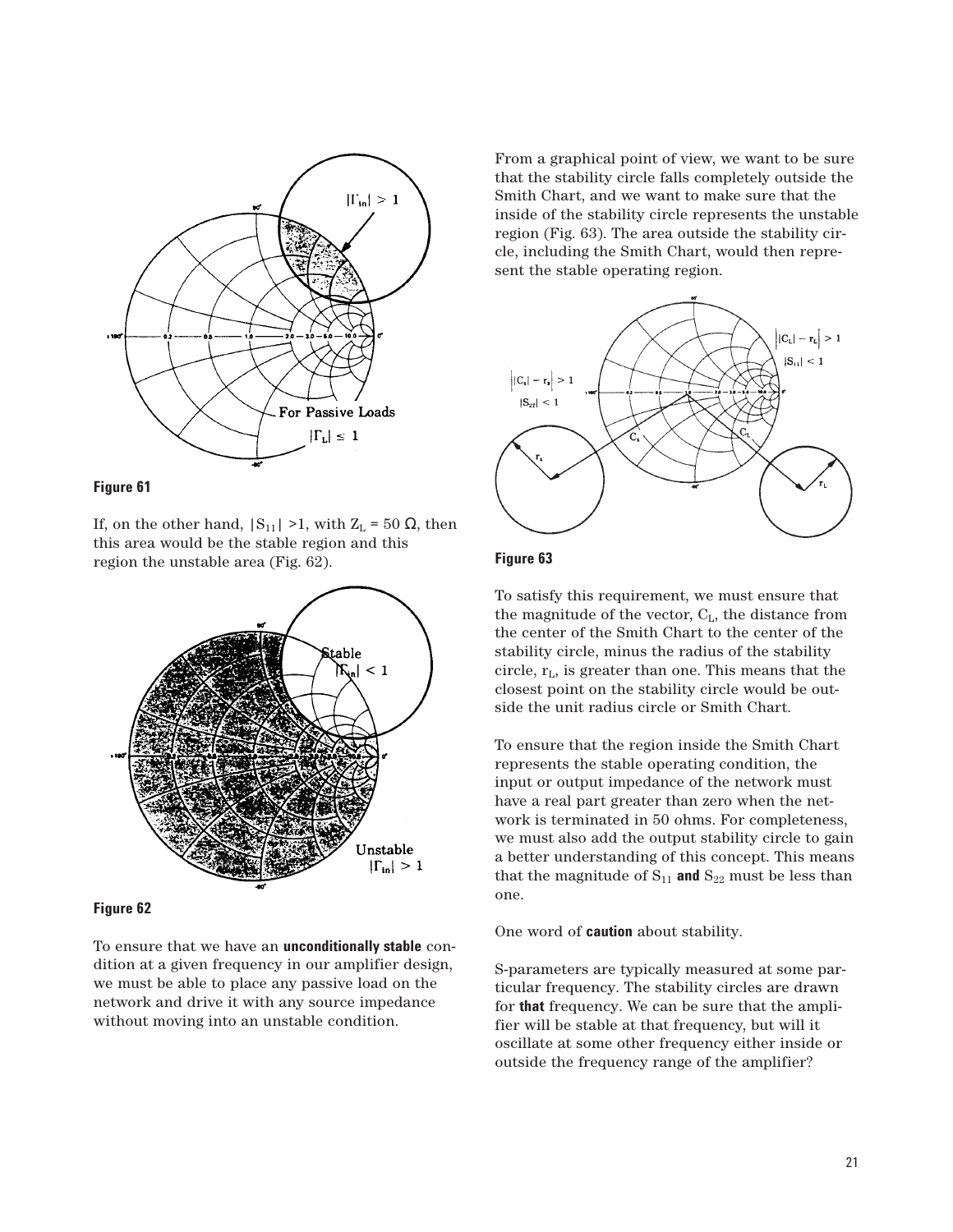Typically, we want to investigate stability over a broad range of frequencies and construct stability circles wherever we might suspect a problem. Shown here are the stability circles drawn for three different frequencies (Fig. 64). To ensure stability between  $f_1$  and  $f_3$ , we stay away from impedances in this (shaded) area. While this process may sound tedious, we do have some notion based on experience where something may get us into trouble.



## **Figure 64**

Stability is strongly dependent on the  $|S_{12}| |S_{21}|$ product (Fig. 65).  $|S_{21}|$  is a generally decreasing function of frequency from  $f_\beta$  on.





 $|S_{12}|$  is an increasing function.

Looking at the  $|S_{12}|$   $|S_{21}|$  product, we see that it increases below  $f_B$ , flattens out, then decreases at higher frequencies.

It is in this flat region that we must worry about instability.

On the other hand, if we synthesize elements such as inductors by using high impedance transmission lines, we might have capacitance rather than inductance at higher frequencies, as seen here on the Impedance Phase plot (Fig. 66). If we suspect that this might cause oscillation, we would investigate stability in the region where the inductor is capacitive. Using tunnel diodes having negative impedance all the way down to dc, we would have to investigate stability right on down in frequency to make sure that oscillations did not occur outside the band in which we are working.

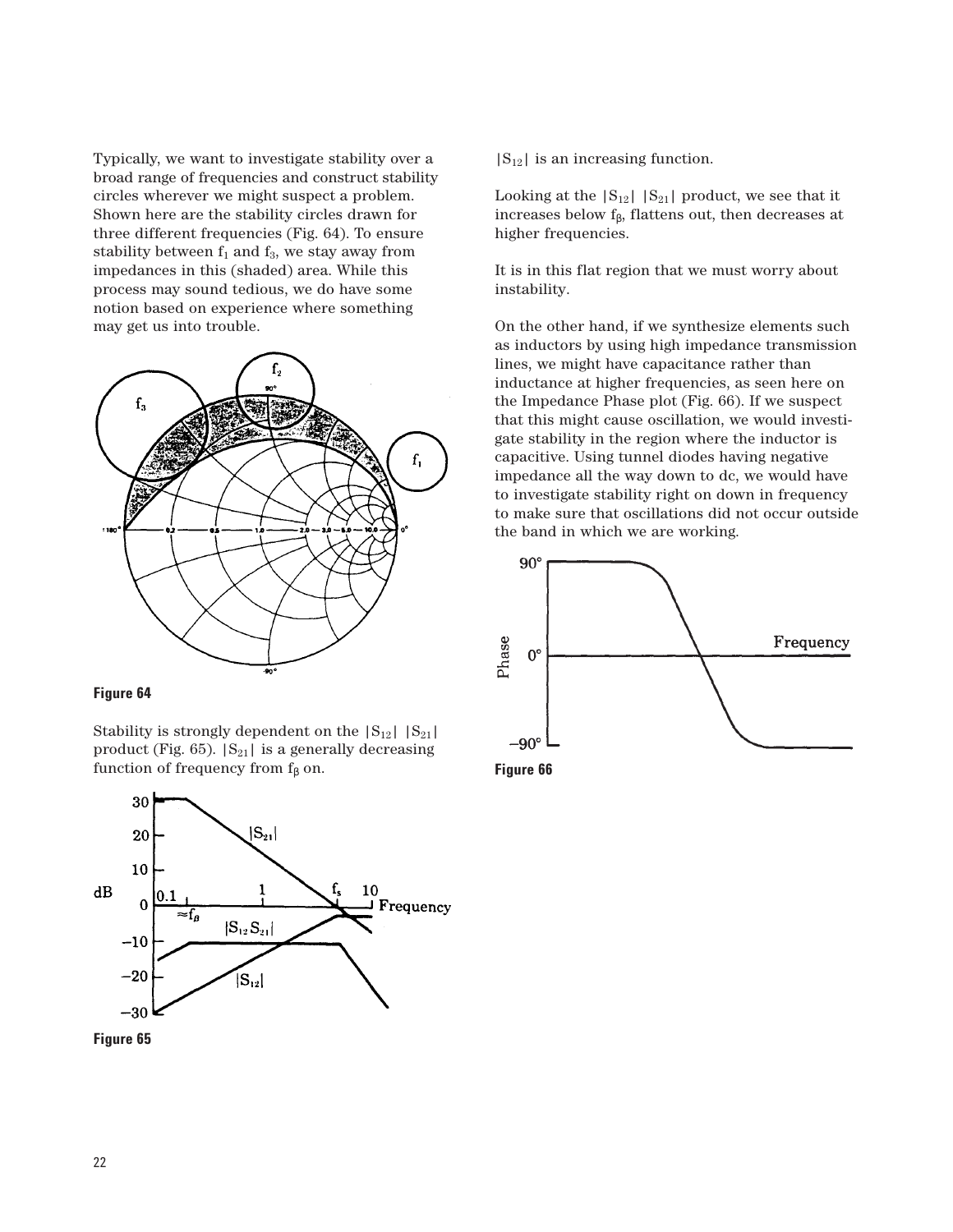# **Chapter 3. S-Parameter Measurements**

The material presented in this program is a continuation of Agilent Technologies' video tape S-Parameter Design Seminar.

# **S-Parameters**

## **A. Their Importance**

Microwave transistor technology is continually pushing maximum operating frequencies ever upward. As a result, manufacturers of transistors are specifying their transistors in terms of Sparameters. This affects two groups of design engineers. Transistor circuit designers must now switch their thinking from the well-known H-, Y-, and Z-parameters in their circuit designs to the S or scattering parameters. Microwave engineers, because transistor technology is moving into their frequency domain, must now become conversant with transistor terminology and begin to think of applying transistors to the circuits they work with.

In this tape we will:

1. Review the S-parameter concept.

2. Show the results of typical S-parameter measurements of a 12-GHz transistor.

3. Demonstrate the network analyzer system used in these measurements.

#### **B. Review of S-Parameters**

The function of network analysis is to completely characterize or describe a network so we'll know how it will behave when stimulated by some signal. For a two-port device, such as a transistor, we can completely describe or characterize it by establishing a set of equations that relate the voltages and currents at the two ports (Fig. 67).



**Figure 67**

In low frequency transistor work, one such set of equations relates total voltages across the ports and total current into or out of these ports in terms of H-parameters. For example,

$$
h_{11} = \left. \frac{V_1}{I_1} \right|_{V_2} = 0
$$

These parameters are obtained under either open or short circuit conditions.

At higher frequencies, especially in the microwave domain, these operating conditions present a problem since a short circuit looks like an inductor and an open circuit has some leakage capacitance. Often, if the network is an active device such as a transistor, it will oscillate when terminated with a reactive load.

It is imperative that some new method for characterizing these devices at high frequencies is used.





If we embed our two-port device into a transmission line, and terminate the transmission line in its characteristic impedance, we can think of the stimulus signal as a traveling wave incident on the device, and the response signal as a wave reflecting from the device or being transmitted through the device (Fig. 68). We can then establish this new set of equations relating these incident and "scattered" waves (Fig. 69a):  $E_{1r}$  and  $E_{2r}$  are the voltages reflected from the 1st and 2nd ports,  $E_{1i}$  and  $E_{2i}$ are the voltages incident upon the 1st and 2nd ports. By dividing through by  $\sqrt{Z_{0}}$ , where  $Z_{0}$  is the characteristic impedance of the transmission line, we can alter these equations to a more recognizable form (Fig. 69b). Where, for example,  $|b_1|^2$  = Power reflected from the 1st port and  $|a_1|^2$  = Power incident on the 1st port.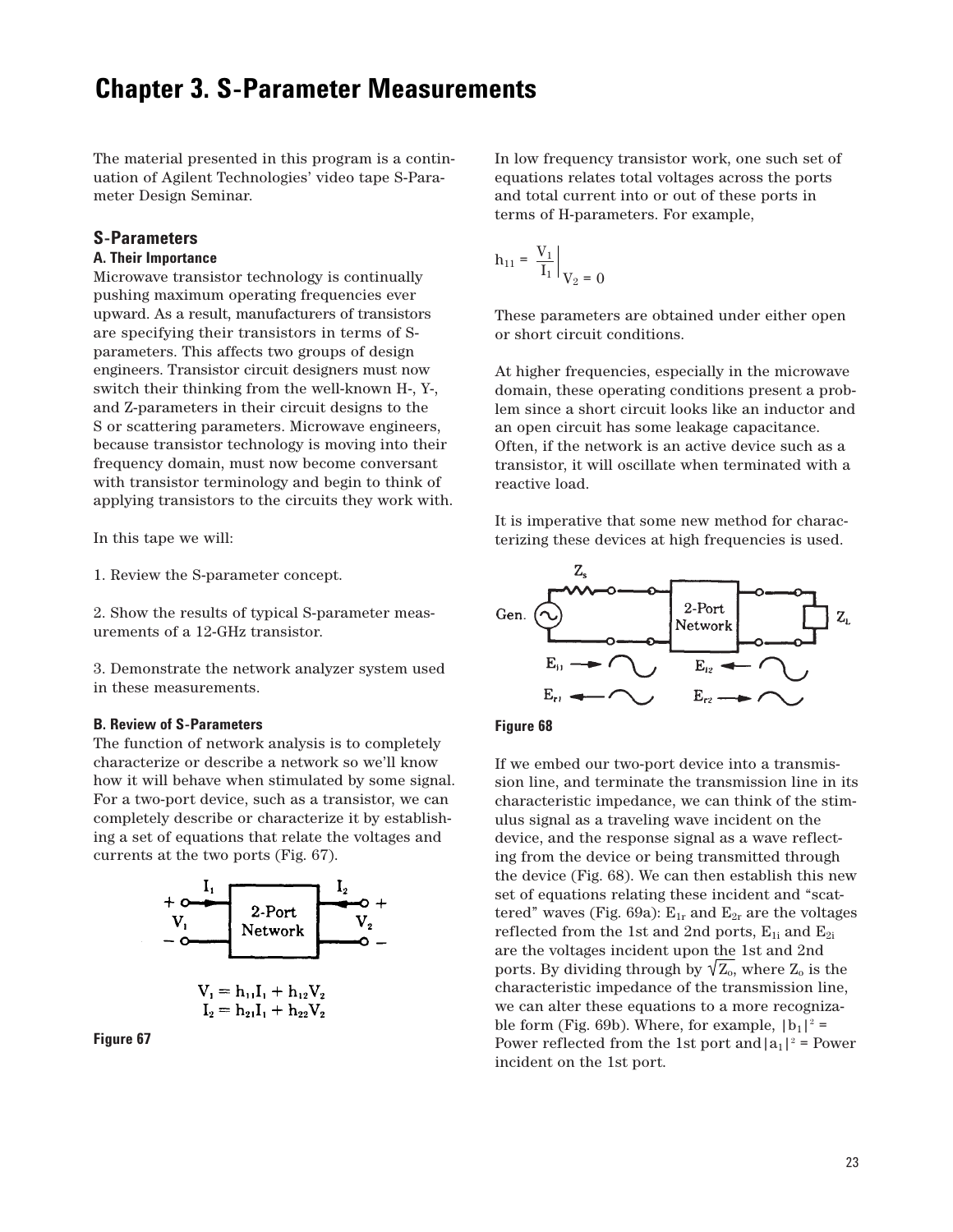a) 
$$
E_{1r} = S_{11}E_{1i} + S_{12}E_{2}
$$

$$
E_{2r} = S_{21}E_{1i} + S_{22}E_{2i}
$$

$$
\mathbf{b}
$$

$$
b_1 = S_{11}a_1 + S_{12}a_2
$$
  

$$
b_2 = S_{21}a_1 + S_{22}a_2
$$

where 
$$
b_N = \frac{E_{Nr}}{\sqrt{z_0}}
$$
 and  $a_N = \frac{E_{Ni}}{\sqrt{z_0}}$ 

## **Figure 69**

 $S_{11}$  is then equal to  $b_1/a_1$  with  $a_2 = 0$  or no incident wave on port 2. This is accomplished by terminating the output of the two-port in an impedance equal to  $Z_0$ .

#### **C. Summary**

 $S_{11}$  = input reflection coefficient with the output matched.

 $S_{21}$  = forward transmission coefficient with the output matched.

This is the gain or attenuation of the network.

 $S_{22}$  = output reflection coefficient with the input matched.

 $S_{12}$  = reverse transmission coefficient with the input matched.

To the question "Why are S-parameters important?" you can now give several answers:

1. S-parameters are determined with resistive terminations. This obviates the difficulties involved in obtaining the broadband open and short circuit conditions required for the H-, Y-, and Z-parameters.

2. Parasitic oscillations in active devices are minimized when these devices are terminated in resistive loads.

3. Equipment is available for determining S-parameters since only incident and reflected voltages need to be measured.

## **Characterization of Microwave Transistors**

Now that we've briefly reviewed S-parameter theory, let's look at some typical transistor parameters. There are three terms often used by transistor circuit designers (Fig. 70):

1.  $f_t$  or the frequency at which the short circuit current gain is equal to one;

2. f<sub>s</sub> or the frequency where  $|S_{21}| = 1$  or the power gain of the device,  $|S_{21}|^2$ , expressed in dB is zero;

3.  $f_{\text{max}}$  or the frequency where the maximum available power gain,  $G<sub>amax</sub>$ , of the device is equal to one.  $F_{\text{max}}$  is also referred to as the maximum frequency of oscillation.



## **Figure 70**

To determine  $f_s$  of a transistor connected in a common emitter configuration, we drive the base with a 50-ohm voltage source and terminate the collector in the 50-ohm characteristic impedance. This results in a gain versus frequency plot that decays at about 6 dB per octave at higher frequencies.

Due to the problems involved in obtaining true short circuits at high frequencies, the short circuit current gain  $|h_{\text{fe}}|$  cannot be measured directly, but can be derived from measured S-parameter data. The shape of this gain versus frequency curve is similar to that of  $|S_{21}|^2$  and, for this example,  $f_t$  is slightly less than  $f_s$ .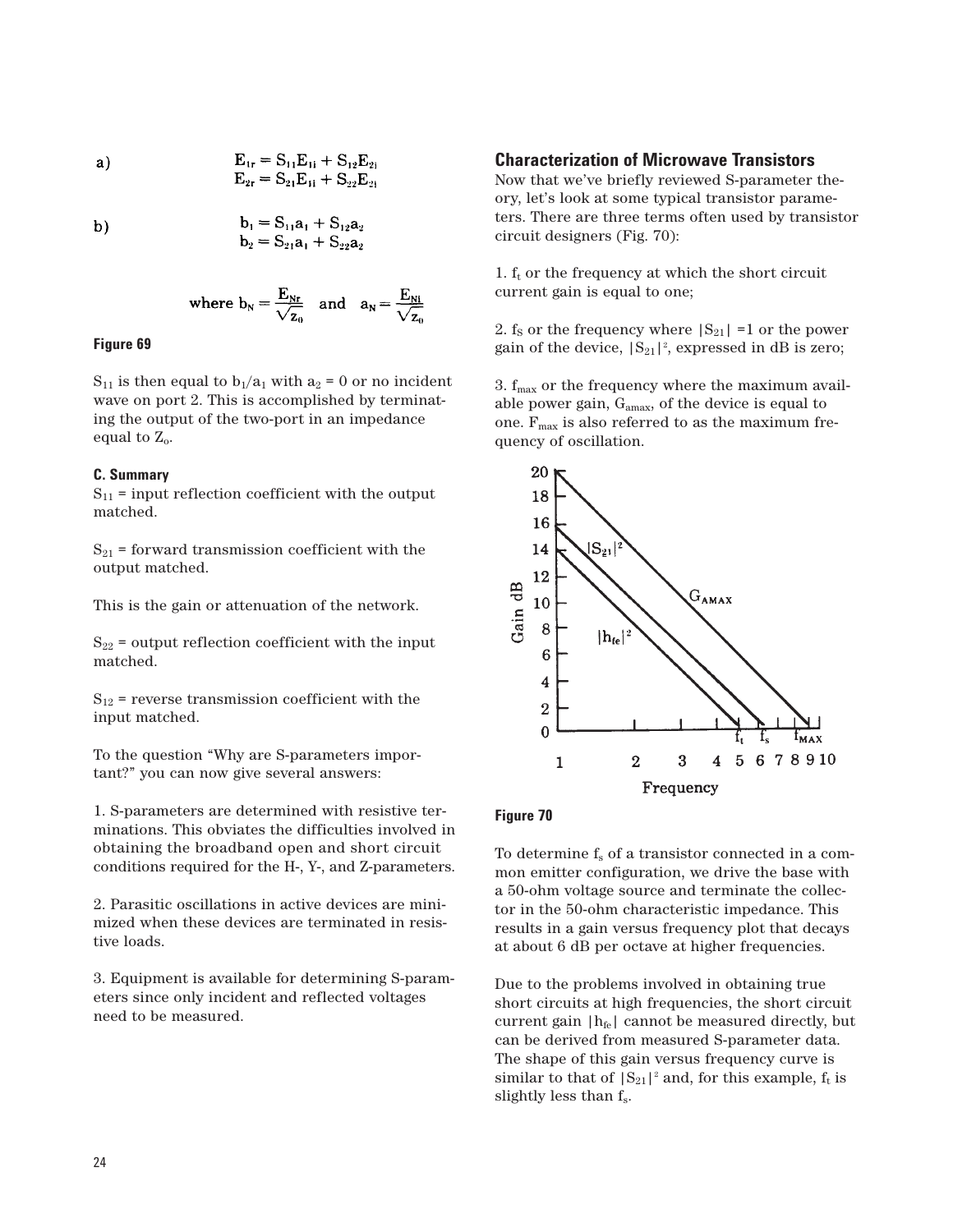$F_{\text{max}}$  is determined after conjugately matching the voltage source to the transistor input, and the transistor output to the characteristic impedance of the line. The resulting gain is the maximum available power gain as a function of frequency. It is higher than  $|S_{21}|^2$  because of impedance matching at the input and output. With proper impedance matching techniques, the transistor is usable above  $f<sub>s</sub>$  in actual circuit design.

# **S-Parameters of Transistors A. Introduction**

Let's now shift our attention to the actual S-parameters of a transistor. We'll look at transistors in chip form and after the chips have been packaged. The advantage of characterizing the chip is that you will get a better qualitative understanding of the transistor. However, fixtures to hold these chips are not readily available. Most engineers will be using packaged transistors in their R&D work. There are fixtures available for characterizing packaged transistors, and we will demonstrate these later on (Fig. 71). The bias conditions used when obtaining these transistors' parameters connected as common emitter:  $V_{cb} = 15$  V and  $I_c = 15$  mA.





## **B.** S<sub>11</sub> of Common Emitter

The input reflection characteristic,  $S_{11}$ , of the chip transistor seems to be following a constant resistance circle on the Smith Chart (Fig. 72). At lower frequencies, the capacitive reactance is clearly visible, and as the frequency increases, this reactance decreases and the resistance becomes more evident. A small inductance is also evident, which for this example, resonates with the capacitance at 10 GHz.



## **Figure 72**

An equivalent circuit can be drawn that exhibits such characteristics (Fig. 73). The resistance comes from the bulk resistivities in the transistor's base region plus any contact resistance resulting from making connections to the device. The capacitance is due mainly to the base-emitter junction. The inductance results from the emitter resistance being referred back to the input by a complex  $β$  at these high frequencies.



Input Equivalent Circuit (Chip)

# **Figure 73**

If you characterize the same chip transistor after packaging, the input reflection characteristic again starts in the capacitive reactance region at lower frequencies and then moves into the inductive reactance region at higher frequencies (Fig. 72). Another equivalent circuit explaining this characteristic can be drawn (Fig. 74). Package inductance and capacitance contribute to the radial shift inward as well as to the extension of the  $S_{11}$  characteristic into the upper portion of the Smith Chart.



Input Equivalent Circuit (Package)

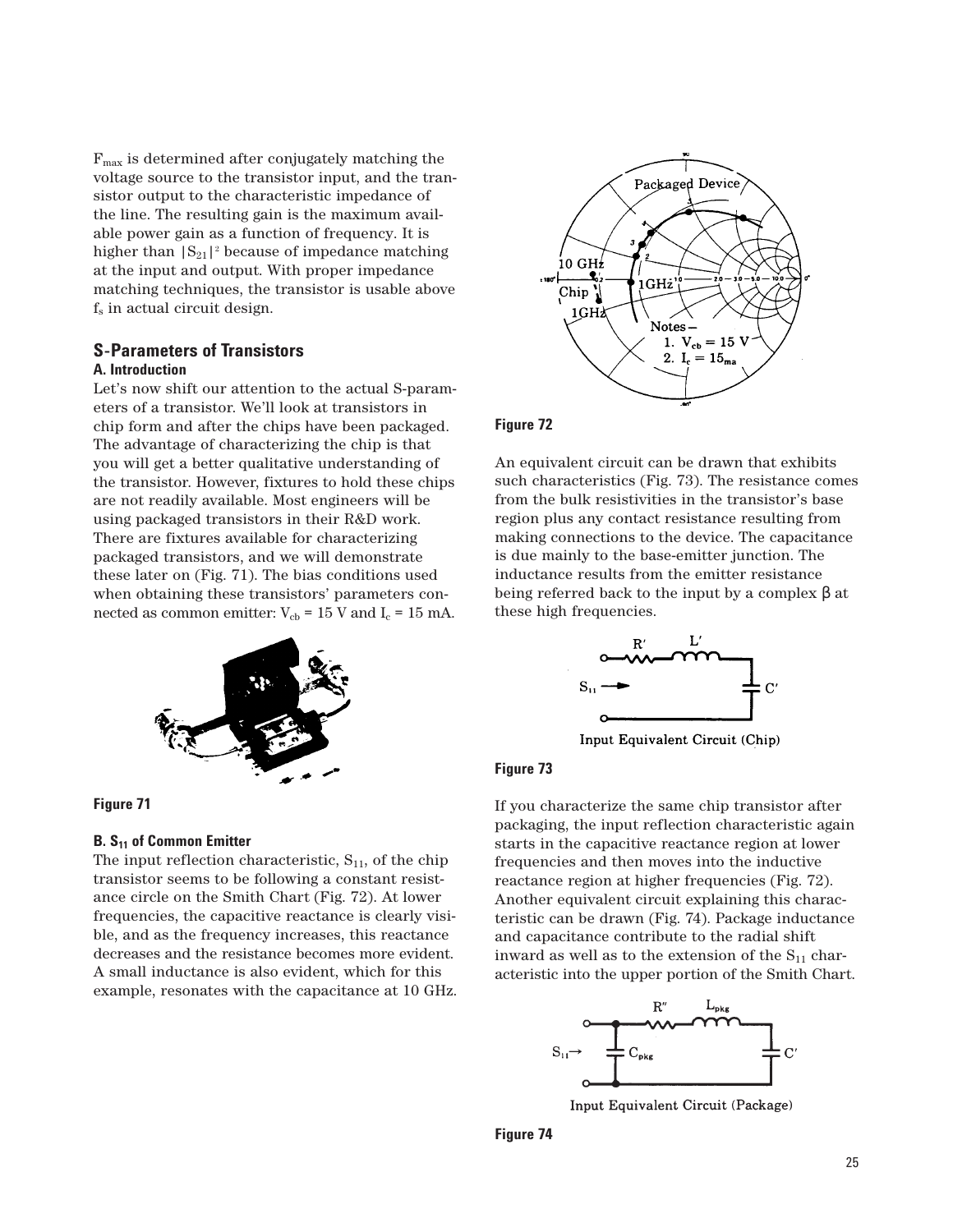## **C. S22 of Common Emitter**

The output reflection coefficient,  $S_{22}$ , is again in the capacitive reactance portion of the Smith Chart (Fig. 75). If you overlay an admittance Smith Chart, you can see that this characteristic roughly follows a constant conductance circle. This type of characteristic represents a shunt RC type of equivalent circuit where the angle spanned would be controlled by capacitive elements, and the radial distance from the center of the Smith Chart would be a function of the real parts (Fig. 76).



**Figure 75**



Output Equivalent Circuit (Chip)

**Figure 76**

The output reflection coefficient of the packaged transistor is again shifted radially inward and the angle spanned is extended. From an equivalent circuit standpoint (Fig. 77), you can see that we have added the package inductance and changed the capacitance. This added inductance causes this parameter to shift away from a constant conductance circle.



Output Equivalent Circuit (Package)

**Figure 77**

## **D. S21 of Common Emitter**

The forward transmission coefficient,  $S_{21}$ , that we have seen before when discussing  $f_s$ , exhibits a voltage gain value slightly greater than 4 or 12 dB at 1 GHz and crosses the unity gain circle between 4 and 5 GHz (Fig. 78). The packaged transistor exhibits slightly less gain and a unity gain crossover at around 4 GHz.



**Figure 78**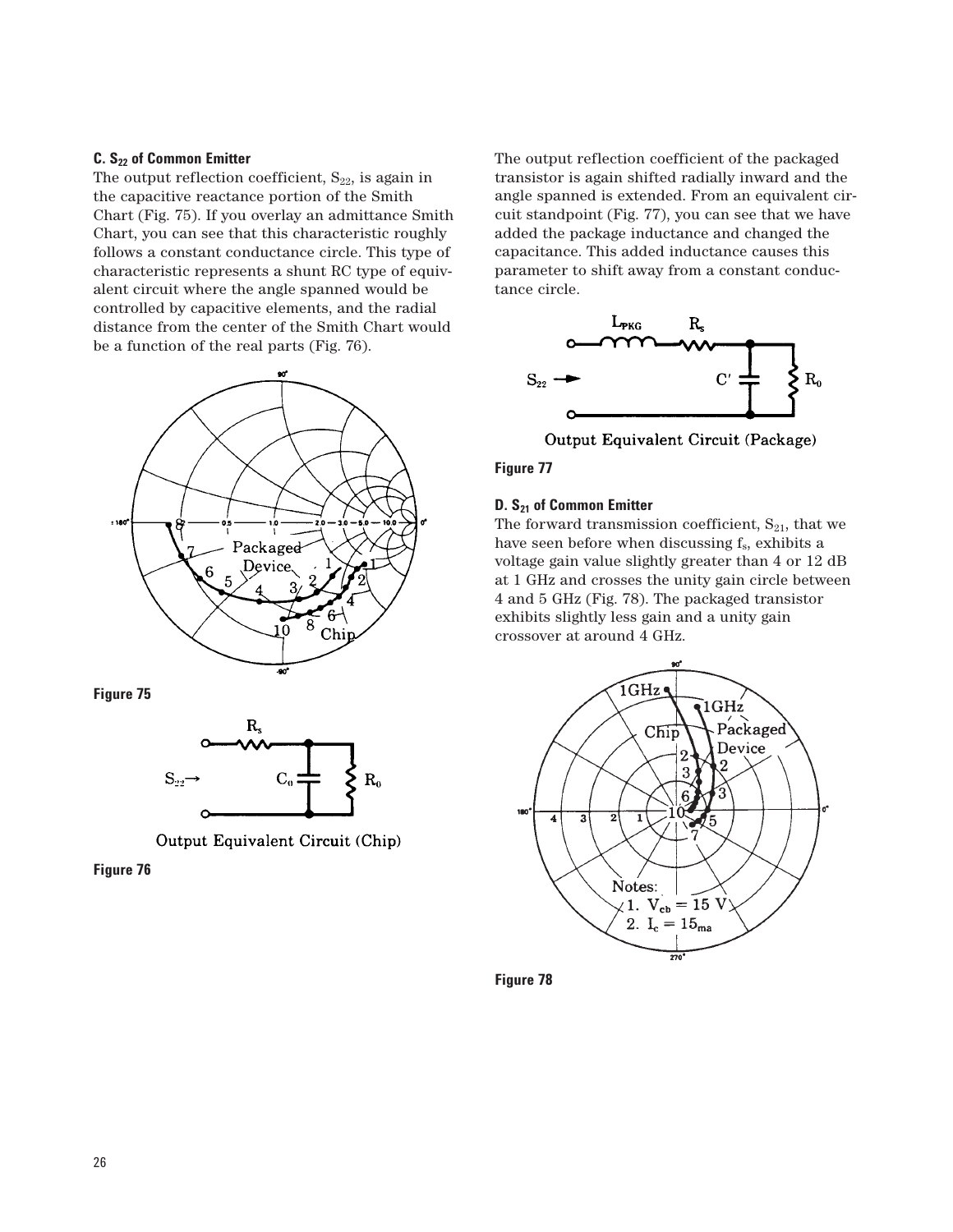In an equivalent circuit, we could add a current source as the element giving gain to the transistor (Fig. 79).





### **E. S12 of Common Emitter**

Since a transistor is not a unilateral device, the reverse transmission characteristic,  $S_{12}$ , will have some finite value in chip form. On a polar plot, the  $S_{12}$  characteristic approximates a circular path (Fig. 80).



## **Figure 80**

If you were to plot  $|S_{12}|$  on a Bode Diagram, you would see a gradual buildup at about 6 dB/octave at low frequencies, a leveling off, and then ultimately a decay at the higher frequencies. Let's now superimpose a Bode Plot of  $|S_{21}|$ . It is constant at frequencies below  $f_\beta$  and then decays at about 6 dB/octave. Therefore, the product of these two characteristics would increase up to  $f_\beta$ , around 100 to 200 MHz, and remain relatively flat until a break point at around the  $f_s$  of the transistor (Fig. 81).



# **Figure 81**

This  $|S_{12}| |S_{21}|$  product is significant since it both represents a figure of merit of the feedback or stability term of the device and it also appears in the complete equations for input and output reflection coefficients.

#### **F. Combined Equivalent Circuit**

If you were to now combine the equivalent circuits drawn up to this point, you could arrive at a **qualitative** model that describes the transistor's operation (Fig. 82).



## **Figure 82**

#### **Measurement Demonstration**

Now that you've seen some typical transistor characteristics, let's actually make several measurements to see how simply and accurately you can make the measurements that will provide you with the necessary data for designing your circuits.

The S-parameter characteristics we have seen are those of a Model 35821E Transistor. In these measurements we will measure the transistor in a Kdisc common emitter package.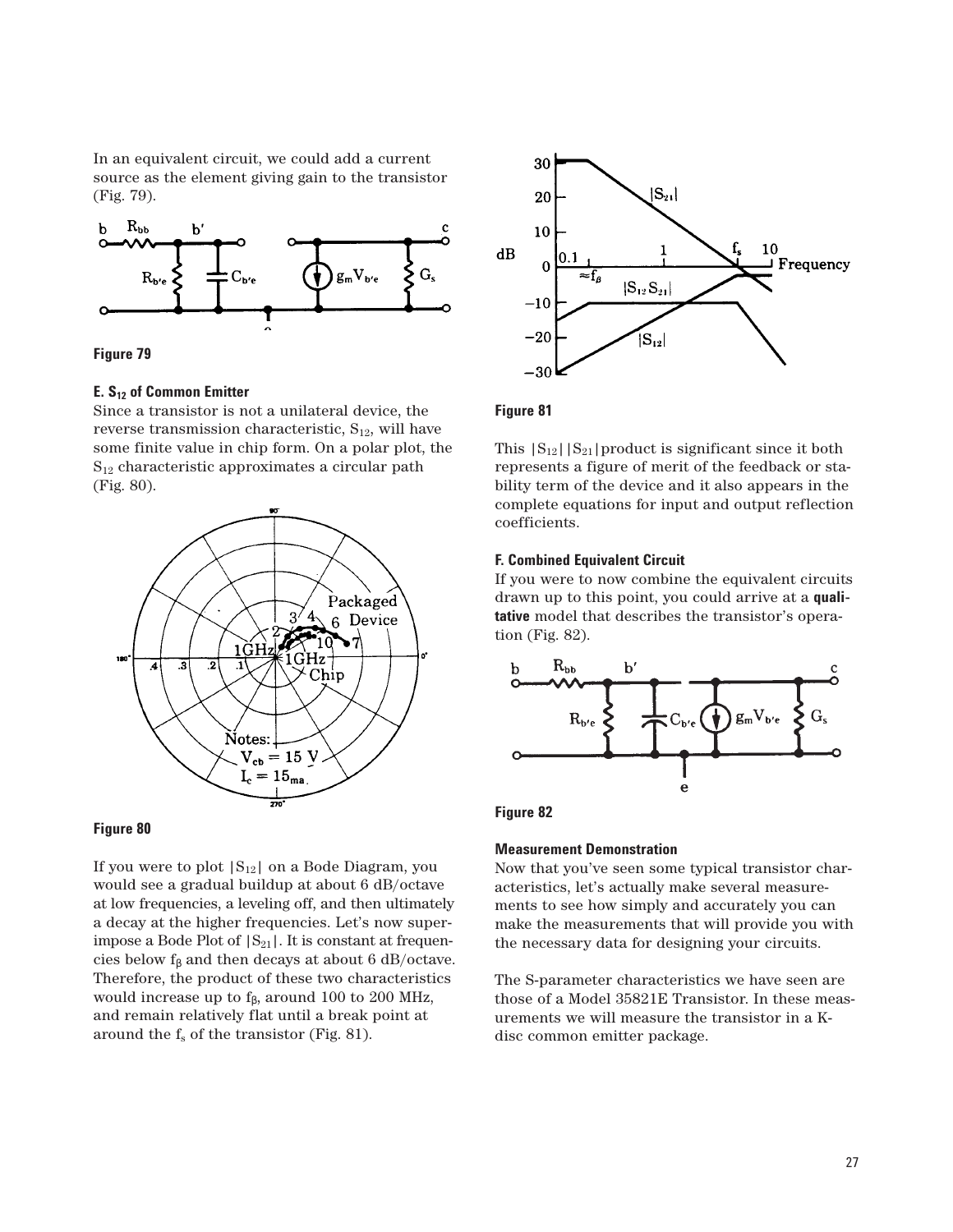The standard bias conditions are:

 $V_{cb}$  = 15 volts  $I_c = 15$  mA

On the polar display with the Smith Chart overlay inserted, the input impedance can be read off directly. To ensure that we are in the linear region of the transistor, we can measure  $S_{11}$  at two input power levels to the transistor. If these readings do not change, we know that we are driving the transistor at an optimum power level and the Sparameters are truly the small signal characteristics. If we now vary the collector current bias level, we note very little difference (Fig. 90).



**Figure 90**

Returning the current level to the original value, we now decrease  $V_{cb}$  and note a shift of the original characteristic. Decreasing  $V_{cb}$  causes the epitaxial layer to be less depleted so you would expect less capacitive reactance in the input equivalent circuit.



# **Figure 91**

Now you can measure the output reflection coefficient (Fig. 91). Let's now reduce the collector current and note the effect on this characteristic. The radial shift outward indicates an increase in the real part of the output impedance. This shift is due to the real part being inversely proportional to the gm of the transistor, while the collector current is directly proportional to  $g<sub>m</sub>$  (Fig. 92).

$$
\text{Re}[Z_{\text{out}}] \infty \frac{1}{g_m}
$$

 $I_c \propto g_m$ 

# **Figure 92**

Let's now return  $I_c$  to 15 mA and decrease  $V_{cb}$ . You note a radial shift inward. This shift is again related to the depletion of the epitaxial layer.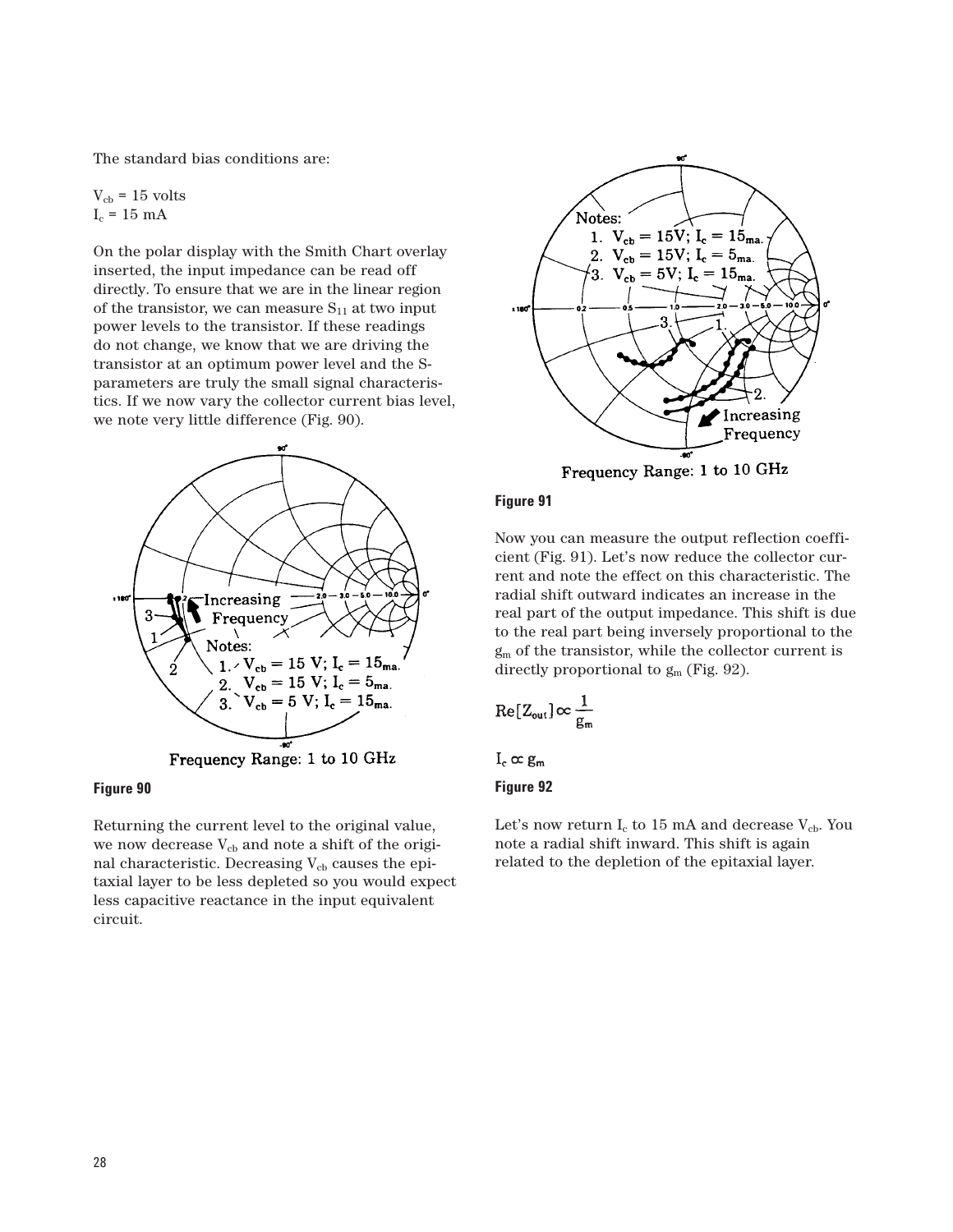Let's now turn our attention to the gain of the transistor and depress  $S_{21}$  with the bias conditions back at their original values. The forward gain of the device,  $S_{21}$ , is now visible. This characteristic is also affected by varying the bias conditions (Fig. 93).



Frequency Range: 1 to 10 GHz

## **Figure 93**

Let's look now at the reverse transmission characteristic,  $S_{12}$ . This value is much smaller than the forward gain, so we will have to introduce more test channel gain into the system to enable us to have a reasonable display. This characteristic is relatively invariant to bias changes.

One characteristic that often appears on transistor data sheets is the relation of power gain  $|S_{21}|^2$  versus collector current at one frequency. This characteristic curve was determined at 1 GHz (Fig. 94).



**Figure 94**

At low current levels, there is a gradual increase, then the power gain characteristic flattens out and decreases at higher current levels. The base-collector transit time determines the flat plateau. The high current roll-off is due to two effects: (1) thermal effects on the transistor; (2) if we try to pump more current into the device than it can handle, the base of the transistor stretches electrically. Since the electrons move across the base-collector junction at a finite rate, the current density increases as we try to pump more current in, until, at the limit, the base has stretched to the width of the epitaxial layer and this will account for the gain going toward zero.

## **Summary**

This tape has presented an overview of S-parameter theory and has related this theory to actual transistor characterization.

The remaining tapes in this S-Parameter Design Seminar are devoted to high frequency circuit design techniques using S-parameters. Constant gain and noise figure circles will be discussed and then used in designing unilateral narrow and broadband amplifiers.

This amplifier (Fig. 95), for example, was designed with S-parameter data, and operates from 100 MHz to 2 GHz with a typical gain of 40 dB and flat to within 3 dB across the band. A similar amplifier will be designed in the next tape.



**Figure 95**

The use of these design techniques and measurement equipment will also prove valuable to you in your device development.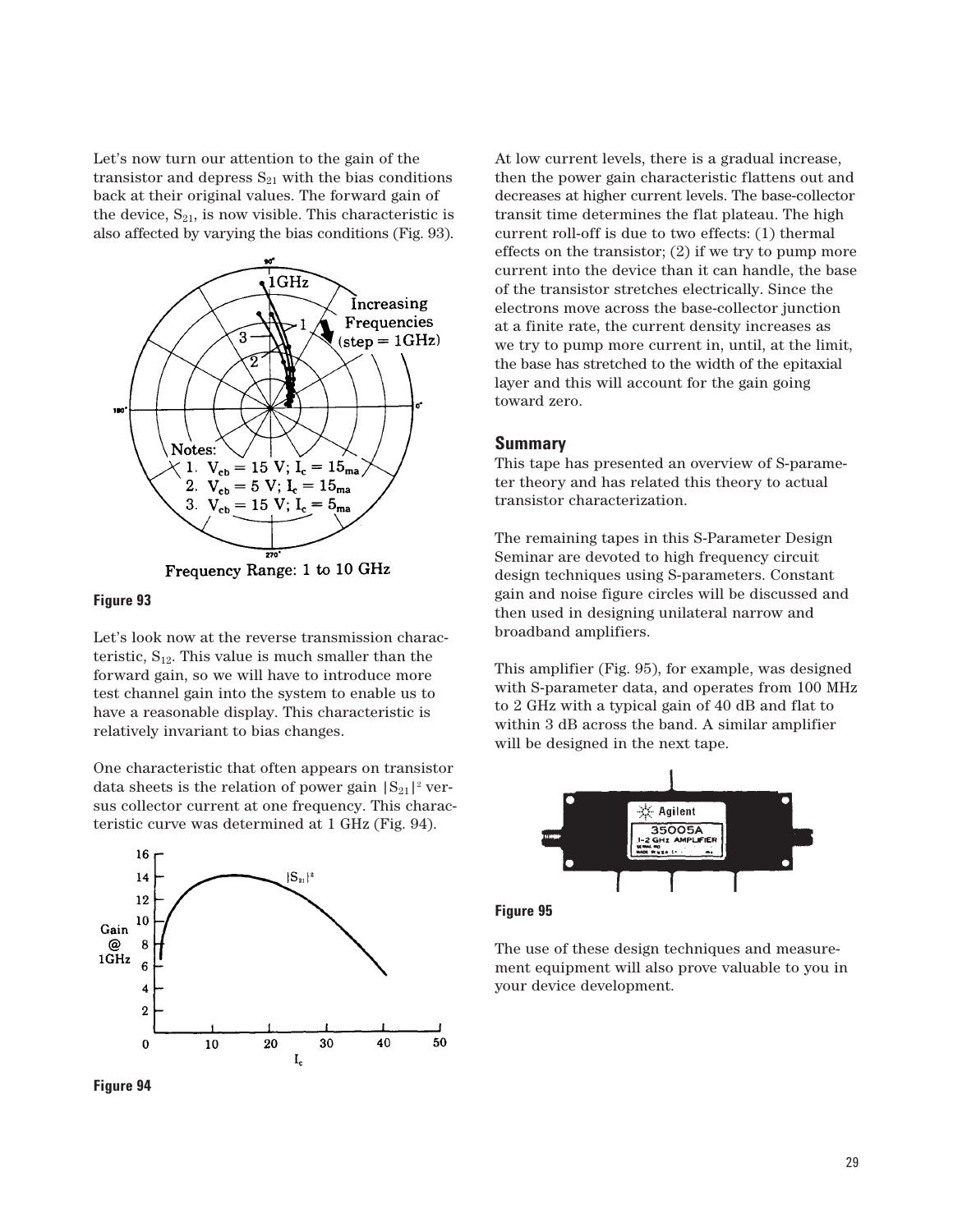# **Chapter 4. High Frequency Amplifier Design**

## **Introduction**

In this tape, the practical application of S-parameters will be discussed. They will specifically be applied to unilateral amplifier design. This tape is a continuation of the Agilent Technologies Microwave Division's S-Parameter Design Seminar. We will discuss: Transducer Power Gain, Constant Gain, and Constant Noise Figure Circles; and then use these concepts with S-parameter data in the design of amplifiers for the case where the transistor can be assumed to be unilateral, or  $S_{12} = 0$ .

#### **S-Parameter Review**

Before introducing these concepts, let's briefly review S-parameters.



#### **Figure 96**

As opposed to the more conventional parameter sets which relate total voltages and total currents at the network ports, S-parameters relate **traveling waves** (Fig. 96). The **incident** waves,  $a_1$  and  $a_2$ , are the independent variables, and the reflected waves,  $b_1$  and  $b_2$ , are the dependent variables. The network is assumed to be embedded in a transmission line system of known characteristic impedance which shall be designated  $Z_0$ . The S-parameters are then measured with  $Z_0$  terminations on each of the ports of the network. Under these conditions,  $S_{11}$  and  $S_{22}$ , the input and output reflection coefficients, and  $S_{21}$  and  $S_{12}$ , the forward and reverse transmission coefficients, can be measured (Fig. 97).

$$
S_{11} = \frac{b_1}{a_1}\Big|_{a_2 = 0}
$$
  $S_{12} = \frac{b_1}{a_2}\Big|_{a_1 = 0}$   
 $S_{21} = \frac{b_2}{a_1}\Big|_{a_2 = 0}$   $S_{22} = \frac{b_2}{a_2}\Big|_{a_1 = 0}$ 

**Figure 97**

## **Transducer Power Gain**

In the design of amplifiers, we are most interested in the transducer power gain. An expression can be derived for transducer power gain if we first redraw the two-port network using flow graph techniques (Fig. 98).

The transducer power gain is defined as the power delivered to the load divided by the power available from the source. The ratio of  $b_2$  to  $b_s$  can be found by applying the non-touching loop rule for flow graphs resulting in this expression for transducer power gain (Fig. 99).



**Figure 98**

$$
G_{T} = \frac{P_{det}}{P_{avs}}
$$
  
= 
$$
\frac{|b_{2}|^{2}(1 - |\Gamma_{L}|^{2})}{|b_{s}|^{2}/(1 - |\Gamma_{s}|^{2})}
$$
  
= 
$$
\frac{|S_{21}|^{2}(1 - |\Gamma_{s}|^{2})(1 - |\Gamma_{L}|^{2})}{|(1 - S_{11}\Gamma_{s})(1 - S_{22}\Gamma_{L}) - S_{21}S_{12}\Gamma_{L}\Gamma_{s}|^{2}}
$$

## **Figure 99**

If we now assume the network to be unilateral, that is,  $S_{12}$  is equal to zero, this term  $(S_{21}S_{12}\Gamma_{L}\Gamma_{S})$ drops out and the resulting expression can be separated into three distinct parts. This expression will be referred to as the **unilateral** transducer power gain (Fig. 100).

$$
G_{\text{Tu}} = |S_{21}|^2 \cdot \frac{(1 - |\Gamma_s|^2)}{|1 - S_{11}\Gamma_s|^2} \cdot \frac{(1 - |\Gamma_L|^2)}{|1 - S_{22}\Gamma_L|^2}
$$

#### **Figure 100**

The first term is related to the transistor or other active device being used. Once the device and its bias conditions are established,  $S_{21}$  is determined and remains invariant throughout the design.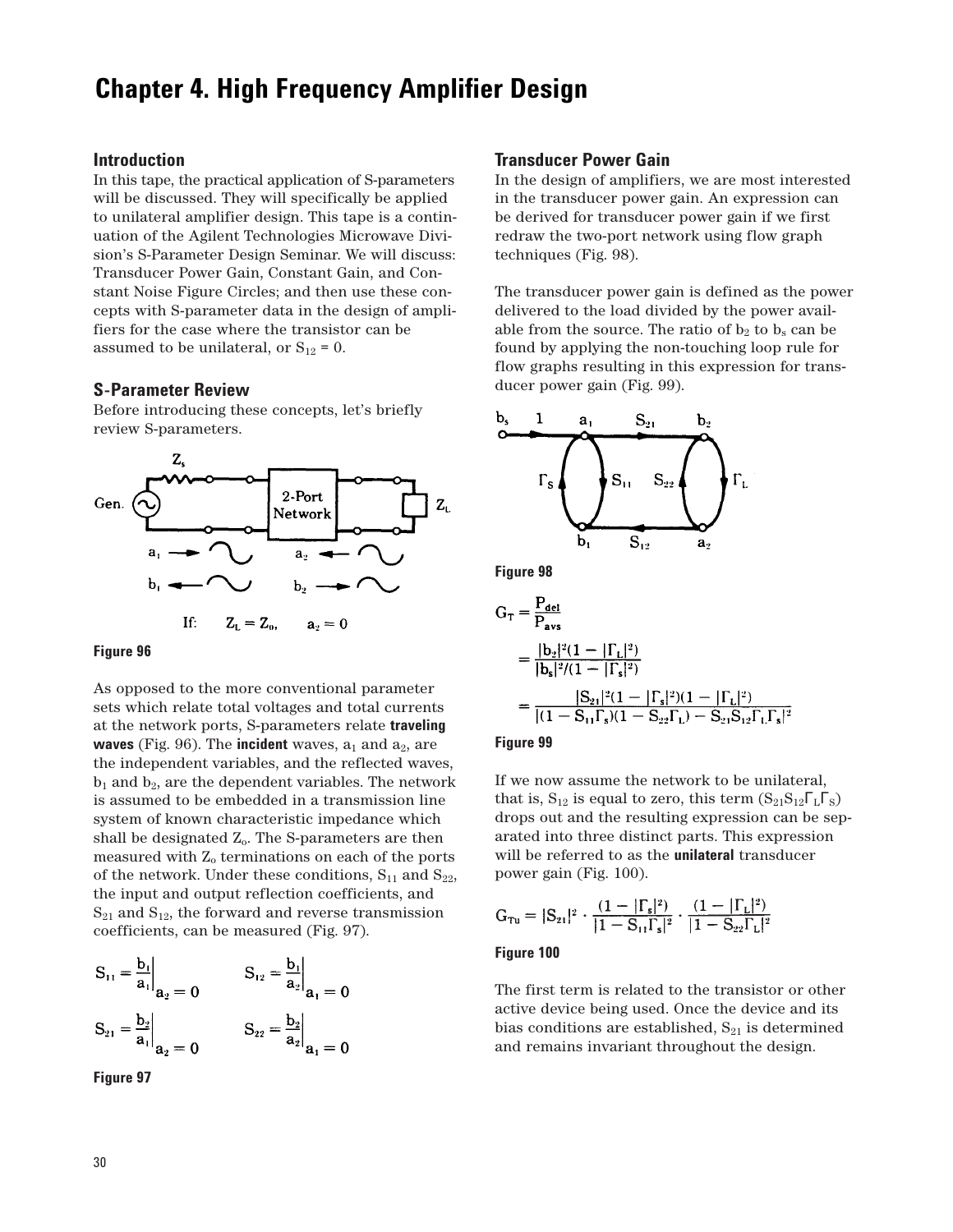The other two terms, however, are not only related to the remaining S-parameters of the two-port device,  $S_{11}$  and  $S_{22}$ , but also to the source and load reflection coefficients. It is these latter two quantities which we will be able to control in the design of the amplifier. We will employ lossless impedance transforming networks at the input and output ports of the network. We can then think of the unilateral transducer power gain as being made up of three distinct and independent gain terms and the amplifier as three distinct gain blocks (Fig. 101).



#### **Figure 101**

The Gs term affects the degree of mismatch between the characteristic impedance of the source and the input reflection coefficient of the two-port device. Even though the  $G_s$  block is made up of passive components, it can have a gain contribution greater than unity. This is true because an intrinsic mismatch loss exists between  $Z_0$  and  $S_{11}$ , and the impedance transforming elements can be employed to improve this match, thus decreasing the mismatch loss, and can, therefore, be thought of as providing gain.

The  $G_0$  term is, as we said before, related to the device and its bias conditions and is simply equal to  $|S_{21}|^2$ .

The third term in the expression,  $G_L$ , serves the same function as the  $G_s$  term, but affects the matching at the output rather than the input.

Maximum unilateral transducer gain can be accomplished by choosing impedance matching networks such that  $\Gamma_s = S_{11}^*$  and  $\Gamma_L = S_{22}^*$  (Fig. 102).



**Figure 102**

## Constant Gain Circles

Let's look at the  $G_s$  term now in a little more detail. We have just seen that for  $\Gamma_s = S_{11}^*$ ,  $G_s$  is equal to a maximum. It is also clear that for  $|\Gamma_{\rm s}| = 1$ ,  $G_{\rm s}$  has a value of zero. For any arbitrary value of  $G_s$ between these extremes of zero and  $G_s$  max, solutions for  $\Gamma_s$  lie on a circle (Fig. 103).

For 
$$
G_s = 0 < g < G_{\text{SMAX}}
$$
\n
$$
g = \frac{1 - |\Gamma_s|^2}{|1 - \Gamma_s S_{11}|^2}
$$

#### **Figure 103**

It is convenient to plot these circles on a Smith Chart. The circles have their centers located on the vector drawn from the center of the Smith Chart to the point  $S_{11}$ <sup>\*</sup> (Fig. 104).

These circles are interpreted as follows:

Any  $\Gamma_s$  along a 2 dB circle would result in a  $G_s = 2$  dB.

Any  $\Gamma$ <sub>s</sub> along the 0 dB circle would result in a  $G_s$  = 0 dB, and so on.

For points in this region (within the 0 dB circle), the impedance transforming network is such as to improve the input impedance match and for points in this region (area outside the 0 dB circle), the device is further mismatched. These circles are called **constant gain circles.**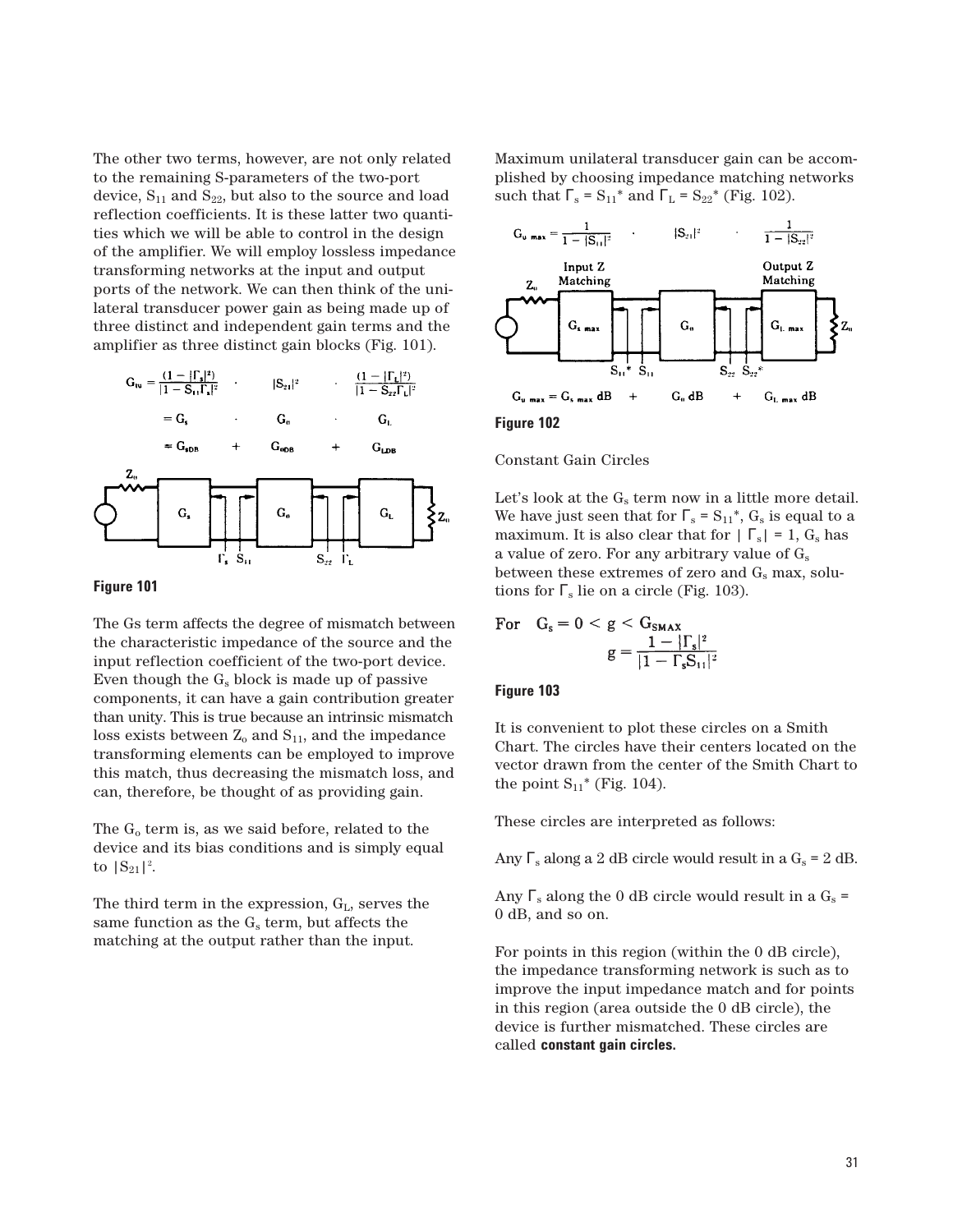

## **Figure 104**

Since the expression for the output gain term,  $G<sub>L</sub>$ , has the same form as that of  $G_s$ , a similar set of constant gain circles can be drawn for this term. These circles can be located precisely on the Smith Chart by applying these formulas (Fig. 105):

$$
d_{i} = \frac{g_{i}|S_{ii}|}{1 - |S_{ii}|^{2}(1 - g_{i})}
$$
  
\n
$$
R_{i} = \frac{\sqrt{1 - g_{i}} (1 - |S_{ii}|^{2})}{1 - |S_{ii}|^{2}(1 - g_{i})}
$$
  
\n
$$
g_{i} = G_{i}(1 - |S_{ii}|^{2}) = \frac{G_{i}}{G_{i max}}
$$

 $G_i$  = Gain represented by the circle.

# **Figure 105**

- 1.  $d_i$  being the distance from the center of the Smith Chart to the center of the constant gain circle along the vector  $S_{11}^*$
- 2.  $R_i$  is the radius of the circle
- 3.  $g_i$  is the normalized gain value for the gain circle  $G_i$ .

## **Constant Noise-Figure Circuits**

Another important aspect of amplifier design is noise figure, which is defined as the ratio of the S/N ratio at the input to the S/N ratio at the output.

 $NF = \frac{S/N \text{ in}}{S/N \text{ out}}$ 

In general, the noise figure for a linear two-port has this form (Fig. 106a), where  $r_n$  is the equivalent input noise resistance of the two-port.  $G_s$  and  $b_s$  represent the real and imaginary parts of the source admittance, and  $g_0$  and  $b_0$  represent the real and imaginary parts of **that** source admittance which results in the minimum noise figure,  $F_{min}$ .

If we now express  $Y_s$  and  $Y_o$  in terms of reflection coefficients and substitute these equations in the noise figure expression, we see once again that the resulting equation has the form of a circle (Fig. 106B). For a given noise figure, F, the solutions for  $\Gamma_s$  will lie on a circle. The equations for these circles can be found given the parameters  $\Gamma_{\text{o}}$ ,  $\Gamma_{\text{min}}$ , and  $r_{\text{n}}$ . Unless accurately specified on the data sheet for the device being used, these quantities must be found experimentally.

Generally, the source reflection coefficient would be varied by means of a slide screw tuner or stub tuners to obtain a minimum noise figure as read on a noise figure meter.  $F_{min}$  can then be read off the meter and the source reflection coefficient can be determined on a network analyzer.

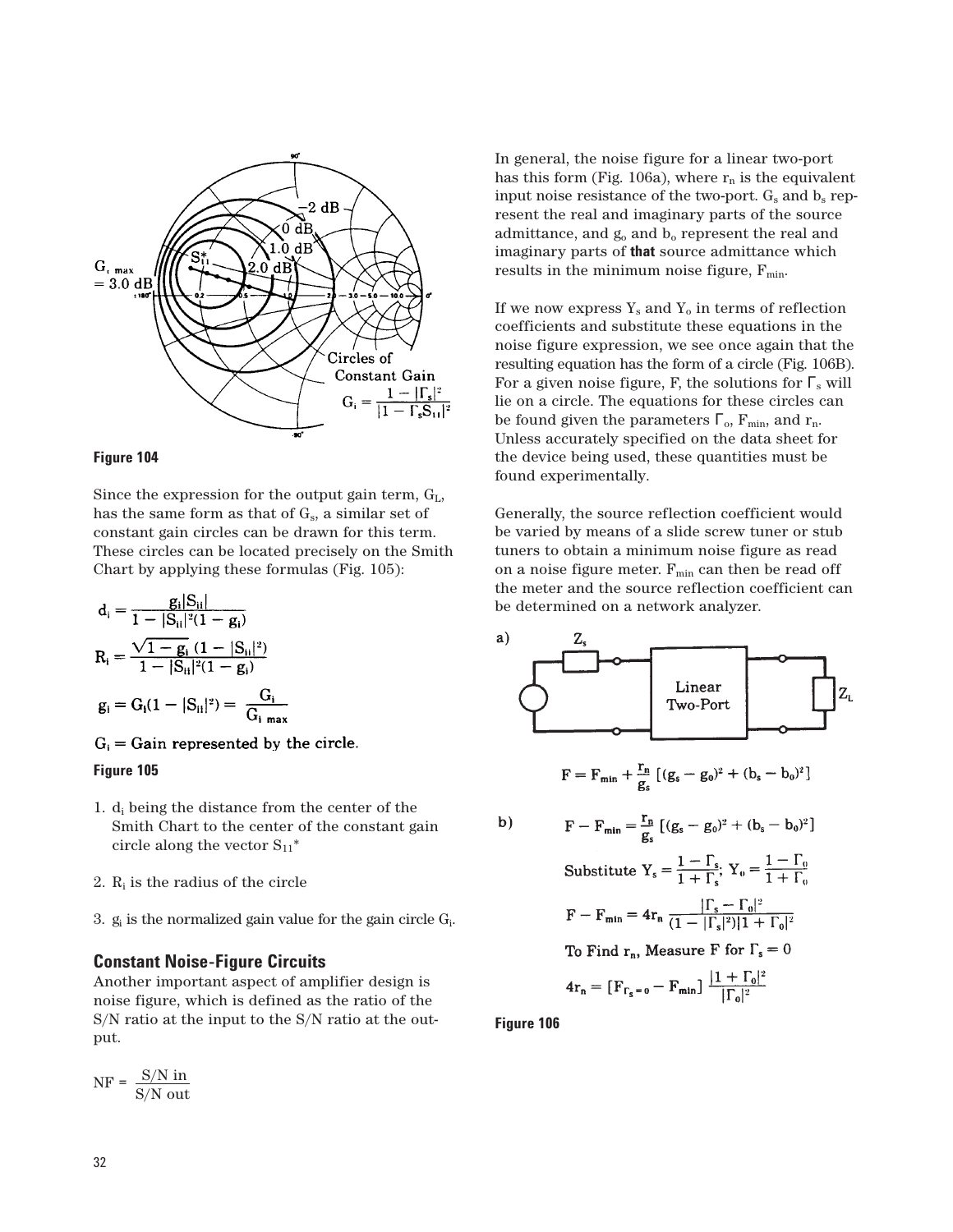The equivalent noise resistance,  $r_n$ , can be found by making one additional noise figure reading with a known source reflection coefficient. If a 50-ohm source were used, for example,  $\Gamma_s = 0$  and this expression could be used to calculate  $r_n$  (Fig. 107).

For 
$$
\Gamma_{\rm s} = 0
$$
  
\n
$$
r_{\rm N} = [F_{\Gamma_{\rm s}=0} - F_{\rm min}] \frac{|1 + \Gamma_0|^2}{4|\Gamma_0|^2}
$$

## **Figure 107**

To determine a family of noise figure circles, let's first define a noise figure parameter,  $N_i$ :

$$
N_i = \frac{F_i - F_{min}}{4 r_n} \cdot \left| 1 + \Gamma_o \right| {}^2
$$

Here,  $F_i$  is the value of the desired noise figure circle and  $\Gamma_o$ ,  $F_{min}$ , and  $r_n$  are as previously defined. With a value for  $N_i$  determined, the center and radius of the circle can be found by these expressions (Fig. 108).

$$
C_{F_i} = \frac{\Gamma_0}{1 + N_i}
$$
  
\n
$$
R_{F_i} = \frac{1}{1 + N_i} \sqrt{N_i^2 + N_i (1 - |\Gamma_0|^2)}
$$

## **Figure 108**

From these equations, we see that  $N_i = 0$ , where  $F_i$  $=$   ${\bf F}_{\rm min};$  and the center of the  ${\bf F}_{\rm min}$  circle with zero radius is located at  $\Gamma$ <sub>o</sub> on the Smith Chart. The centers of the other noise figure circles lie along the  $\Gamma_{o}$ vector.

This plot then gives the noise figure for a particular device for any arbitrary source impedance at a particular frequency (Fig. 109). For example, given a source impedance of  $40 + j50$  ohms, the noise figure would be 5 dB. Likewise, a source of 50 ohms would result in a noise figure of approximately 3.5 dB.



## **Figure 109**

Constant gain circles can now be overlaid on these noise figure circles (Fig. 110). The resulting plot clearly indicates the tradeoffs between gain and noise figure that have to be made in the design of low noise stages. In general, maximum gain and minimum noise figure cannot be obtained simultaneously. In this example, designing for maximum gain results in a noise figure of about 6 dB, while designing for minimum noise figure results in approximately 2 dB less than maximum gain.



**Figure 110**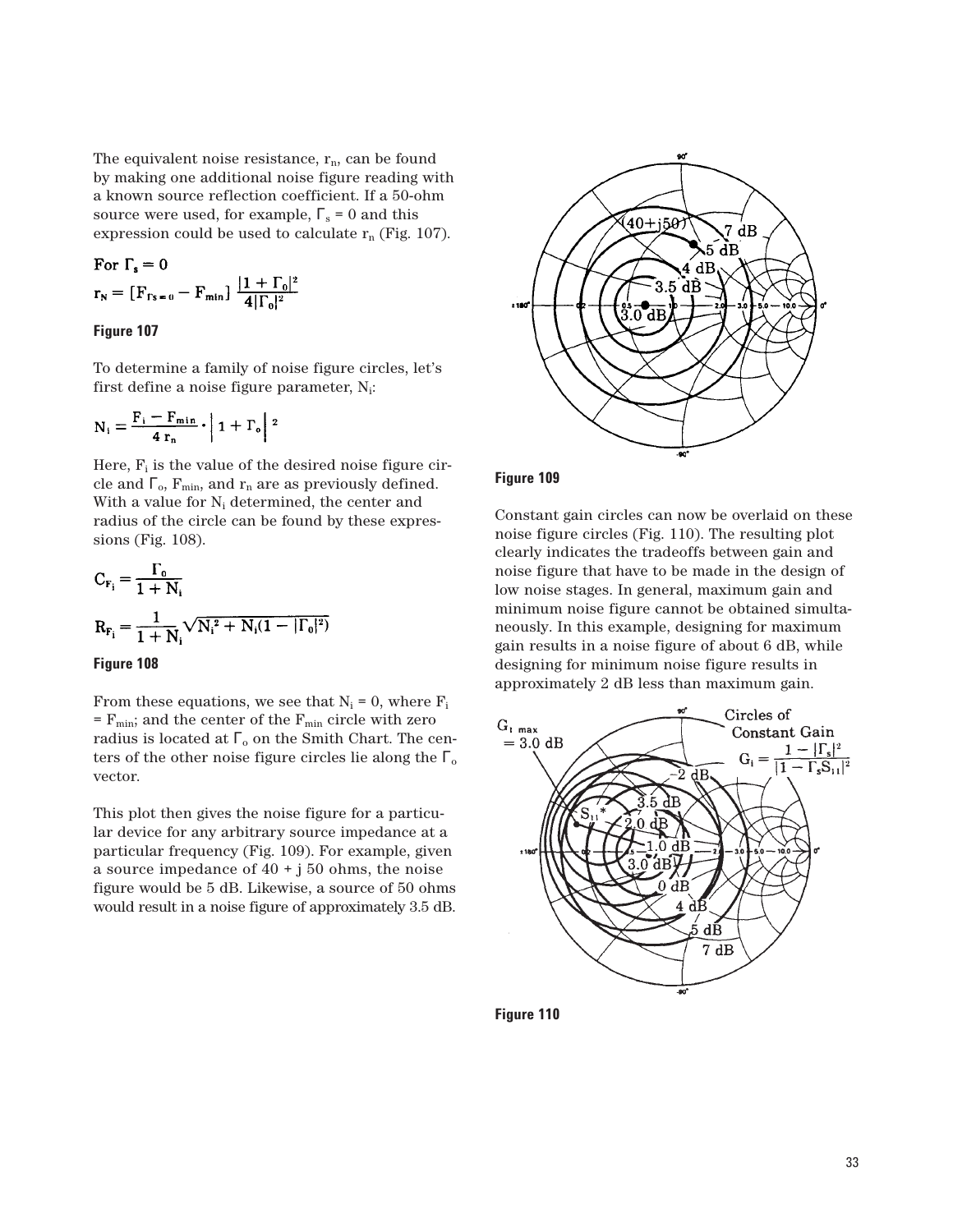The relative importance of the two design objectives, gain and noise figure, will dictate the compromise that must be made in the design.

It is also important to remember that the contributions of the second stage to the overall amplifier noise figure can be significant, especially if the first stage gain is low (Fig. 111). It is, therefore, not always wise to minimize first stage noise figure if the cost in gain is too great. Very often there is a better compromise between first stage gain and noise figure which results in a lower overall amplifier noise figure.





## **Design Examples**

With the concepts of constant gain and constant noise figure circles well in hand, let's now embark on some actual design examples.

Shown here is a typical single stage amplifier with the device enmeshed between the input and output matching networks (Fig. 112). The device we will be using for the design examples is an Agilent-21 12 GHz transistor.



**Figure 112**

The forward gain characteristic,  $S_{21}$ , of this particular transistor was measured in the previous video tape of this seminar, and we noted that  $|S_{21}|^2$  is a decreasing function with frequency having a slope of approximately 6 dB per octave.  $G<sub>umax</sub>$ , which is the maximum unilateral transducer gain, is essentially parallel to the forward gain curve (Fig. 113). This is not necessarily true in general, but in this case, as we can see on this Smith Chart plot, the magnitudes of  $S_{11}$  and  $S_{22}$  for this device are essentially constant over the frequency band in question (Fig. 114). Thus, the maximum values of the input and output matching terms are also relatively constant over this frequency range.







**Figure 114**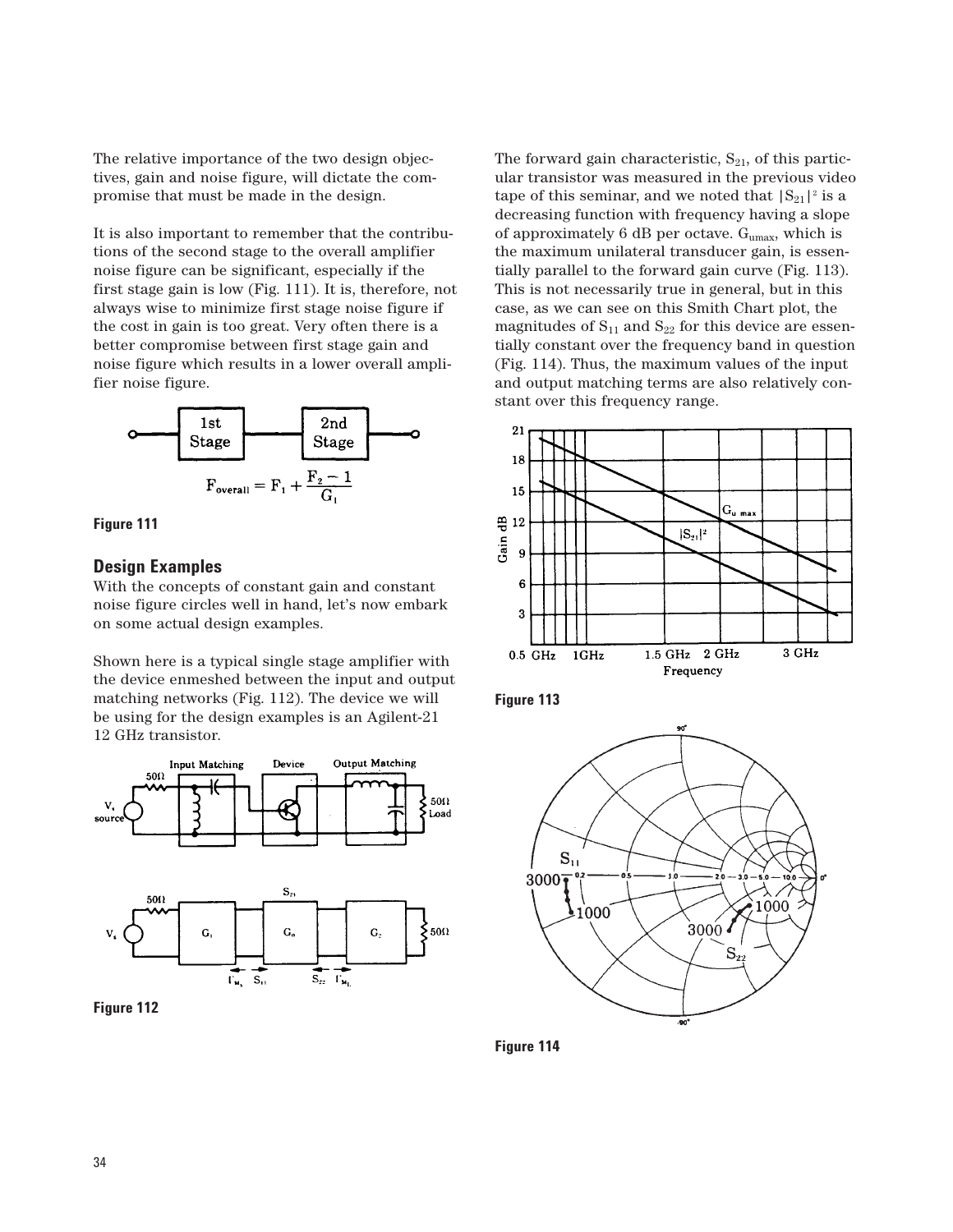To illustrate the various considerations in the design of unilateral amplifier stages, let's select three design examples (Fig. 115). In the first example, we want to design an amplifier stage at 1 GHz having a gain equal to  $G<sub>umax</sub>$ , which in this case is 18.3 dB. No consideration will be given in this design to noise figure. In the second example, we will aim for minimum noise figure with a gain of 16 dB. The third example will be the design of an amplifier covering the frequency band from 1 to 2 GHz with a minimum gain of 10 dB and a noise figure less than 4.5 dB.



#### **Figure 115**

In these examples, we will assume a source impedance and a load impedance of 50 ohms. In general, however, the source impedance could be complex such as the output impedance of the previous stage. Likewise, the output load is quite often the input impedance of a following stage.

#### **A. Design for Gumax**

Now, in this first example, since we will be designing for Gumax at 1 GHz, the input matching network will be designed to conjugate match the input impedance of the transistor. This will provide a net gain contribution of 3 dB (Fig. 116).



## **Figure 116**

The output matching network will be used to conjugately match the 50-ohm load impedance to the output impedance of the transistor. From the measured data for  $S_{22}$  at 1 GHz, we find that this matching network will provide a gain contribution of 1.3 dB at the output.

Since the gain of the transistor at 1 GHz with 50-ohm source and load termination is 14 dB, the overall gain of this single stage amplifier will be 18.3 dB. The matching elements used can be any routine element, including inductors, capacitors, and transmission lines.

In general, to transform one impedance to any other impedance at one frequency requires two variable elements. A transmission line does, by itself, comprise two variables in that both its impedance and its length can be varied. In our example, however, we will use only inductors and capacitors for the matching elements.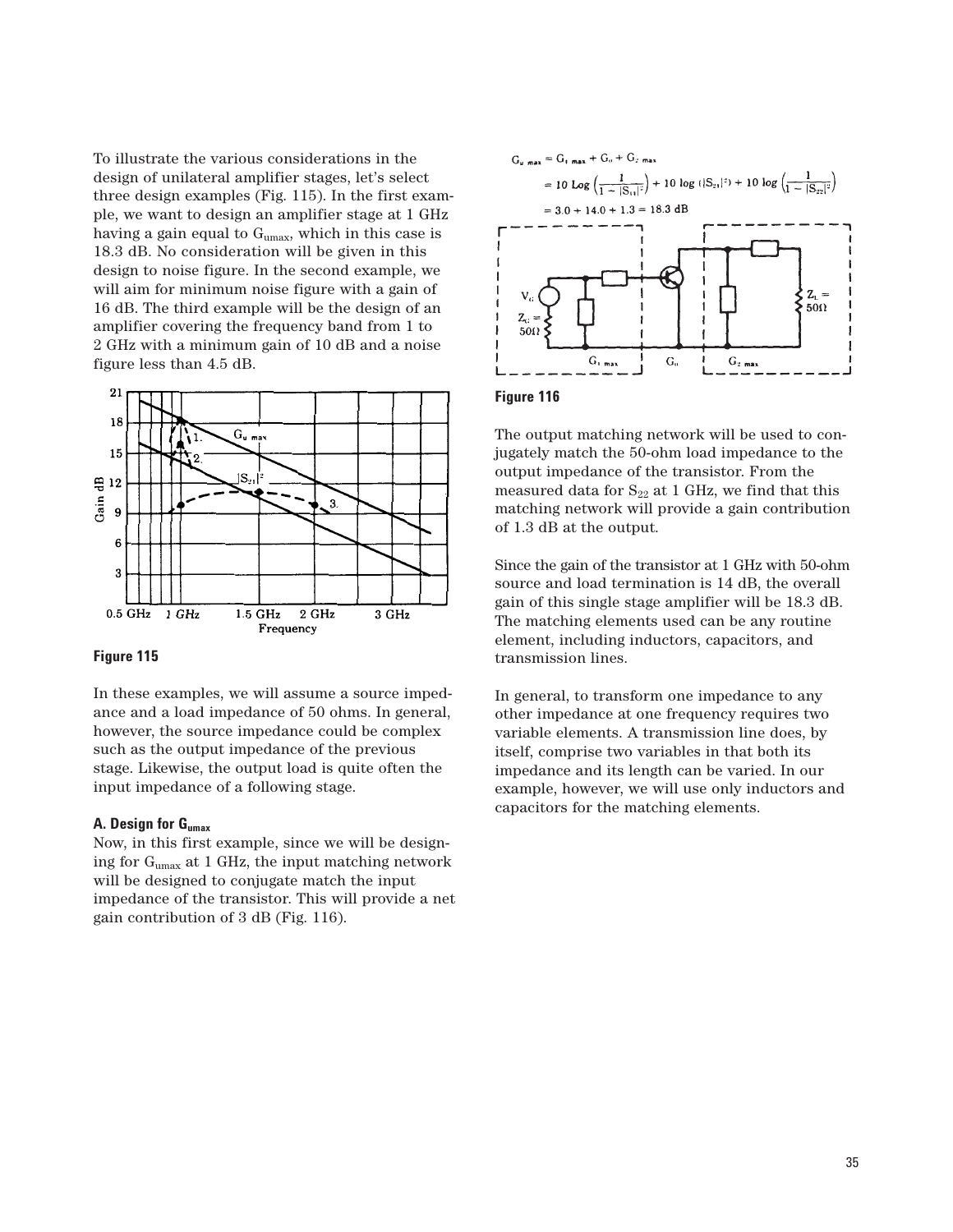The next step in the design process is to plot on a Smith Chart the input and output constant gain circles. If noise figure was a design consideration, it would be necessary to plot the noise figure circles as well. In most cases it is not necessary to plot an entire family of constant gain circles. For this example, only the two circles representing maximum gain are needed. These circles have zero radius and are located at  $S_{11}$ <sup>\*</sup> and  $S_{22}$ <sup>\*</sup> (Fig. 117).



## **Figure 117**

To facilitate the design of the matching networks, let's first overlay another Smith Chart on the one we now have. This added Smith Chart is oriented at 180° angle with respect to the original chart. The original chart can then be used to read impedances and the overlaid chart to read admittances.

To determine the matching network for the output, we start from our load impedance of 50 ohms at the center of the chart and proceed along a constant resistance circle until we arrive at the constant conductance circle that intersects the point representing  $S_{22}.*$  This represents a negative reactance of 75 ohms. Hence, the first element is a series capacitor.

We now add an inductive susceptance along the constant conductance circle so that the impedance looking into the matching network will be equal to  $S_{22}$ .\*

The same procedure can now be applied at the input, resulting in a shunt capacitor and a series inductor (Fig. 118).





There are, of course, other networks that would accomplish the purpose of matching the device to the 50-ohm load and source. We could, for example, have added an inductive reactance and then a shunt capacitor for the output matching.

Choosing which matching network to use is generally a practical choice. Notice in this example, the first choice we made provides us with a convenient means of biasing the transistor without adding additional parasitics to the network other than the bypass capacitor. Another consideration might be the realizability of the elements. One configuration might give element values that are more realizable than the other.

Along these same lines, if the element values obtained in this process are too large, smaller values can generally be obtained by adding more circuit elements, but as you can see, at the cost of added complexity.

In any case, our design example is essentially complete with the final circuit looking like this.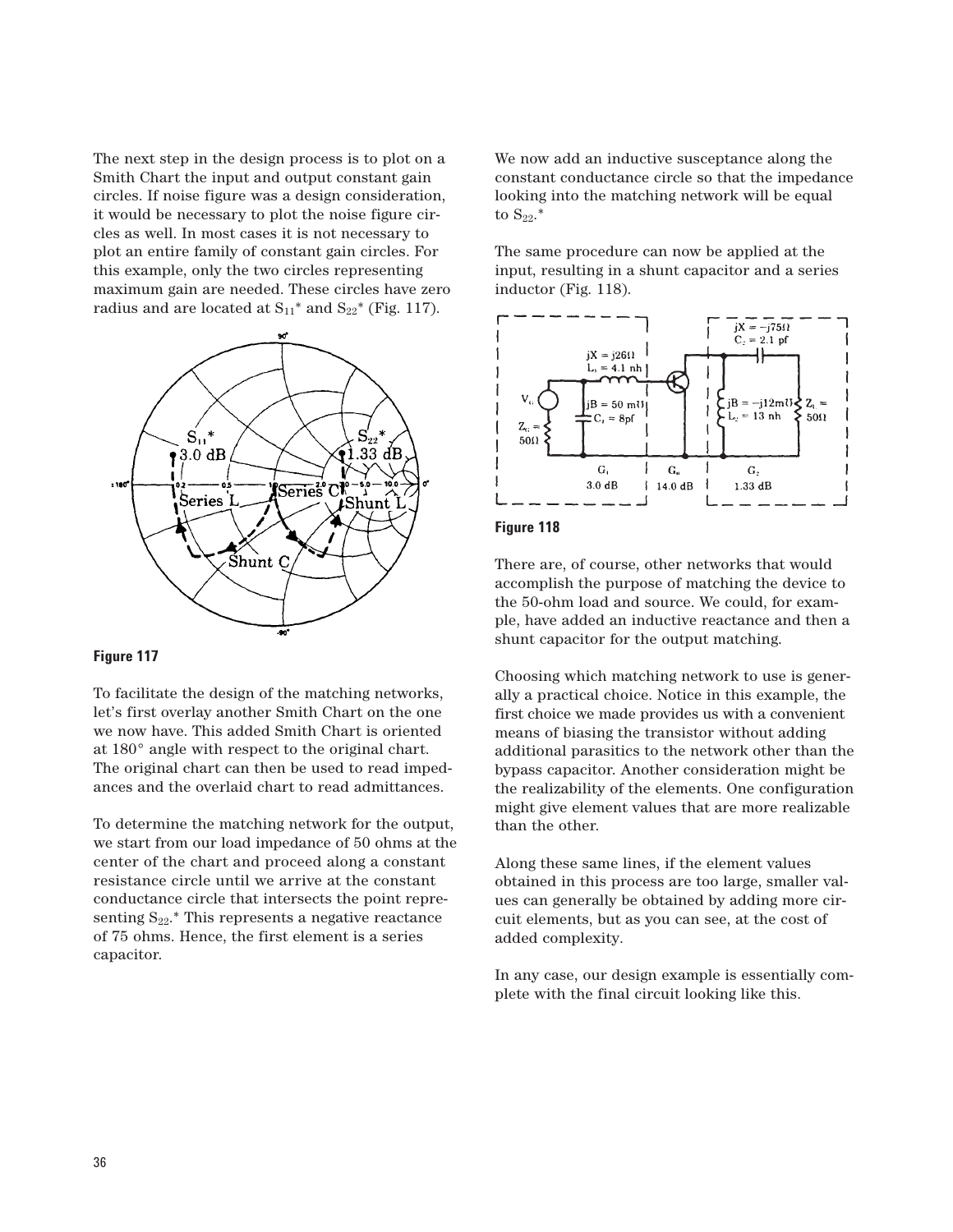So far we have not considered noise figure in this design example. By plotting the noise figure circles for the device being used, we can readily determine the noise figure of the final circuit, which in this case is approximately 6 dB (Fig. 119).



#### **Figure 119**

#### **B. Design for Minimum Noise Figure**

Let's now proceed with the second design example in which low noise figure is the design objective. This single stage amplifier will be designed to have minimum noise figure and 16 dB gain at 1 GHz (Fig. 120).

$$
G_{\tau u} = G_1 + G_u + G_2
$$
  

$$
G_1 + 14 + G_2
$$



**Figure 120**

To accomplish the design, we first determine the input matching necessary to achieve minimum noise figure. Then, using the constant gain circles,  $G<sub>1</sub>$ , the gain contribution at the input can be determined. Knowing the gain of the device at 1 GHz, the desired value of  $G_2$ , the gain contribution of the output matching network can then be found. The appropriate output matching network can be determined by using the constant gain circles for the output.

In this example a shunt capacitor and series inductor can be used to achieve the desired impedance for minimum noise figure. Referring once again to the Smith Chart and the mapping techniques used previously, we follow the constant conductance circle from the center of the Smith Chart and then proceed along a constant resistance circle (Fig. 121). Sometimes this requires several trials until the exact constant resistance circle that intersects the minimum noise figure point is found.



#### **Figure 121**

Since we now know that the minimum noise figure circle on the Smith Chart represents a specific source reflection coefficient, we can insert this value of  $\Gamma$ <sub>s</sub> into the formula for  $G_1$  to determine the value of the input constant gain circle passing through this point. In this case, it is the 1.22 dB gain circle. This is 1.8 dB less than the maximum gain attainable by matching the input.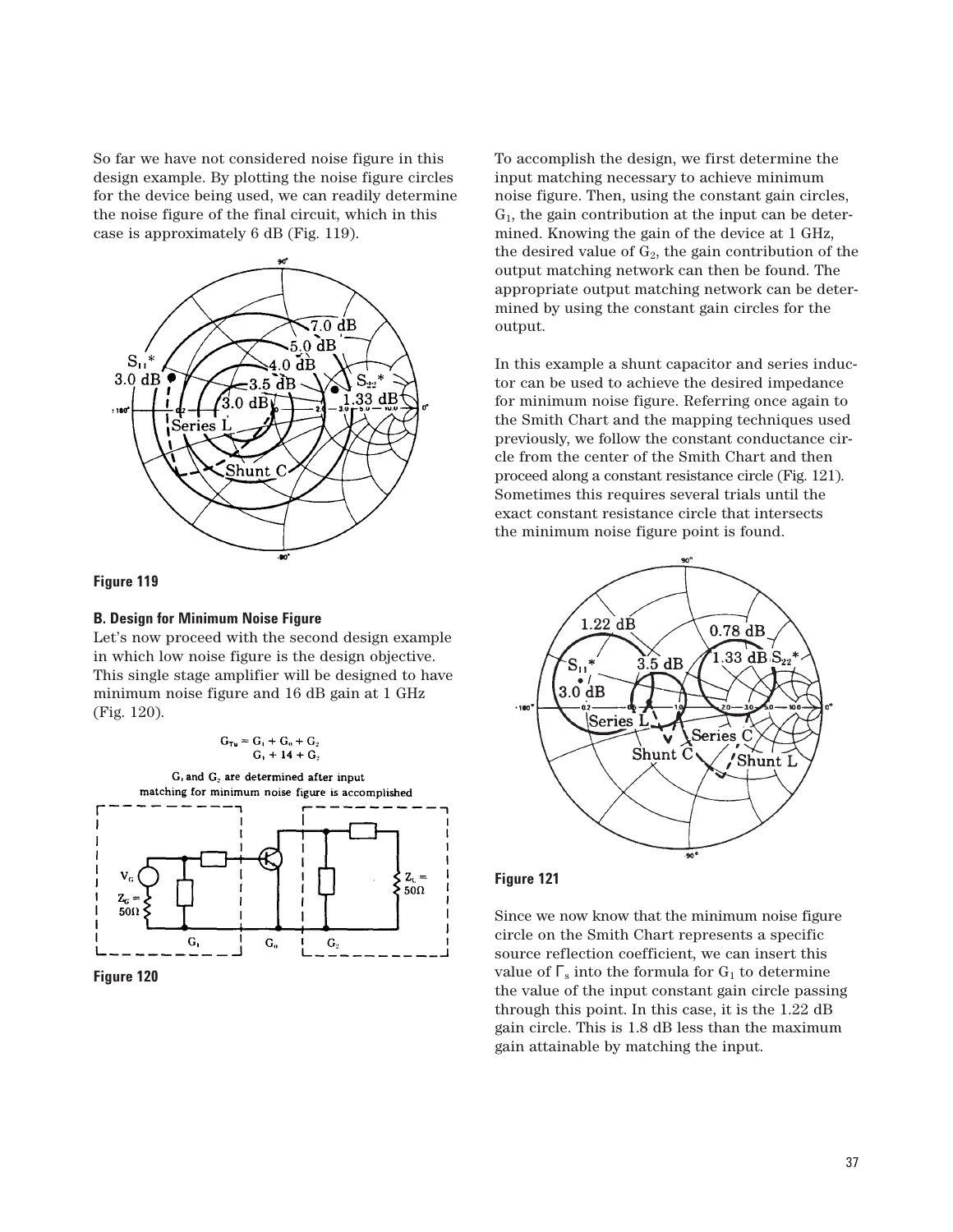We can now calculate the output gain circle as follows. The desired gain is 16 dB. The gain due to the input matching networks is 1.22 dB and the forward gain of the device with 50-ohm source and load terminations is 14 dB. The gain desired from the matching network at the output is, therefore, 0.78 dB.

The output matching can again be accomplished by using a series capacitor with a shunt inductor. Notice that for the output matching there are an infinite number of points which would result in a gain of 0.78 dB. Essentially, any point on the 0.78 dB circle would give us the desired amount of gain.

There is, however, a unique feature about the combination of matching elements just selected. The value of capacitance was chosen such that this point fell on the constant conductance circle that passes through the maximum gain circle represented by  $S_{22}$ <sup>\*</sup> (Fig. 122).





This combination of elements would assure an output gain-frequency response that would be symmetric with frequency.

If, for example, the frequency were increased slightly, the capacitive reactance and the inductive susceptance would both decrease, and the resulting impedance would be at **this** point.

Similarly, decreasing the frequency would result in **this** impedance. Both of these points fall on a constant gain circle of larger radius, and hence, lower gain (Fig. 123).



# **Figure 123**

The gain response for the output matching, therefore, is more or less symmetric around the center frequency (Fig. 124).



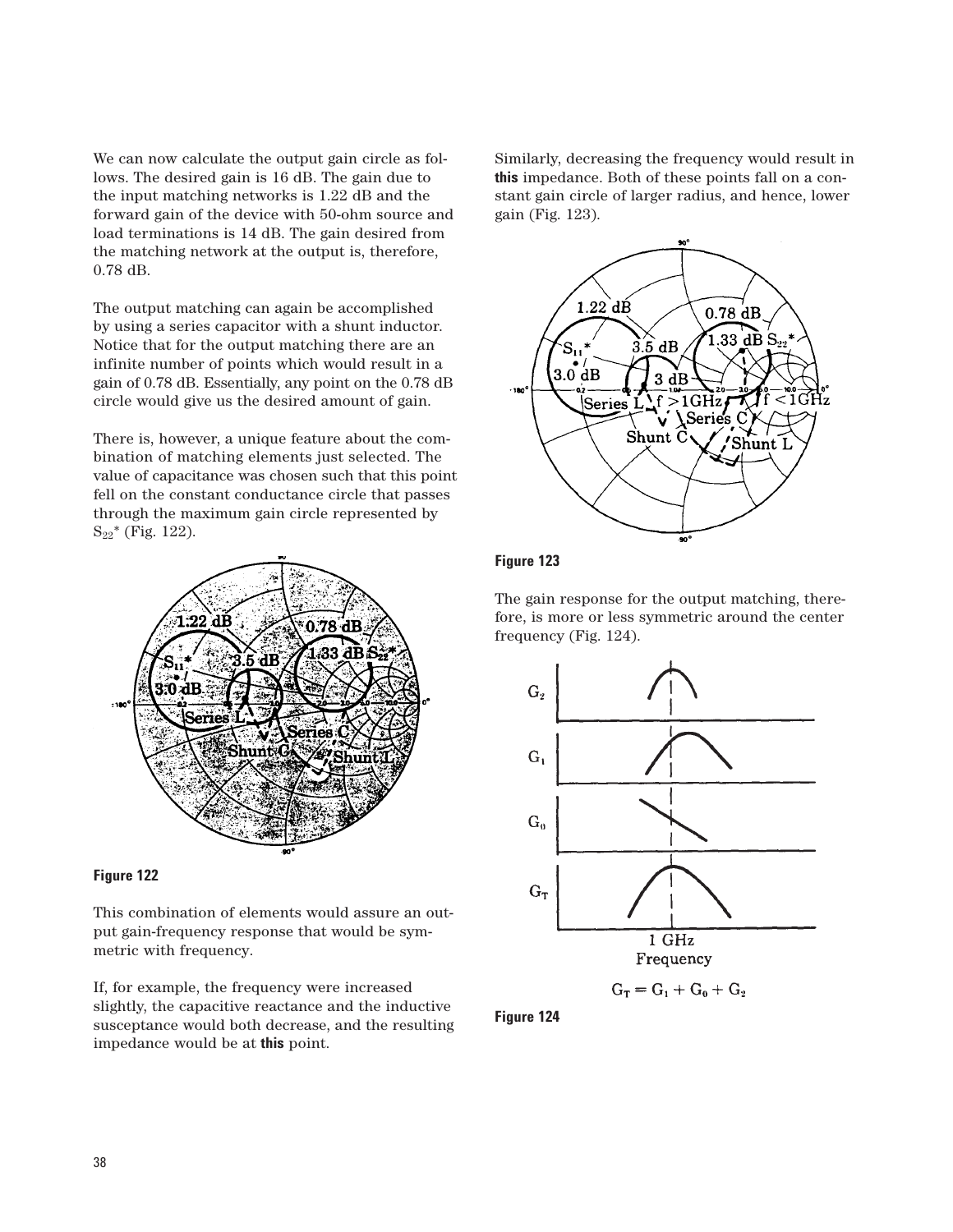If we look at the input side, however, we have a far different situation. With an increase in frequency, both the capacitive susceptance and inductive reactance increase, resulting in an increase in gain. When the frequency is reduced, these quantities decrease, resulting in a lower value of gain. The gain contribution at the input is, therefore, unsymmetric with respect to frequency.

Since the overall gain as a function of frequency is the combination of the  $G_1$ ,  $G_0$ , and  $G_2$  terms, the resulting gain would be reasonably symmetric about the center frequency. (If another point on the 0.78 dB gain circle at the output were chosen, the final overall gain characteristic would be **asymmetric** with frequency.)

The important point is that the selection of the matching elements for the output, in this case, is not as arbitrary as it first appears. The final selection must be based not only on the gain at a specific frequency but also on the desired frequency response. The element values can now be calculated resulting in the circuit shown (Fig. 125).



### **Figure 125**

From a practical standpoint, one would not achieve the noise figure design objective for a number of reasons. For one thing, the circuit elements used for matching purposes would have a certain loss associated with them. This resistive loss would add directly to the noise figure. To keep this loss to a minimum, it is desirable to use high-Q circuit elements and to use the minimum number of elements necessary to obtain the desired source impedance. Second, there will be some contribution to the overall noise figure from the second stage. Third, additional degradation in noise figure would occur because of device and element variations from unit to unit.

In practice, typically 1 /2 to 1 dB would be added from these sources to the predicted theoretical noise figure for a narrow band design. As much as 2 dB could be added in the case of an octave band design such as in our next example.

**C. Broadband Design for Specific Gain and Noise Figure**  Here, the design objective will be 10 dB unilateral transducer gain from 1 to 2 GHz with a noise figure less than 4.5 dB (Fig. 126).

In this example, the input and output matching networks will be designed to have a gain of 10 dB at the band edges only, The gain at 1.5 GHz will then be calculated. The response will be found to look similar to this curve. If a greater degree of flatness were necessary, additional matching elements would have to be added. We could then design for 10 dB gain at three different frequencies, or more if necessary. Three frequencies would generally be the practical limit to the graphical design approach we have been using.





When matching is required at more than three frequencies, computer-aided design techniques are generally employed.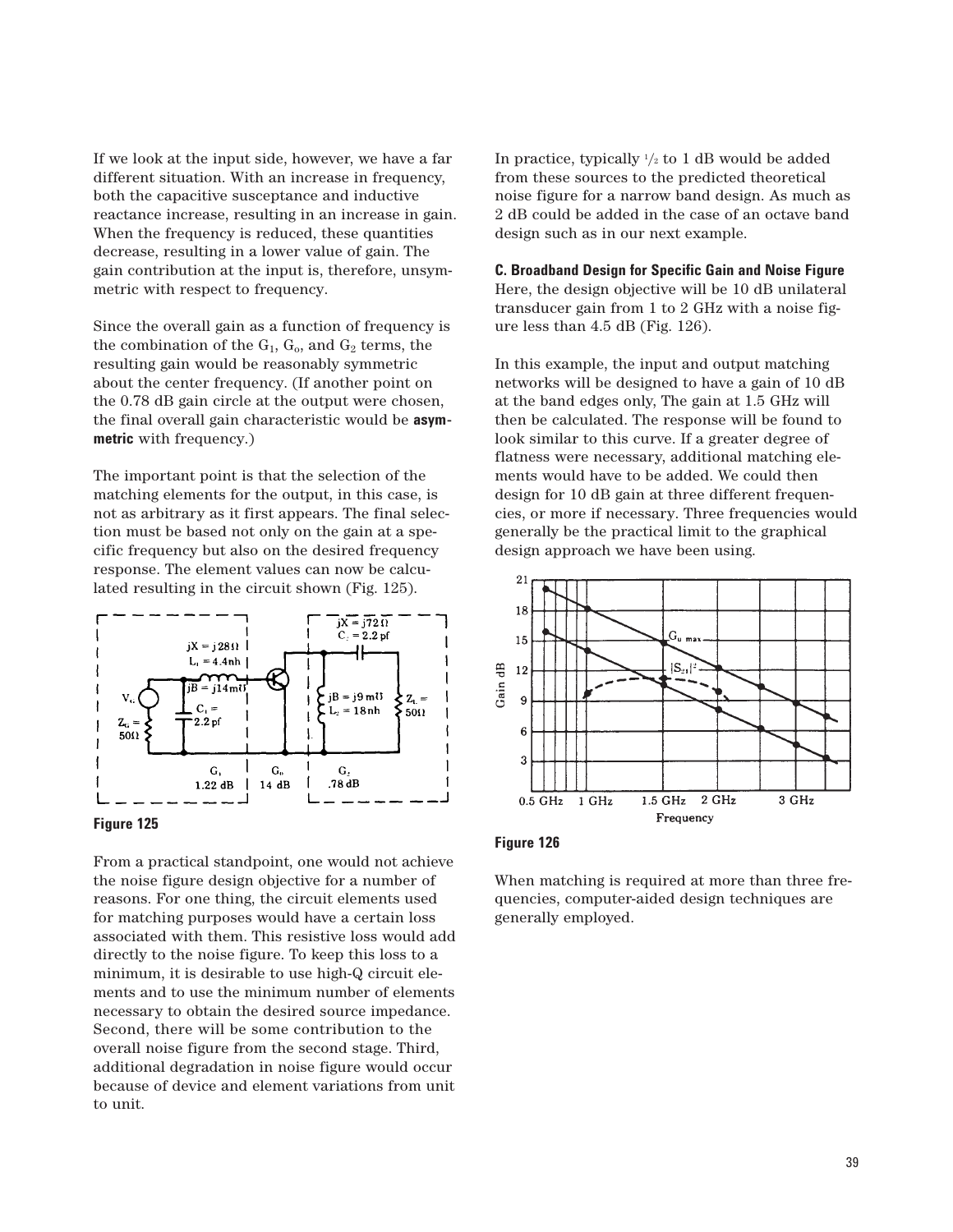The schematic again looks similar to that which we had in the previous two examples (Fig. 127).





The design approach is to:

1. Match the input for the best compromise between low and high frequency noise figure. In this case, it is important to keep the number of matching elements to a minimum for the reasons cited earlier. It might be possible to get an additional 0.2 dB improvement in noise figure with one additional element, but the extra element might, in turn, add an additional insertion loss at 0.2 dB or more.

2. The next step is to determine the gain contribution at the input as a result of the noise figure matching. This then allows us to calculate the desired gain at the output from the design objective.

3. The output matching elements are then selected, completing the design.

Let's first plot  $\mathrm{S_{11}}^*$  for 1 and 2 GHz and then plot the points resulting in minimum noise figure for these frequencies (Fig. 128).



## **Figure 128**

To match the input for minimum noise figure we must first choose a combination of elements that gives the best compromise at the two design frequencies. On the plot we see that a shunt capacitor followed by a series inductor will provide a source impedance such that the noise figure will be less than 3.5 dB at 1 GHz and less than 4.5 dB at 2 GHz<sup>1</sup> (Fig. 129). At both frequencies we are about as close as is practical to the theoretical minimum noise figure for the device.



**Figure 129**

<sup>1.</sup> For the particular transistor measured. We want to emphasize that the methodology followed in these design examples is more important than the specific numbers.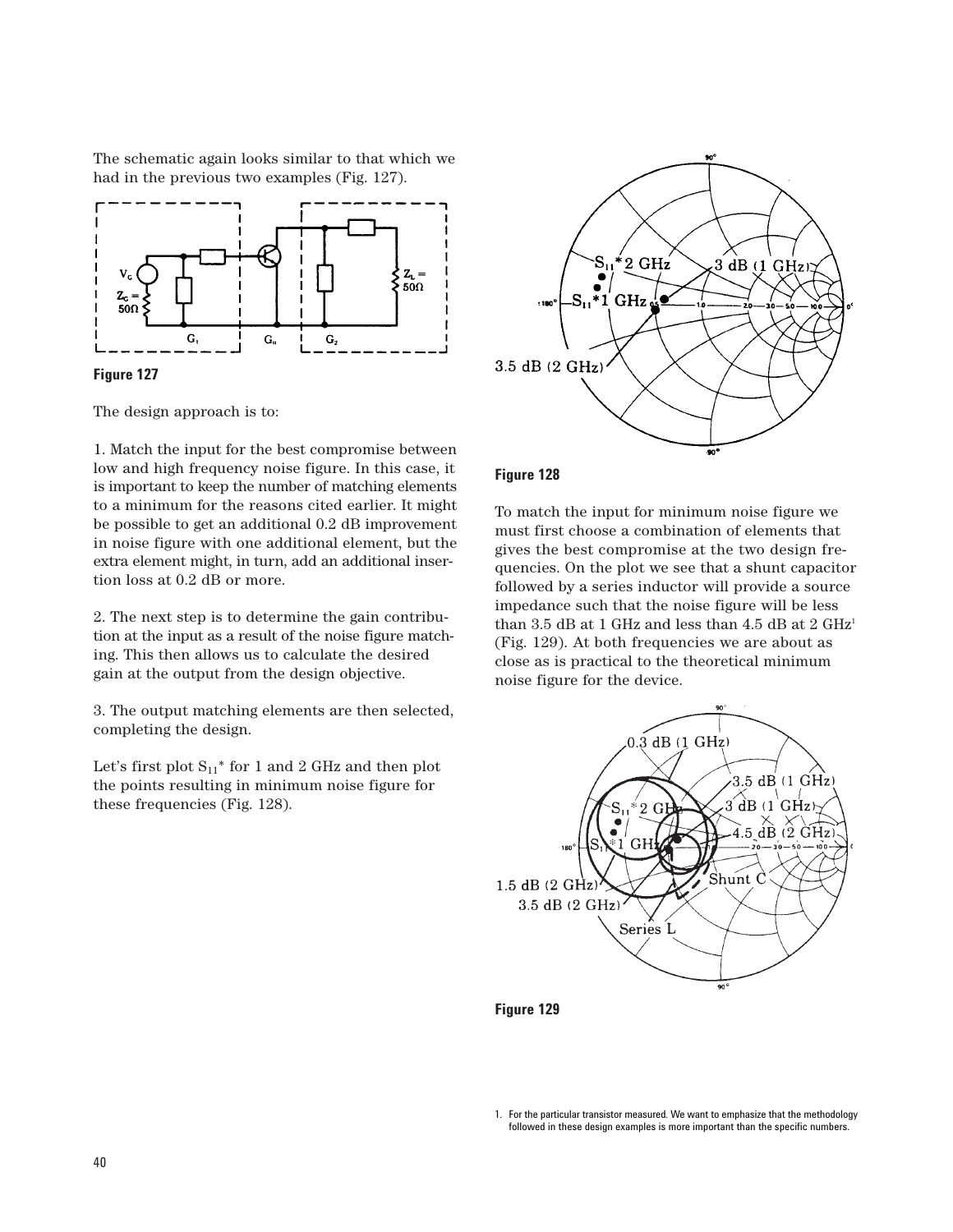The constant gain circles, which intersect the points established by the input matching network, are calculated and found to have the values 0.3 dB at 1 GHz and 1.5 dB at 2 GHz.

The desired gain due to output matching can now be calculated and found to be –4.3 dB at 1 GHz and +0.5 dB at 2 GHz (Fig. 130).

AT 1 GHz  
\n
$$
G_{Tu} = G_1 + G_0 + G_2 = 10 dB
$$
\n
$$
.3 + 14 + G_2 = 10 dB
$$
\n
$$
G_2 = -4.3 dB
$$
\nAT 2 GHz

$$
G_{Tu} = G_1 + G_0 + G_2 = 10 \text{ dB}
$$
  
1.5 + 8 + G<sub>2</sub> = 10 dB  
G<sub>2</sub> = +.5 dB

## **Figure 130**

The constant gain circles having these gain values are then plotted as shown (Fig. 131). A trial-anderror process is followed to find the proper matching elements to provide the required output match at the two frequencies. Let's start from the 50-ohm point on the Smith Chart and add an **arbitrary** negative series reactance and the appropriate negative shunt susceptance to land on the 0.5 dB gain circle at 2 GHz. We then determine where these matching elements will bring us at 1 GHz, and in this case, we fall short of reaching the proper gain circle (Fig. 132). By increasing the capacitive reactance we find a combination that lands on both circles and the design is complete (Fig. 133).



**Figure 131**









So far, by our design procedure we have forced the gain to be 10 dB at 1 and 2 GHz. The question naturally arises: what happens between these two frequencies? From the matching element values already determined, we can calculate the matching network impedances at **1.5** GHz and then determine the constant gain circles that intersect those points.

For this case, we find that the output gain circle has a value of  $-0.25$  dB and the input gain circle, a value of +1 dB. The gain of the device at 1.5 GHz is 10.5 dB. Hence the overall gain of the amplifier at 1.5 GHz is 11.25 dB.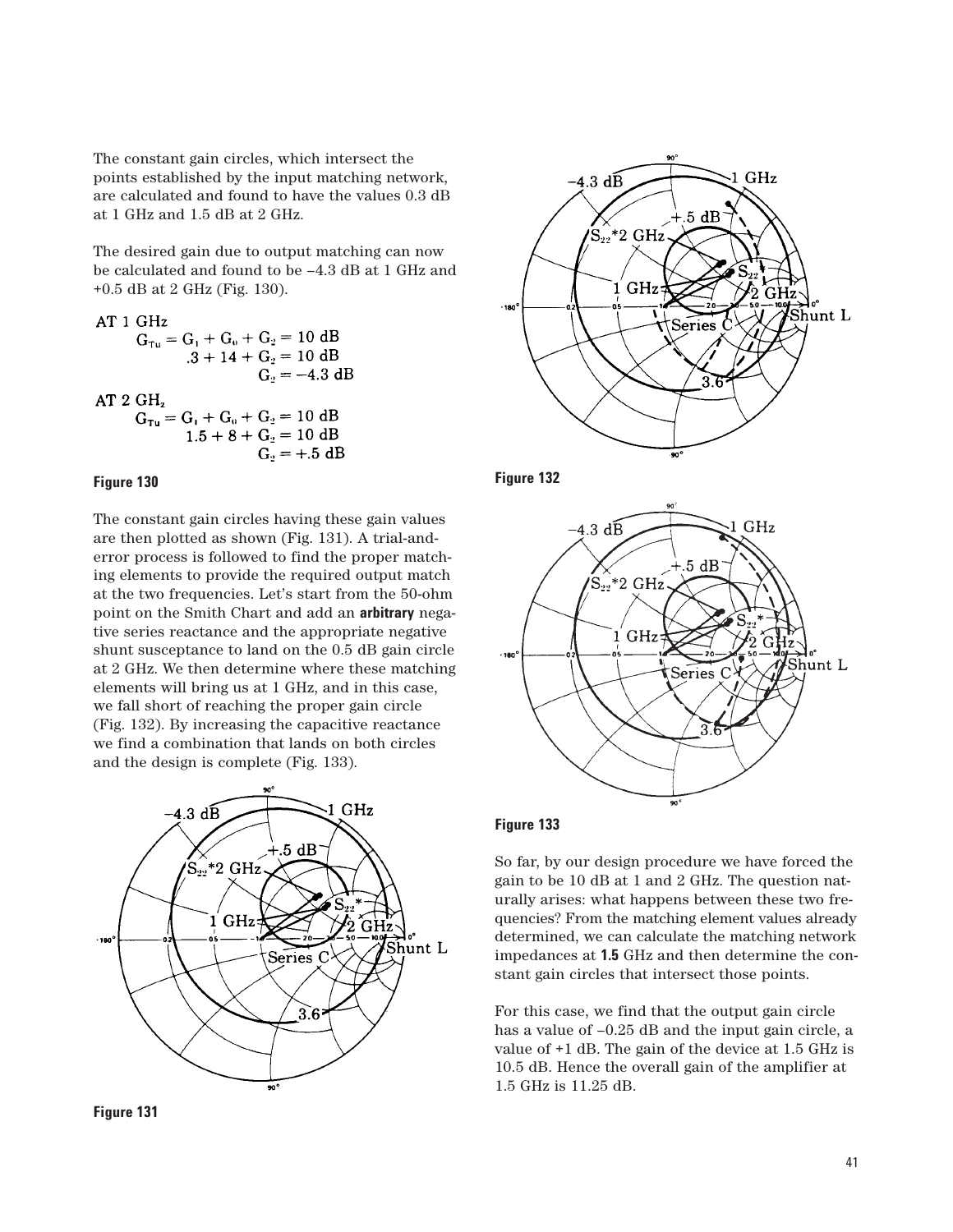In summary form, the contribution of the three amplifier gain blocks at the three frequencies can be seen (Fig. 134). If the resulting gain characteristic was not sufficiently flat, we would add an additional matching element at the output and select values for this added element such that we landed on the original gain circles for 1 and 2 GHz, but on the –1.5 dB rather than –0.25 dB circle at 1.5 GHz. This would give us a gain for the amplifier of 10 dB at 1, 1.5, and 2 GHz with some ripple in between.

AT 1.0 GHz

 $G_1 + G_0 + G_2 = .3 + 14 - 4.3 = 10$  dB

AT 1.5 GHz

 $G_1 + G_0 + G_2 = 1.0 + 10.5 - .25 = 11.25$  dB

AT 2.0 GHz

 $G_1 + G_0 + G_2 = 1.5 + 8.0 + .5 = 10$  dB

## **Figure 134**

If, however, we were satisfied with the first gainfrequency characteristic, our final schematic would look like this (Fig. 135).





#### **D. Multistage Design**

While the examples we have just completed are single stage amplifiers, the techniques presented are equally applicable to multistage amplifier design. The difference in a multistage design is that the source and load impedances for a given stage of the amplifier are, in general, not 50 ohms but are rather an arbitrary complex impedance. In certain cases, this impedance might even have a negative real part.

Multistage design can be handled by simply shifting the reference impedance to the appropriate point on the Smith Chart. This is illustrated in the following example.

Let's now concentrate on the matching network design between two identical stages (Fig. 136). For the first stage, as we have seen, there is a gain of 1.3 dB attainable by matching the output to 50 ohms. Similarly, there is a gain of 3 dB attainable by matching 50 ohms to the input of the second stage. We can then think of a gain of 4.3 dB being attainable by matching the output impedance of the first stage to the input impedance of the second stage.



The constant gain circles for the first stage output would then be plotted on the Smith Chart (Fig. 137). The maximum gain is now 4.3 dB. The gain circle that intersects the point represented by the second stage's  $S_{11}$  has a value of 0 dB.



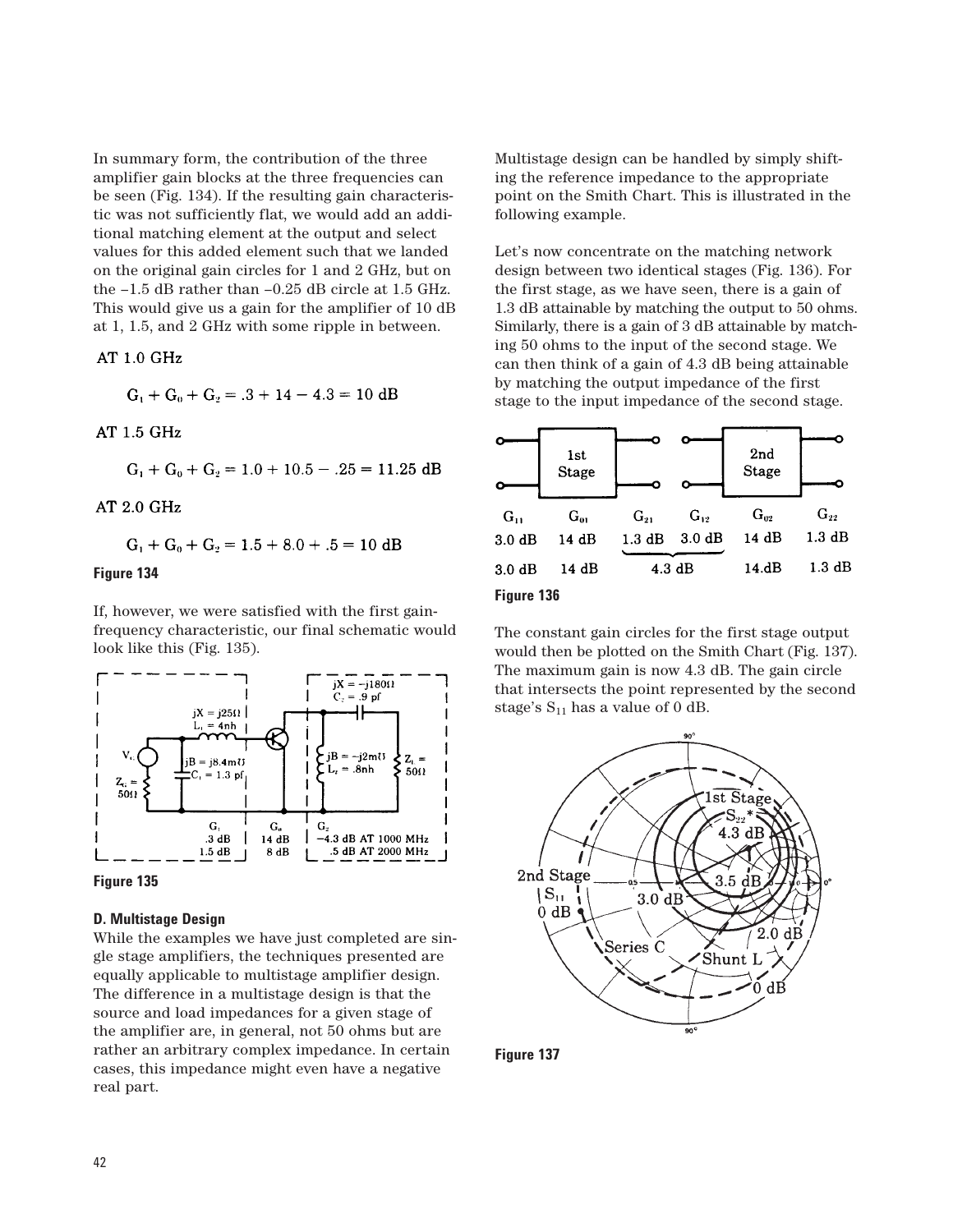To design for a specific interstage gain, we could, as before, add a series capacitor followed by a shunt inductor—except in this case we start from the input impedance of the second stage,  $S_{11}$ , rather than the 50-ohm point.

The resulting interstage matching network looks like this. As you can see, the design of multistage amplifiers is handled as easily as single stage designs (Fig. 138).





# **Summary**

The measurement and design techniques demonstrated in this video-tape seminar are presently being used by engineers in advanced R&D labs throughout the world. When coupled with design and optimization computer programs, engineers will have at their disposal the most powerful and rapid design tools available.